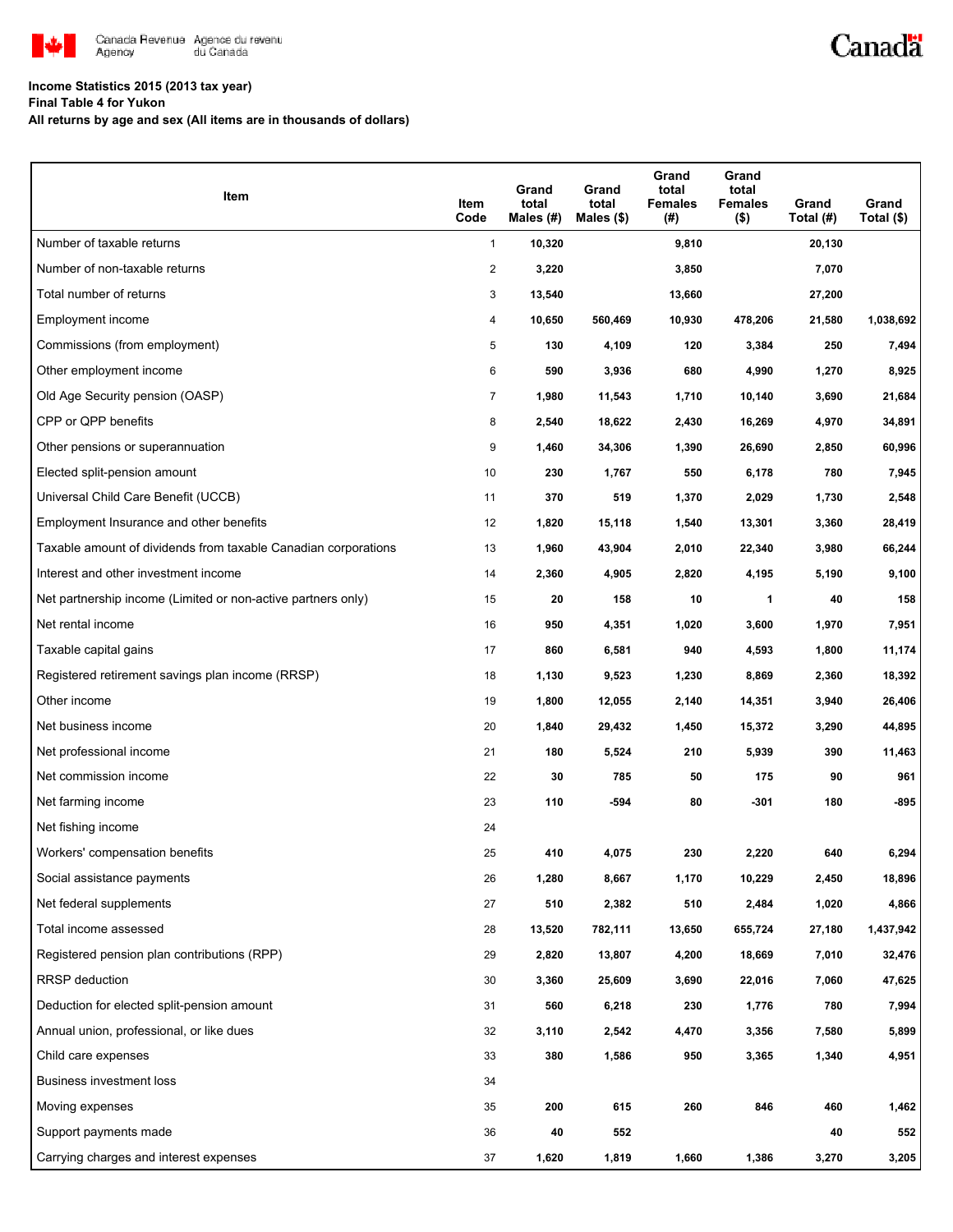

## **Income Statistics 2015 (2013 tax year)**

**Final Table 4 for Yukon**

## **All returns by age and sex (All items are in thousands of dollars)**

| Item                                                                                           | Item<br>Code | Grand<br>total<br>Males (#) | Grand<br>total<br>Males $($)$ | Grand<br>total<br><b>Females</b><br>(#) | Grand<br>total<br><b>Females</b><br>$($ \$) | Grand<br>Total (#) | Grand<br>Total (\$) |
|------------------------------------------------------------------------------------------------|--------------|-----------------------------|-------------------------------|-----------------------------------------|---------------------------------------------|--------------------|---------------------|
| Deductions for CPP/QPP contributions on self-employment and other<br>earnings                  | 38           | 1,060                       | 1,044                         | 870                                     | 671                                         | 1,930              | 1,717               |
| Deductions for provincial parental insurance plan (PPIP) premiums on<br>self-employment income | 39           |                             |                               |                                         |                                             |                    |                     |
| Exploration and development expenses                                                           | 40           | 50                          | 206                           | 30                                      | 112                                         | 80                 | 318                 |
| Other employment expenses                                                                      | 41           | 360                         | 1,436                         | 190                                     | 839                                         | 550                | 2,275               |
| Clergy residence deduction                                                                     | 42           | 20                          | 323                           | 10                                      | 90                                          | 30                 | 414                 |
| Other deductions                                                                               | 43           | 380                         | 419                           | 360                                     | 494                                         | 730                | 913                 |
| Total deductions before adjustments                                                            | 44           | 7,680                       | 56,235                        | 8,420                                   | 53,640                                      | 16,100             | 109,877             |
| Social benefits repayment                                                                      | 45           | 440                         | 1,055                         | 190                                     | 476                                         | 630                | 1,531               |
| Net income after adjustments                                                                   | 46           | 13,470                      | 725,601                       | 13,610                                  | 601,909                                     | 27,080             | 1,327,615           |
| Canadian Forces personnel and police deduction                                                 | 47           |                             |                               |                                         |                                             |                    |                     |
| Security options deductions                                                                    | 48           |                             |                               |                                         |                                             |                    |                     |
| Other payments deductions                                                                      | 49           | 1,890                       | 15,123                        | 1,640                                   | 14,933                                      | 3,520              | 30,056              |
| Non-capital losses of other years                                                              | 50           | 20                          | 176                           | 20                                      | 167                                         | 40                 | 343                 |
| Net capital losses of other years                                                              | 51           | 210                         | 537                           | 190                                     | 284                                         | 400                | 822                 |
| Capital gains deduction                                                                        | 52           | 30                          | 1,774                         | 20                                      | 1,153                                       | 50                 | 2,927               |
| Northern residents deductions                                                                  | 53           | 9,280                       | 47,754                        | 8,870                                   | 43,628                                      | 18,150             | 91,383              |
| Additional deductions                                                                          | 54           | 60                          | 262                           | 60                                      | 178                                         | 120                | 440                 |
| Farming/fishing losses of prior years                                                          | 55           |                             |                               |                                         |                                             |                    |                     |
| Total deductions from net income                                                               | 56           | 10,400                      | 66,655                        | 9,880                                   | 60,357                                      | 20,280             | 127,011             |
| Taxable income assessed                                                                        | 57           | 13,180                      | 659,113                       | 13,400                                  | 541,715                                     | 26,580             | 1,200,934           |
| Basic personal amount                                                                          | 58           | 13,540                      | 149,087                       | 13,660                                  | 150,357                                     | 27,200             | 299,476             |
| Age amount                                                                                     | 59           | 1,810                       | 10,397                        | 1,610                                   | 9,518                                       | 3,420              | 19,915              |
| Spouse or common-law partner amount                                                            | 60           | 900                         | 6,811                         | 420                                     | 3,231                                       | 1,310              | 10,042              |
| Amount for eligible dependant                                                                  | 61           | 280                         | 2,930                         | 1,070                                   | 11,216                                      | 1,350              | 14,147              |
| Amount for children 17 and under                                                               | 62           | 1,940                       | 7,663                         | 2,060                                   | 7,305                                       | 3,990              | 14,969              |
| Amount for infirm dependants age 18 or older                                                   | 63           |                             |                               |                                         |                                             | 10                 | 81                  |
| CPP or QPP contributions through employment                                                    | 64           | 9,490                       | 16,262                        | 9,720                                   | 15,699                                      | 19,210             | 31,962              |
| CPP or QPP contributions on self-employment and other earnings                                 | 65           | 1,060                       | 1,044                         | 870                                     | 671                                         | 1,930              | 1,717               |
| Employment Insurance premiums                                                                  | 66           | 9,450                       | 6,182                         | 9,860                                   | 6,145                                       | 19,310             | 12,327              |
| PPIP premiums paid                                                                             | 67           |                             |                               |                                         |                                             |                    |                     |
| PPIP premiums payable on employment income                                                     | 68           |                             |                               |                                         |                                             |                    |                     |
| PPIP premiums payable on self-employment income                                                | 69           |                             |                               |                                         |                                             |                    |                     |
| Volunteer firefighters' amount                                                                 | 70           | 120                         | 354                           | 20                                      | 66                                          | 140                | 420                 |
| Canada employment amount                                                                       | 71           | 10,650                      | 11,731                        | 10,900                                  | 11,969                                      | 21,560             | 23,701              |
| Public transit amount                                                                          | 72           | 230                         | 82                            | 320                                     | 100                                         | 550                | 181                 |
| Children's fitness amount                                                                      | 73           | 860                         | 459                           | 800                                     | 400                                         | 1,660              | 859                 |
| Children's arts amount                                                                         | 74           | 320                         | 182                           | 310                                     | 155                                         | 640                | 337                 |

Canadä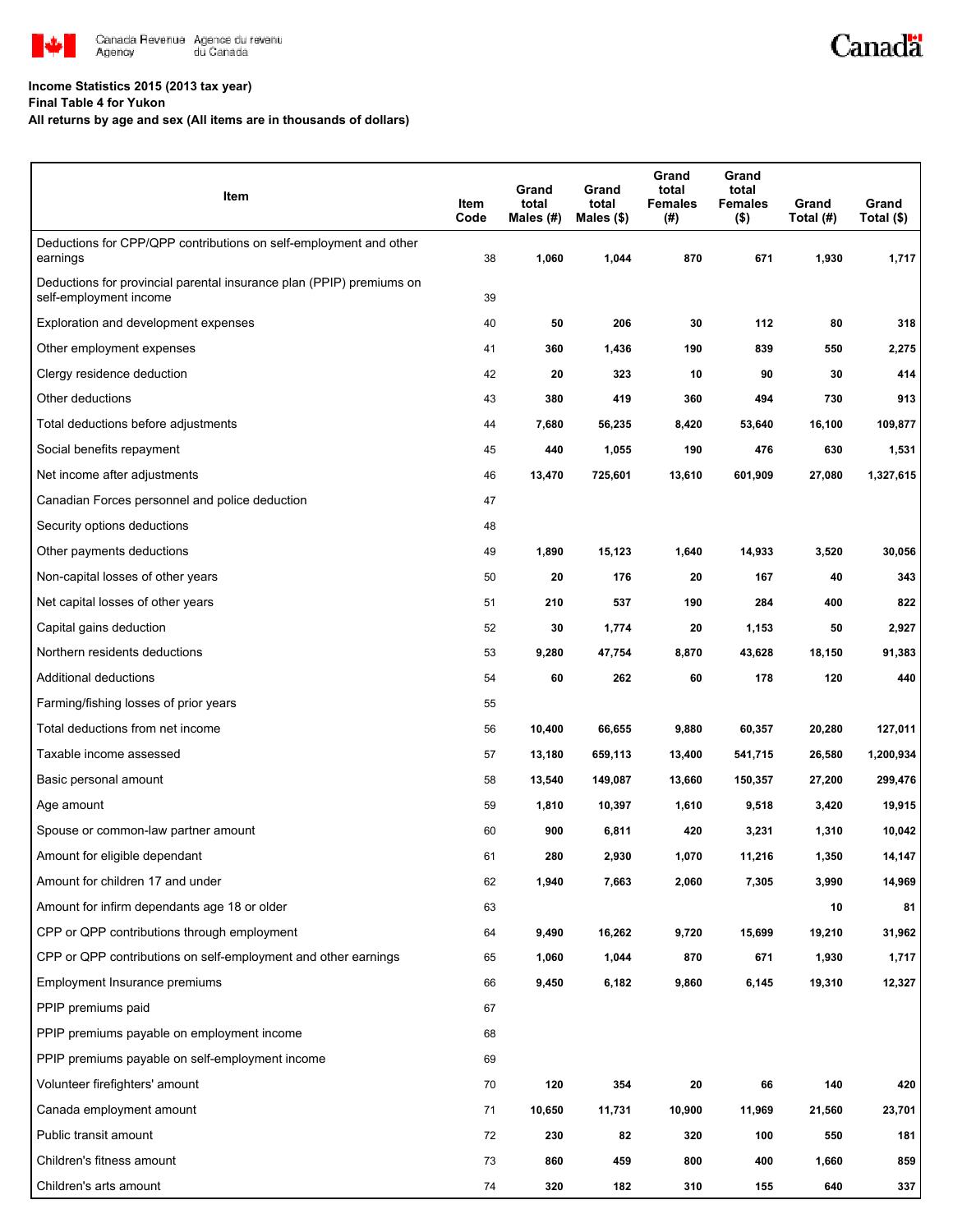

## **Income Statistics 2015 (2013 tax year)**

**Final Table 4 for Yukon**

**All returns by age and sex (All items are in thousands of dollars)**

| Item                                                              | Item<br>Code | Grand<br>total<br>Males (#) | Grand<br>total<br>Males $(\$)$ | Grand<br>total<br><b>Females</b><br>(#) | Grand<br>total<br><b>Females</b><br>$($ \$) | Grand<br>Total (#) | Grand<br>Total (\$) |
|-------------------------------------------------------------------|--------------|-----------------------------|--------------------------------|-----------------------------------------|---------------------------------------------|--------------------|---------------------|
| Home buyers' amount                                               | 75           | 140                         | 607                            | 120                                     | 512                                         | 260                | 1,119               |
| Pension income amount                                             | 76           | 1,610                       | 3,084                          | 1,750                                   | 3,381                                       | 3,360              | 6,465               |
| Caregiver amount                                                  | 77           | 20                          | 121                            | 40                                      | 177                                         | 60                 | 298                 |
| Disability amount                                                 | 78           | 190                         | 1,437                          | 220                                     | 1,710                                       | 410                | 3,147               |
| Disability amount transferred from a dependant                    | 79           | 80                          | 879                            | 70                                      | 752                                         | 160                | 1,631               |
| Interest paid on student loans                                    | 80           | 250                         | 153                            | 450                                     | 287                                         | 700                | 440                 |
| Tuition, education, and textbook amounts                          | 81           | 790                         | 4,383                          | 1,350                                   | 6,923                                       | 2,150              | 11,305              |
| Tuition, education, and textbook amounts transferred from a child | 82           | 200                         | 1,029                          | 160                                     | 773                                         | 350                | 1,802               |
| Amounts transferred from spouse or common-law partner             | 83           | 370                         | 1,744                          | 300                                     | 1,397                                       | 670                | 3,141               |
| Medical expenses                                                  | 84           | 660                         | 1,677                          | 980                                     | 2,041                                       | 1,640              | 3,718               |
| Total tax credits on personal amounts                             | 85           | 13,540                      | 34,253                         | 13,660                                  | 35,226                                      | 27,200             | 69,484              |
| Allowable charitable donations and government gifts               | 86           | 2,270                       | 3,378                          | 2,760                                   | 3,160                                       | 5,030              | 6,538               |
| Eligible cultural and ecological gifts                            | 87           |                             |                                |                                         |                                             |                    |                     |
| Total tax credit on donations and gifts                           | 88           | 2,260                       | 933                            | 2,760                                   | 859                                         | 5,020              | 1,793               |
| Total federal non-refundable tax credits                          | 89           | 13,540                      | 35,186                         | 13,660                                  | 36,085                                      | 27,200             | 71,277              |
| Federal dividend tax credit                                       | 90           | 1,860                       | 6,046                          | 1,870                                   | 3,057                                       | 3,730              | 9,104               |
| Overseas employment tax credit                                    | 91           |                             |                                |                                         |                                             |                    |                     |
| Minimum tax carryover                                             | 92           | 20                          | 61                             | 10                                      | 47                                          | 40                 | 107                 |
| Basic federal tax                                                 | 93           | 10,030                      | 83,127                         | 9,550                                   | 58,784                                      | 19,580             | 141,927             |
| Federal Foreign Tax Credit                                        | 94           | 460                         | 301                            | 510                                     | 136                                         | 970                | 437                 |
| Federal Political contribution tax credit                         | 95           | 240                         | 54                             | 170                                     | 30                                          | 410                | 85                  |
| <b>Investment Tax Credit</b>                                      | 96           | 20                          | 35                             |                                         |                                             | 20                 | 42                  |
| Labour-sponsored funds tax credit                                 | 97           |                             |                                |                                         |                                             |                    |                     |
| Alternative minimum tax payable                                   | 98           | 30                          | 88                             |                                         |                                             | 30                 | 122                 |
| Net federal tax                                                   | 99           | 10,010                      | 82,742                         | 9,540                                   | 58,610                                      | 19,550             | 141,369             |
| CPP contributions on self-employment                              | 100          | 1,060                       | 2,087                          | 870                                     | 1,342                                       | 1,930              | 3,433               |
| Social Benefits repayment                                         | 101          | 440                         | 1,055                          | 190                                     | 476                                         | 630                | 1,531               |
| Net Provincial Tax                                                | 102          | 9,990                       | 36,923                         | 9,510                                   | 26,399                                      | 19,500             | 63,328              |
| Total tax payable                                                 | 103          | 10,320                      | 126,660                        | 9,810                                   | 89,823                                      | 20,130             | 216,511             |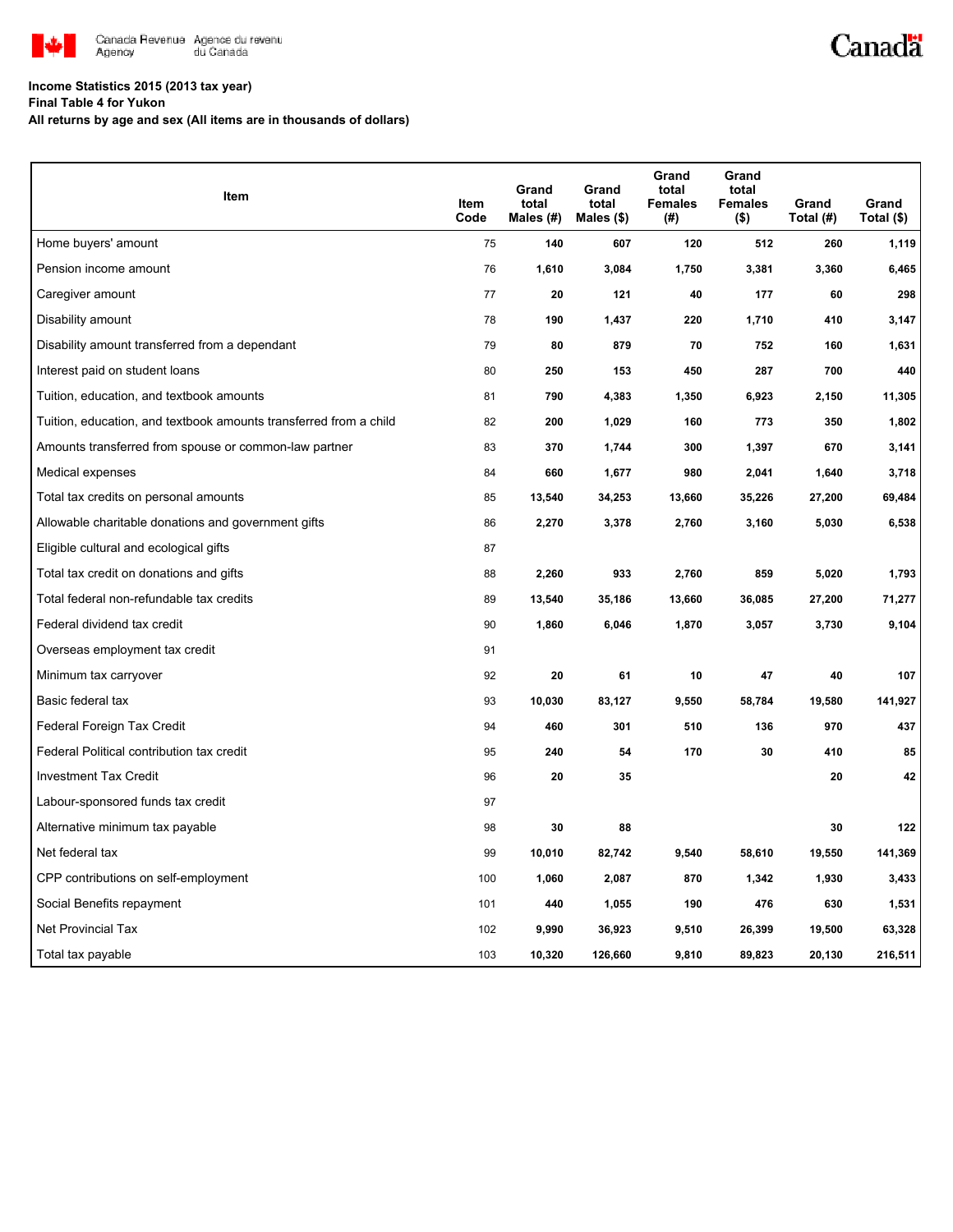| Item                                                                                           | Item<br>Code   | Age<br>group:<br>under 20<br>Males (#) | Age<br>group:<br>under 20<br>Males (\$) | Age<br>group:<br>under 20<br><b>Females</b><br>(# ) | Age<br>group:<br>under 20<br><b>Females</b><br>$($ \$) | Age<br>group:<br>under 20<br>total $(H)$ | Age<br>group:<br>under 20<br>total $($)$ |
|------------------------------------------------------------------------------------------------|----------------|----------------------------------------|-----------------------------------------|-----------------------------------------------------|--------------------------------------------------------|------------------------------------------|------------------------------------------|
| Number of taxable returns                                                                      | $\mathbf{1}$   | 130                                    |                                         | 120                                                 |                                                        | 250                                      |                                          |
| Number of non-taxable returns                                                                  | $\sqrt{2}$     | 410                                    |                                         | 450                                                 |                                                        | 860                                      |                                          |
| Total number of returns                                                                        | 3              | 530                                    |                                         | 570                                                 |                                                        | 1,100                                    |                                          |
| Employment income                                                                              | 4              | 510                                    | 5,255                                   | 550                                                 | 4,719                                                  | 1,060                                    | 9,973                                    |
| Commissions (from employment)                                                                  | 5              |                                        |                                         | 10                                                  | 6                                                      | 20                                       | 41                                       |
| Other employment income                                                                        | 6              |                                        |                                         | 20                                                  | 46                                                     | 30                                       | 72                                       |
| Old Age Security pension (OASP)                                                                | $\overline{7}$ |                                        |                                         |                                                     |                                                        |                                          |                                          |
| CPP or QPP benefits                                                                            | 8              |                                        |                                         | 10                                                  | 32                                                     |                                          |                                          |
| Other pensions or superannuation                                                               | 9              |                                        |                                         |                                                     |                                                        |                                          |                                          |
| Elected split-pension amount                                                                   | 10             |                                        |                                         |                                                     |                                                        |                                          |                                          |
| Universal Child Care Benefit (UCCB)                                                            | 11             |                                        |                                         | 20                                                  | 20                                                     | 20                                       | 21                                       |
| Employment Insurance and other benefits                                                        | 12             |                                        |                                         |                                                     |                                                        |                                          |                                          |
| Taxable amount of dividends from taxable Canadian corporations                                 | 13             |                                        |                                         | 10                                                  | 201                                                    | 20                                       | 369                                      |
| Interest and other investment income                                                           | 14             | 20                                     | 3                                       | 20                                                  | 4                                                      | 40                                       | 8                                        |
| Net partnership income (Limited or non-active partners only)                                   | 15             |                                        |                                         |                                                     |                                                        |                                          |                                          |
| Net rental income                                                                              | 16             |                                        |                                         |                                                     |                                                        |                                          |                                          |
| Taxable capital gains                                                                          | 17             |                                        |                                         |                                                     |                                                        |                                          |                                          |
| Registered retirement savings plan income (RRSP)                                               | 18             |                                        |                                         |                                                     |                                                        |                                          |                                          |
| Other income                                                                                   | 19             | 50                                     | 159                                     | 90                                                  | 313                                                    | 140                                      | 472                                      |
| Net business income                                                                            | 20             | 10                                     | 86                                      | 10                                                  | 31                                                     | 20                                       | 117                                      |
| Net professional income                                                                        | 21             |                                        |                                         |                                                     |                                                        |                                          |                                          |
| Net commission income                                                                          | 22             |                                        |                                         |                                                     |                                                        |                                          |                                          |
| Net farming income                                                                             | 23             |                                        |                                         |                                                     |                                                        |                                          |                                          |
| Net fishing income                                                                             | 24             |                                        |                                         |                                                     |                                                        |                                          |                                          |
| Workers' compensation benefits                                                                 | 25             | 10                                     | 17                                      |                                                     |                                                        | 10                                       | 22                                       |
| Social assistance payments                                                                     | 26             | 20                                     | 59                                      | 10                                                  | 82                                                     | 40                                       | 141                                      |
| Net federal supplements                                                                        | 27             |                                        |                                         |                                                     |                                                        |                                          |                                          |
| Total income assessed                                                                          | 28             | 530                                    | 5,904                                   | 570                                                 | 5,519                                                  | 1,100                                    | 11,422                                   |
| Registered pension plan contributions (RPP)                                                    | 29             |                                        |                                         |                                                     |                                                        | 10                                       | 8                                        |
| <b>RRSP</b> deduction                                                                          | 30             |                                        |                                         |                                                     |                                                        |                                          |                                          |
| Deduction for elected split-pension amount                                                     | 31             |                                        |                                         |                                                     |                                                        |                                          |                                          |
| Annual union, professional, or like dues                                                       | 32             | 50                                     | 8                                       | 50                                                  | 10                                                     | 100                                      | 18                                       |
| Child care expenses                                                                            | 33             |                                        |                                         |                                                     |                                                        |                                          |                                          |
| <b>Business investment loss</b>                                                                | 34             |                                        |                                         |                                                     |                                                        |                                          |                                          |
| Moving expenses                                                                                | 35             |                                        |                                         |                                                     |                                                        | 10                                       | 10                                       |
| Support payments made                                                                          | 36             |                                        |                                         |                                                     |                                                        |                                          |                                          |
| Carrying charges and interest expenses                                                         | 37             |                                        |                                         |                                                     |                                                        | 10                                       | $\overline{2}$                           |
| Deductions for CPP/QPP contributions on self-employment and other<br>earnings                  | 38             |                                        |                                         |                                                     |                                                        |                                          |                                          |
| Deductions for provincial parental insurance plan (PPIP) premiums on<br>self-employment income | 39             |                                        |                                         |                                                     |                                                        |                                          |                                          |
| Exploration and development expenses                                                           | 40             |                                        |                                         |                                                     |                                                        |                                          |                                          |
| Other employment expenses                                                                      | 41             |                                        |                                         |                                                     |                                                        |                                          |                                          |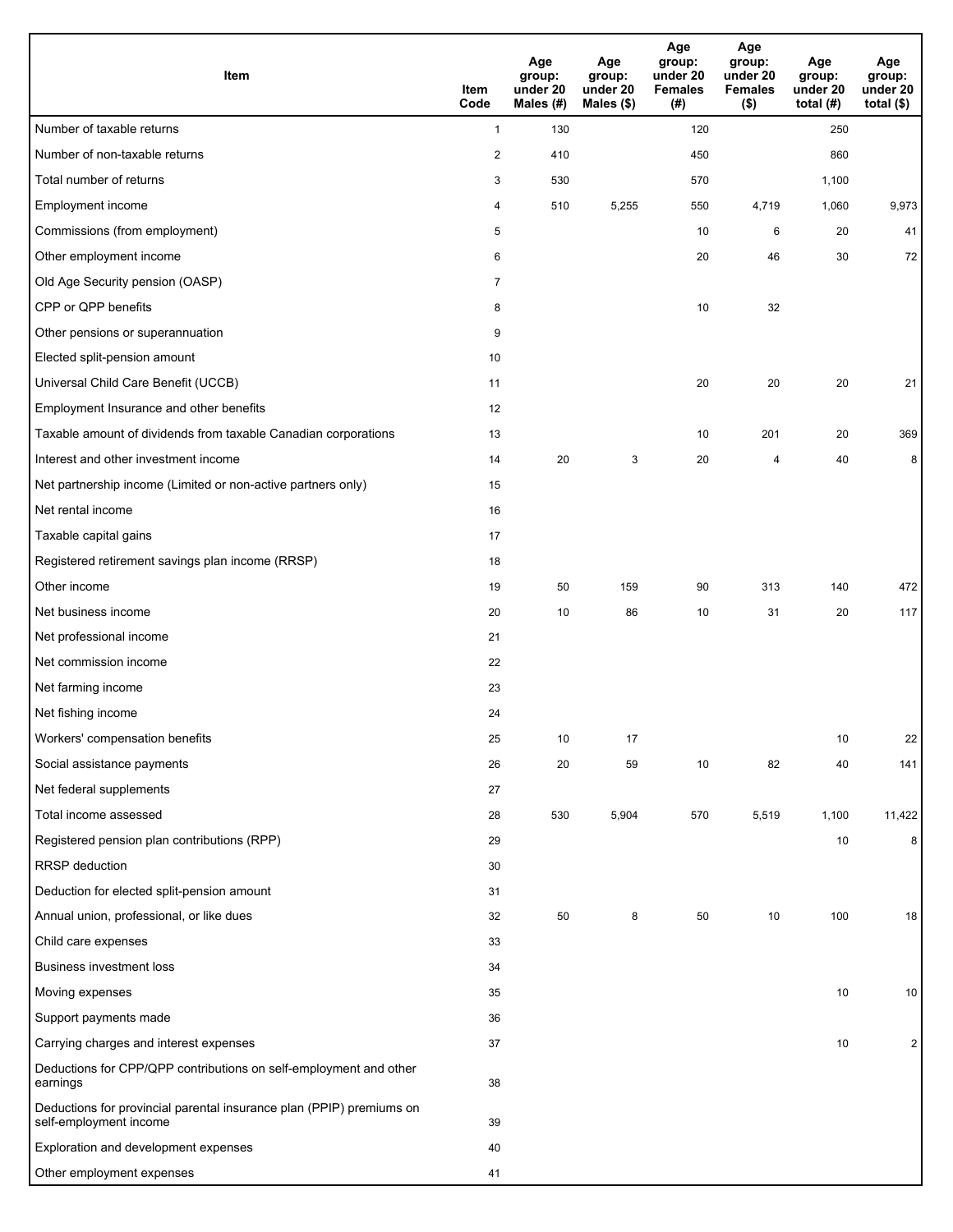| Item                                                              | Item<br>Code | Age<br>group:<br>under 20<br>Males (#) | Age<br>group:<br>under 20<br>Males (\$) | Age<br>group:<br>under 20<br><b>Females</b><br>(# ) | Age<br>group:<br>under 20<br><b>Females</b><br>$($ \$) | Age<br>group:<br>under 20<br>total $(#)$ | Age<br>group:<br>under 20<br>total $($)$ |
|-------------------------------------------------------------------|--------------|----------------------------------------|-----------------------------------------|-----------------------------------------------------|--------------------------------------------------------|------------------------------------------|------------------------------------------|
| Clergy residence deduction                                        | 42           |                                        |                                         |                                                     |                                                        |                                          |                                          |
| Other deductions                                                  | 43           |                                        |                                         |                                                     |                                                        |                                          |                                          |
| Total deductions before adjustments                               | 44           | 70                                     | 36                                      | 80                                                  | 30                                                     | 150                                      | 66                                       |
| Social benefits repayment                                         | 45           |                                        |                                         |                                                     |                                                        |                                          |                                          |
| Net income after adjustments                                      | 46           | 530                                    | 5,866                                   | 570                                                 | 5,489                                                  | 1,100                                    | 11,355                                   |
| Canadian Forces personnel and police deduction                    | 47           |                                        |                                         |                                                     |                                                        |                                          |                                          |
| Security options deductions                                       | 48           |                                        |                                         |                                                     |                                                        |                                          |                                          |
| Other payments deductions                                         | 49           | 30                                     | 76                                      | 20                                                  | 87                                                     | 50                                       | 162                                      |
| Non-capital losses of other years                                 | 50           |                                        |                                         |                                                     |                                                        |                                          |                                          |
| Net capital losses of other years                                 | 51           |                                        |                                         |                                                     |                                                        |                                          |                                          |
| Capital gains deduction                                           | 52           |                                        |                                         |                                                     |                                                        |                                          |                                          |
| Northern residents deductions                                     | 53           | 90                                     | 203                                     | 90                                                  | 177                                                    | 180                                      | 379                                      |
| Additional deductions                                             | 54           |                                        |                                         |                                                     |                                                        |                                          |                                          |
| Farming/fishing losses of prior years                             | 55           |                                        |                                         |                                                     |                                                        |                                          |                                          |
| Total deductions from net income                                  | 56           | 120                                    | 278                                     | 100                                                 | 263                                                    | 220                                      | 541                                      |
| Taxable income assessed                                           | 57           | 530                                    | 5,589                                   | 570                                                 | 5,226                                                  | 1,100                                    | 10,814                                   |
| Basic personal amount                                             | 58           | 530                                    | 5,879                                   | 570                                                 | 6,294                                                  | 1,100                                    | 12,173                                   |
| Age amount                                                        | 59           |                                        |                                         |                                                     |                                                        |                                          |                                          |
| Spouse or common-law partner amount                               | 60           |                                        |                                         |                                                     |                                                        |                                          |                                          |
| Amount for eligible dependant                                     | 61           |                                        |                                         |                                                     |                                                        |                                          |                                          |
| Amount for children 17 and under                                  | 62           |                                        |                                         |                                                     |                                                        |                                          |                                          |
| Amount for infirm dependants age 18 or older                      | 63           |                                        |                                         |                                                     |                                                        |                                          |                                          |
| CPP or QPP contributions through employment                       | 64           | 240                                    | 137                                     | 250                                                 | 109                                                    | 490                                      | 246                                      |
| CPP or QPP contributions on self-employment and other<br>earnings | 65           |                                        |                                         |                                                     |                                                        |                                          |                                          |
| Employment Insurance premiums                                     | 66           | 450                                    | 94                                      | 440                                                 | 84                                                     | 890                                      | 178                                      |
| PPIP premiums paid                                                | 67           |                                        |                                         |                                                     |                                                        |                                          |                                          |
| PPIP premiums payable on employment income                        | 68           |                                        |                                         |                                                     |                                                        |                                          |                                          |
| PPIP premiums payable on self-employment income                   | 69           |                                        |                                         |                                                     |                                                        |                                          |                                          |
| Volunteer firefighters' amount                                    | 70           |                                        |                                         |                                                     |                                                        |                                          |                                          |
| Canada employment amount                                          | 71           | 500                                    | 553                                     | 530                                                 | 570                                                    | 1,030                                    | 1,123                                    |
| Public transit amount                                             | 72           | 10                                     | $\overline{c}$                          | 10                                                  | 3                                                      | 30                                       | 5                                        |
| Children's fitness amount                                         | 73           |                                        |                                         |                                                     |                                                        |                                          |                                          |
| Children's arts amount                                            | 74           |                                        |                                         |                                                     |                                                        |                                          |                                          |
| Home buyers' amount                                               | 75           |                                        |                                         |                                                     |                                                        |                                          |                                          |
| Pension income amount                                             | 76           |                                        |                                         |                                                     |                                                        |                                          |                                          |
| Caregiver amount                                                  | 77           |                                        |                                         |                                                     |                                                        |                                          |                                          |
| Disability amount                                                 | 78           |                                        |                                         |                                                     |                                                        |                                          |                                          |
| Disability amount transferred from a dependant                    | 79           |                                        |                                         |                                                     |                                                        |                                          |                                          |
| Interest paid on student loans                                    | 80           |                                        |                                         |                                                     |                                                        |                                          |                                          |
| Tuition, education, and textbook amounts                          | 81           | 30                                     | 105                                     | 50                                                  | 206                                                    | 80                                       | 311                                      |
| Tuition, education, and textbook amounts transferred from a child | 82           |                                        |                                         |                                                     |                                                        |                                          |                                          |
| Amounts transferred from spouse or common-law partner             | 83           |                                        |                                         |                                                     |                                                        |                                          |                                          |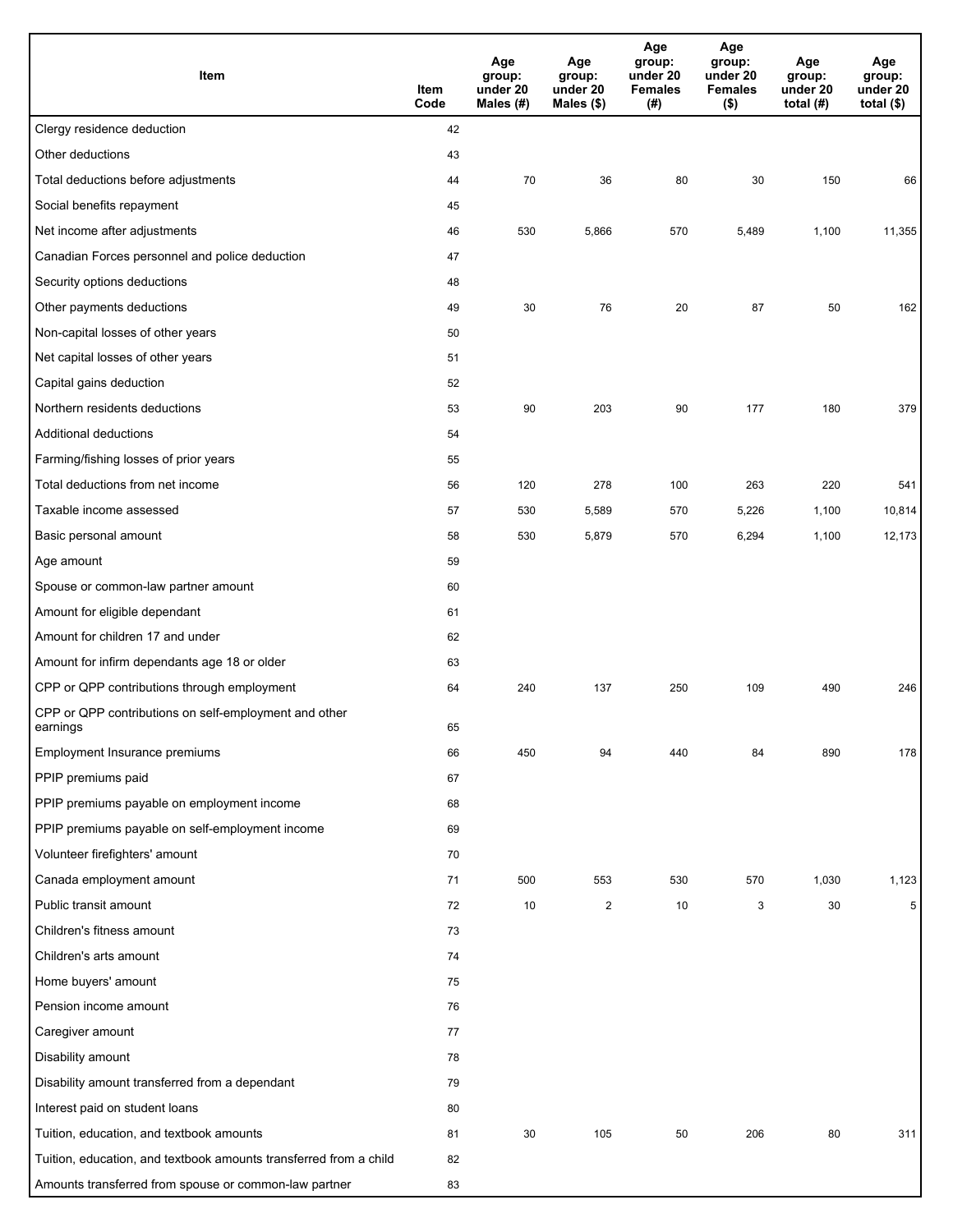| Item                                                | <b>Item</b><br>Code | Age<br>group:<br>under 20<br>Males (#) | Age<br>group:<br>under 20<br>Males $(\$)$ | Age<br>group:<br>under 20<br><b>Females</b><br>(# ) | Age<br>group:<br>under 20<br><b>Females</b><br>$($ \$) | Age<br>group:<br>under 20<br>total $(H)$ | Age<br>group:<br>under 20<br>total $($ |
|-----------------------------------------------------|---------------------|----------------------------------------|-------------------------------------------|-----------------------------------------------------|--------------------------------------------------------|------------------------------------------|----------------------------------------|
| Medical expenses                                    | 84                  |                                        |                                           |                                                     |                                                        |                                          |                                        |
| Total tax credits on personal amounts               | 85                  | 530                                    | 1,028                                     | 570                                                 | 1,108                                                  | 1,100                                    | 2,135                                  |
| Allowable charitable donations and government gifts | 86                  |                                        |                                           |                                                     |                                                        |                                          |                                        |
| Eligible cultural and ecological gifts              | 87                  |                                        |                                           |                                                     |                                                        |                                          |                                        |
| Total tax credit on donations and gifts             | 88                  |                                        |                                           |                                                     |                                                        |                                          |                                        |
| Total federal non-refundable tax credits            | 89                  | 530                                    | 1,028                                     | 570                                                 | 1,109                                                  | 1,100                                    | 2,136                                  |
| Federal dividend tax credit                         | 90                  |                                        |                                           |                                                     |                                                        | 20                                       | 46                                     |
| Overseas employment tax credit                      | 91                  |                                        |                                           |                                                     |                                                        |                                          |                                        |
| Minimum tax carryover                               | 92                  |                                        |                                           |                                                     |                                                        |                                          |                                        |
| Basic federal tax                                   | 93                  | 120                                    | 208                                       | 120                                                 | 98                                                     | 240                                      | 306                                    |
| Federal Foreign Tax Credit                          | 94                  |                                        |                                           |                                                     |                                                        |                                          |                                        |
| Federal Political contribution tax credit           | 95                  |                                        |                                           |                                                     |                                                        |                                          |                                        |
| <b>Investment Tax Credit</b>                        | 96                  |                                        |                                           |                                                     |                                                        |                                          |                                        |
| Labour-sponsored funds tax credit                   | 97                  |                                        |                                           |                                                     |                                                        |                                          |                                        |
| Alternative minimum tax payable                     | 98                  |                                        |                                           |                                                     |                                                        |                                          |                                        |
| Net federal tax                                     | 99                  | 120                                    | 208                                       | 120                                                 | 98                                                     | 240                                      | 306                                    |
| CPP contributions on self-employment                | 100                 |                                        |                                           |                                                     |                                                        |                                          |                                        |
| Social Benefits repayment                           | 101                 |                                        |                                           |                                                     |                                                        |                                          |                                        |
| <b>Net Provincial Tax</b>                           | 102                 | 130                                    | 93                                        | 120                                                 | 40                                                     | 240                                      | 133                                    |
| Total tax payable                                   | 103                 | 130                                    | 309                                       | 120                                                 | 152                                                    | 250                                      | 460                                    |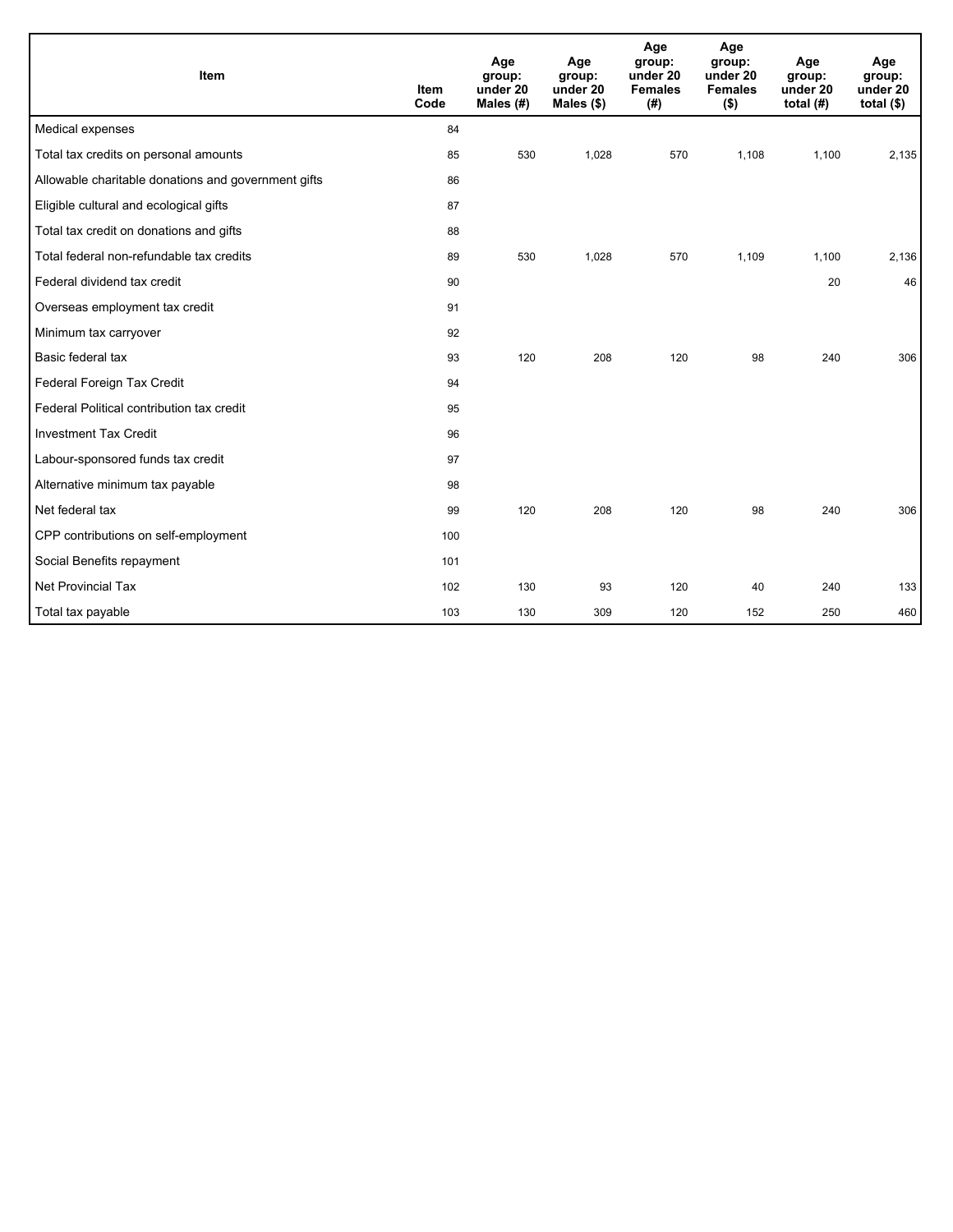| <b>Item</b>                                                                                    | Item<br>Code            | Age<br>group:<br>20 to 24<br>Males (#) | Age<br>group:<br>20 to 24<br>Males (\$) | Age<br>group:<br>20 to 24<br><b>Females</b><br>(# ) | Age<br>group:<br>20 to 24<br><b>Females</b><br>$($ \$) | Age<br>group:<br>20 to 24<br>total $(#)$ | Age<br>group:<br>20 to 24<br>total $($)$ |
|------------------------------------------------------------------------------------------------|-------------------------|----------------------------------------|-----------------------------------------|-----------------------------------------------------|--------------------------------------------------------|------------------------------------------|------------------------------------------|
| Number of taxable returns                                                                      | $\mathbf{1}$            | 710                                    |                                         | 470                                                 |                                                        | 1,180                                    |                                          |
| Number of non-taxable returns                                                                  | $\overline{\mathbf{c}}$ | 410                                    |                                         | 580                                                 |                                                        | 990                                      |                                          |
| Total number of returns                                                                        | 3                       | 1,130                                  |                                         | 1,050                                               |                                                        | 2,180                                    |                                          |
| Employment income                                                                              | 4                       | 1,080                                  | 28,846                                  | 970                                                 | 19,511                                                 | 2,050                                    | 48,357                                   |
| Commissions (from employment)                                                                  | 5                       |                                        |                                         | 20                                                  | 159                                                    | 30                                       | 309                                      |
| Other employment income                                                                        | 6                       | 20                                     | 49                                      | 60                                                  | 107                                                    | 90                                       | 156                                      |
| Old Age Security pension (OASP)                                                                | $\overline{7}$          |                                        |                                         |                                                     |                                                        |                                          |                                          |
| CPP or QPP benefits                                                                            | 8                       | 10                                     | 25                                      | 10                                                  | 26                                                     | 20                                       | 52                                       |
| Other pensions or superannuation                                                               | 9                       |                                        |                                         |                                                     |                                                        |                                          |                                          |
| Elected split-pension amount                                                                   | 10                      |                                        |                                         |                                                     |                                                        |                                          |                                          |
| Universal Child Care Benefit (UCCB)                                                            | 11                      |                                        |                                         | 120                                                 | 166                                                    | 130                                      | 172                                      |
| Employment Insurance and other benefits                                                        | 12                      | 220                                    | 1,754                                   | 110                                                 | 961                                                    | 340                                      | 2,716                                    |
| Taxable amount of dividends from taxable Canadian corporations                                 | 13                      | 30                                     | 299                                     | 40                                                  | 628                                                    | 80                                       | 927                                      |
| Interest and other investment income                                                           | 14                      | 60                                     | 16                                      | 60                                                  | 32                                                     | 120                                      | 48                                       |
| Net partnership income (Limited or non-active partners only)                                   | 15                      |                                        |                                         |                                                     |                                                        |                                          |                                          |
| Net rental income                                                                              | 16                      | 10                                     | 30                                      |                                                     |                                                        | 20                                       | 37                                       |
| Taxable capital gains                                                                          | 17                      | 10                                     | $\overline{c}$                          |                                                     |                                                        |                                          |                                          |
| Registered retirement savings plan income (RRSP)                                               | 18                      | 30                                     | 68                                      | 10                                                  | 30                                                     | 40                                       | 98                                       |
| Other income                                                                                   | 19                      | 180                                    | 424                                     | 150                                                 | 459                                                    | 330                                      | 883                                      |
| Net business income                                                                            | 20                      | 60                                     | 570                                     | 40                                                  | 218                                                    | 90                                       | 788                                      |
| Net professional income                                                                        | 21                      |                                        |                                         |                                                     |                                                        |                                          |                                          |
| Net commission income                                                                          | 22                      |                                        |                                         |                                                     |                                                        |                                          |                                          |
| Net farming income                                                                             | 23                      |                                        |                                         |                                                     |                                                        |                                          |                                          |
| Net fishing income                                                                             | 24                      |                                        |                                         |                                                     |                                                        |                                          |                                          |
| Workers' compensation benefits                                                                 | 25                      | 20                                     | 104                                     | 10                                                  | 16                                                     | 40                                       | 120                                      |
| Social assistance payments                                                                     | 26                      | 120                                    | 695                                     | 130                                                 | 1,113                                                  | 250                                      | 1,808                                    |
| Net federal supplements                                                                        | 27                      |                                        |                                         |                                                     |                                                        |                                          |                                          |
| Total income assessed                                                                          | 28                      | 1,130                                  | 33,067                                  | 1,050                                               | 23,467                                                 | 2,180                                    | 56,533                                   |
| Registered pension plan contributions (RPP)                                                    | 29                      | 60                                     | 94                                      | 70                                                  | 129                                                    | 130                                      | 223                                      |
| RRSP deduction                                                                                 | 30                      | 140                                    | 439                                     | 90                                                  | 220                                                    | 230                                      | 660                                      |
| Deduction for elected split-pension amount                                                     | 31                      |                                        |                                         |                                                     |                                                        |                                          |                                          |
| Annual union, professional, or like dues                                                       | 32                      | 150                                    | 65                                      | 180                                                 | 71                                                     | 330                                      | 136                                      |
| Child care expenses                                                                            | 33                      |                                        |                                         | 20                                                  | 66                                                     | 20                                       | 81                                       |
| <b>Business investment loss</b>                                                                | 34                      |                                        |                                         |                                                     |                                                        |                                          |                                          |
| Moving expenses                                                                                | 35                      | 50                                     | 70                                      | 60                                                  | 86                                                     | 110                                      | 156                                      |
| Support payments made                                                                          | 36                      |                                        |                                         |                                                     |                                                        |                                          |                                          |
| Carrying charges and interest expenses                                                         | 37                      |                                        |                                         |                                                     |                                                        | 60                                       | 8                                        |
| Deductions for CPP/QPP contributions on self-employment and other<br>earnings                  | 38                      | 40                                     | 22                                      | 30                                                  | 9                                                      | 70                                       | 32                                       |
| Deductions for provincial parental insurance plan (PPIP) premiums on<br>self-employment income | 39                      |                                        |                                         |                                                     |                                                        |                                          |                                          |
| Exploration and development expenses                                                           | 40                      |                                        |                                         |                                                     |                                                        |                                          |                                          |
| Other employment expenses                                                                      | 41                      | 20                                     | 41                                      | 10                                                  | 8                                                      | 30                                       | 49                                       |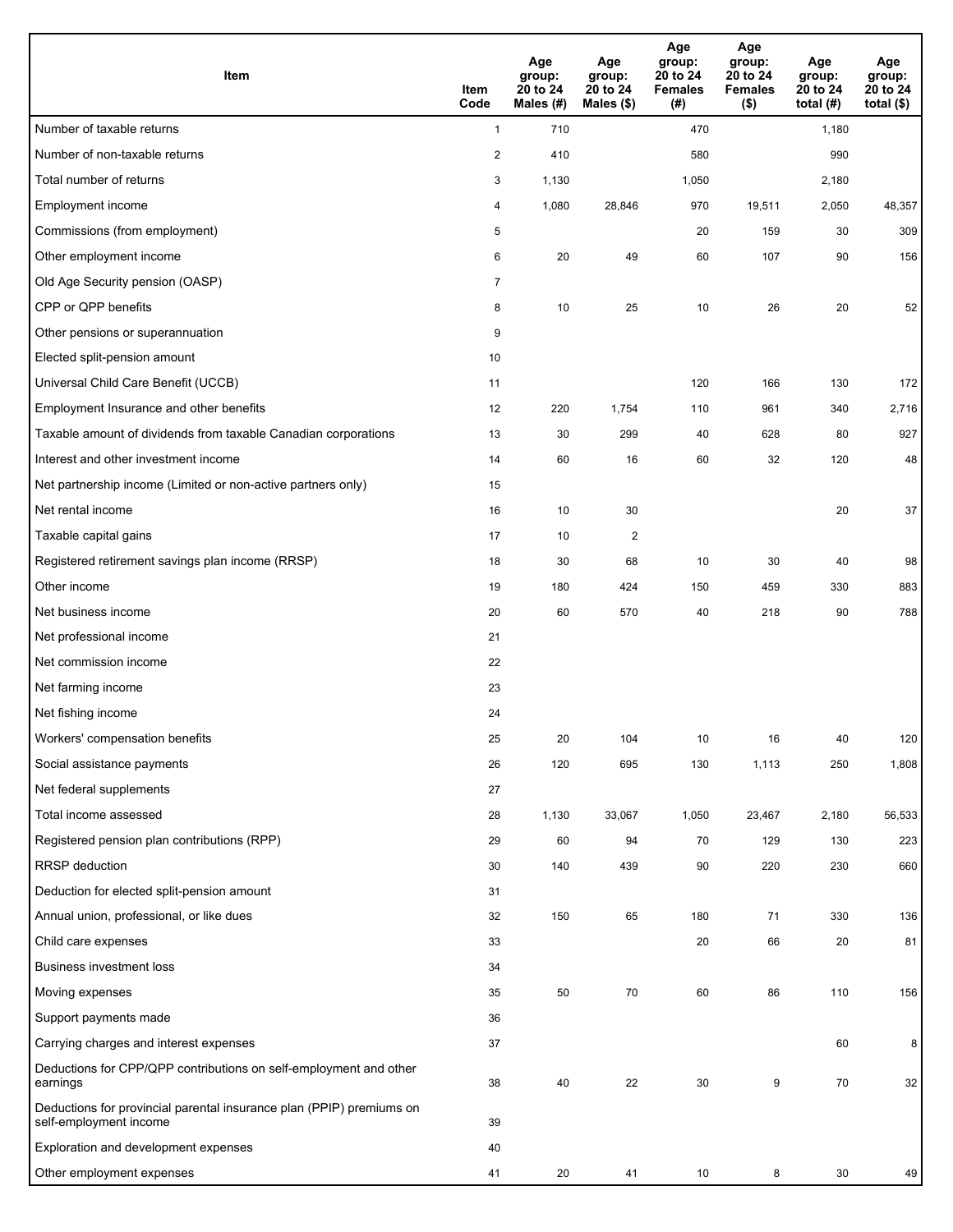| Item                                                              | Item<br>Code | Age<br>group:<br>20 to 24<br>Males (#) | Age<br>group:<br>20 to 24<br>Males (\$) | Age<br>group:<br>20 to 24<br><b>Females</b><br>(#) | Age<br>group:<br>20 to 24<br><b>Females</b><br>$($ \$) | Age<br>group:<br>20 to 24<br>total $(H)$ | Age<br>group:<br>20 to 24<br>total $($)$ |
|-------------------------------------------------------------------|--------------|----------------------------------------|-----------------------------------------|----------------------------------------------------|--------------------------------------------------------|------------------------------------------|------------------------------------------|
| Clergy residence deduction                                        | 42           |                                        |                                         |                                                    |                                                        |                                          |                                          |
| Other deductions                                                  | 43           | 20                                     | 15                                      | 20                                                 | 5                                                      | 40                                       | 20                                       |
| Total deductions before adjustments                               | 44           | 360                                    | 765                                     | 360                                                | 601                                                    | 720                                      | 1,366                                    |
| Social benefits repayment                                         | 45           |                                        |                                         |                                                    |                                                        |                                          |                                          |
| Net income after adjustments                                      | 46           | 1,130                                  | 32,283                                  | 1,050                                              | 22,871                                                 | 2,170                                    | 55,154                                   |
| Canadian Forces personnel and police deduction                    | 47           |                                        |                                         |                                                    |                                                        |                                          |                                          |
| Security options deductions                                       | 48           |                                        |                                         |                                                    |                                                        |                                          |                                          |
| Other payments deductions                                         | 49           | 140                                    | 799                                     | 140                                                | 1,129                                                  | 280                                      | 1,928                                    |
| Non-capital losses of other years                                 | 50           |                                        |                                         |                                                    |                                                        |                                          |                                          |
| Net capital losses of other years                                 | 51           |                                        |                                         |                                                    |                                                        |                                          |                                          |
| Capital gains deduction                                           | 52           |                                        |                                         |                                                    |                                                        |                                          |                                          |
| Northern residents deductions                                     | 53           | 500                                    | 1,756                                   | 380                                                | 1,201                                                  | 880                                      | 2,956                                    |
| Additional deductions                                             | 54           |                                        |                                         |                                                    |                                                        |                                          |                                          |
| Farming/fishing losses of prior years                             | 55           |                                        |                                         |                                                    |                                                        |                                          |                                          |
| Total deductions from net income                                  | 56           | 600                                    | 2,555                                   | 490                                                | 2,338                                                  | 1,080                                    | 4,893                                    |
| Taxable income assessed                                           | 57           | 1,100                                  | 29,735                                  | 1,030                                              | 20,553                                                 | 2,130                                    | 50,288                                   |
| Basic personal amount                                             | 58           | 1,130                                  | 12,416                                  | 1,050                                              | 11,540                                                 | 2,180                                    | 23,962                                   |
| Age amount                                                        | 59           |                                        |                                         |                                                    |                                                        |                                          |                                          |
| Spouse or common-law partner amount                               | 60           | 20                                     | 199                                     | 10                                                 | 72                                                     | 30                                       | 271                                      |
| Amount for eligible dependant                                     | 61           |                                        |                                         | 80                                                 | 816                                                    | 80                                       | 882                                      |
| Amount for children 17 and under                                  | 62           | 30                                     | 63                                      | 120                                                | 326                                                    | 140                                      | 388                                      |
| Amount for infirm dependants age 18 or older                      | 63           |                                        |                                         |                                                    |                                                        |                                          |                                          |
| CPP or QPP contributions through employment                       | 64           | 1,000                                  | 1,134                                   | 870                                                | 771                                                    | 1,870                                    | 1,905                                    |
| CPP or QPP contributions on self-employment and other<br>earnings | 65           | 40                                     | 22                                      | 30                                                 | 9                                                      | 70                                       | 32                                       |
| Employment Insurance premiums                                     | 66           | 1,010                                  | 479                                     | 890                                                | 348                                                    | 1,900                                    | 827                                      |
| PPIP premiums paid                                                | 67           |                                        |                                         |                                                    |                                                        |                                          |                                          |
| PPIP premiums payable on employment income                        | 68           |                                        |                                         |                                                    |                                                        |                                          |                                          |
| PPIP premiums payable on self-employment income                   | 69           |                                        |                                         |                                                    |                                                        |                                          |                                          |
| Volunteer firefighters' amount                                    | 70           |                                        |                                         |                                                    |                                                        |                                          |                                          |
| Canada employment amount                                          | 71           | 1,060                                  | 1,171                                   | 950                                                | 1,040                                                  | 2,010                                    | 2,211                                    |
| Public transit amount                                             | 72           | 40                                     | 19                                      | 80                                                 | 20                                                     | 130                                      | 39                                       |
| Children's fitness amount                                         | 73           |                                        |                                         |                                                    |                                                        |                                          |                                          |
| Children's arts amount                                            | 74           |                                        |                                         |                                                    |                                                        |                                          |                                          |
| Home buyers' amount                                               | 75           | $10\,$                                 | 50                                      |                                                    |                                                        | 20                                       | 75                                       |
| Pension income amount                                             | 76           |                                        |                                         |                                                    |                                                        |                                          |                                          |
| Caregiver amount                                                  | 77           |                                        |                                         |                                                    |                                                        |                                          |                                          |
| Disability amount                                                 | 78           | 10                                     | 92                                      |                                                    |                                                        | 10                                       | 108                                      |
| Disability amount transferred from a dependant                    | 79           |                                        |                                         |                                                    |                                                        |                                          |                                          |
| Interest paid on student loans                                    | 80           | 20                                     | 9                                       | 30                                                 | 23                                                     | 50                                       | 32                                       |
| Tuition, education, and textbook amounts                          | 81           | 250                                    | 1,391                                   | 300                                                | 1,641                                                  | 550                                      | 3,033                                    |
| Tuition, education, and textbook amounts transferred from a child | 82           |                                        |                                         |                                                    |                                                        |                                          |                                          |
| Amounts transferred from spouse or common-law partner             | 83           |                                        |                                         |                                                    |                                                        |                                          |                                          |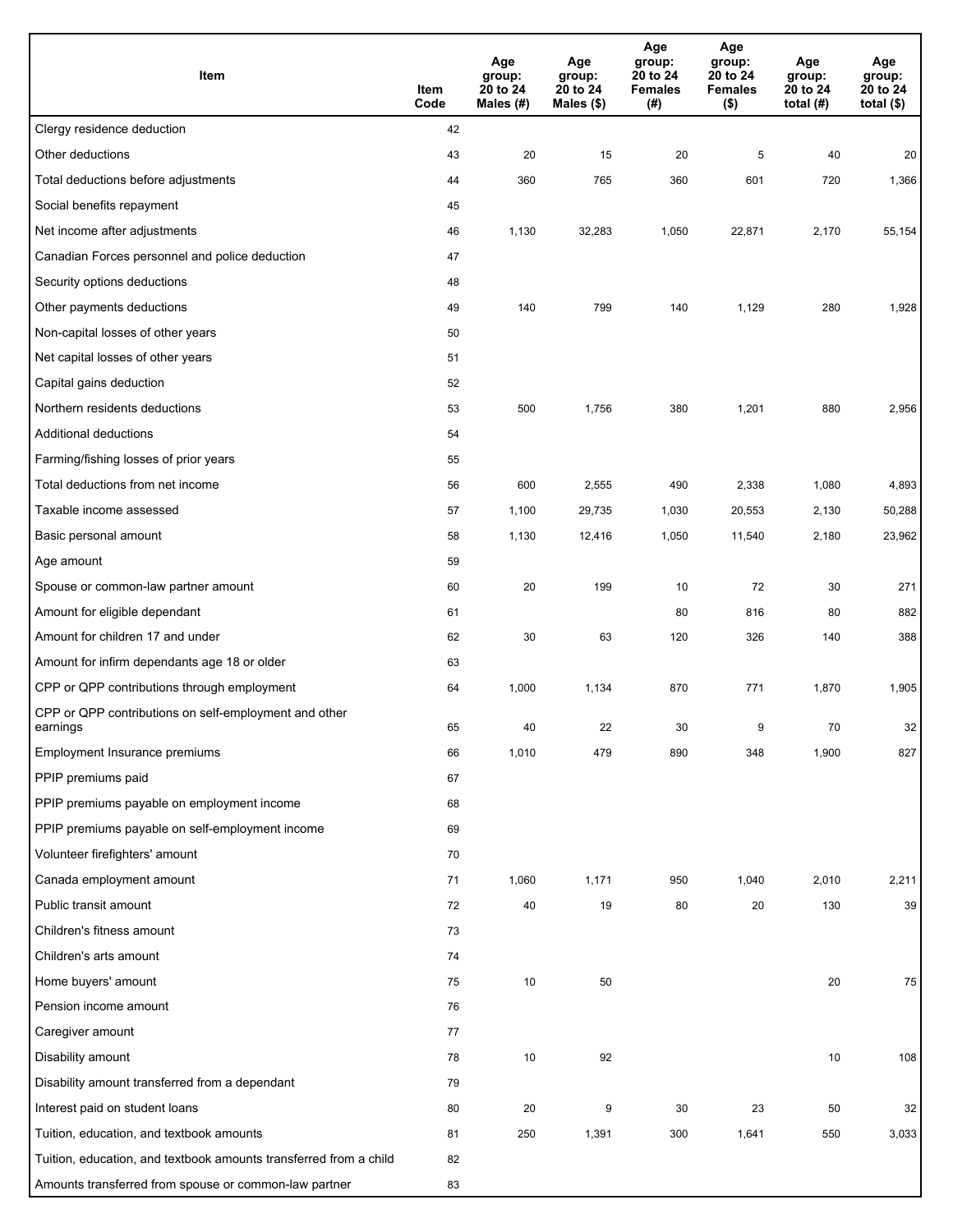| Item                                                | <b>Item</b><br>Code | Age<br>group:<br>20 to 24<br>Males (#) | Age<br>group:<br>20 to 24<br>Males $(\$)$ | Age<br>group:<br>20 to 24<br><b>Females</b><br>(# ) | Age<br>group:<br>20 to 24<br><b>Females</b><br>$($ \$) | Age<br>group:<br>20 to 24<br>total $(H)$ | Age<br>group:<br>20 to 24<br>total $($)$ |
|-----------------------------------------------------|---------------------|----------------------------------------|-------------------------------------------|-----------------------------------------------------|--------------------------------------------------------|------------------------------------------|------------------------------------------|
| Medical expenses                                    | 84                  |                                        |                                           |                                                     |                                                        |                                          |                                          |
| Total tax credits on personal amounts               | 85                  | 1,130                                  | 2,578                                     | 1,050                                               | 2,503                                                  | 2,180                                    | 5,082                                    |
| Allowable charitable donations and government gifts | 86                  |                                        |                                           |                                                     |                                                        |                                          |                                          |
| Eligible cultural and ecological gifts              | 87                  |                                        |                                           |                                                     |                                                        |                                          |                                          |
| Total tax credit on donations and gifts             | 88                  |                                        |                                           |                                                     |                                                        |                                          |                                          |
| Total federal non-refundable tax credits            | 89                  | 1,130                                  | 2,588                                     | 1,050                                               | 2,505                                                  | 2,180                                    | 5,094                                    |
| Federal dividend tax credit                         | 90                  | 20                                     | 34                                        |                                                     |                                                        | 60                                       | 113                                      |
| Overseas employment tax credit                      | 91                  |                                        |                                           |                                                     |                                                        |                                          |                                          |
| Minimum tax carryover                               | 92                  |                                        |                                           |                                                     |                                                        |                                          |                                          |
| Basic federal tax                                   | 93                  | 700                                    | 2,374                                     | 450                                                 | 1,093                                                  | 1,140                                    | 3,467                                    |
| Federal Foreign Tax Credit                          | 94                  |                                        |                                           |                                                     |                                                        |                                          |                                          |
| Federal Political contribution tax credit           | 95                  |                                        |                                           |                                                     |                                                        |                                          |                                          |
| <b>Investment Tax Credit</b>                        | 96                  |                                        |                                           |                                                     |                                                        |                                          |                                          |
| Labour-sponsored funds tax credit                   | 97                  |                                        |                                           |                                                     |                                                        |                                          |                                          |
| Alternative minimum tax payable                     | 98                  |                                        |                                           |                                                     |                                                        |                                          |                                          |
| Net federal tax                                     | 99                  | 700                                    | 2,373                                     | 450                                                 | 1,092                                                  | 1,150                                    | 3,465                                    |
| CPP contributions on self-employment                | 100                 | 40                                     | 45                                        | 30                                                  | 18                                                     | 70                                       | 63                                       |
| Social Benefits repayment                           | 101                 |                                        |                                           |                                                     |                                                        |                                          |                                          |
| <b>Net Provincial Tax</b>                           | 102                 | 700                                    | 1,086                                     | 450                                                 | 496                                                    | 1,150                                    | 1,582                                    |
| Total tax payable                                   | 103                 | 710                                    | 3,697                                     | 470                                                 | 1,676                                                  | 1,180                                    | 5,374                                    |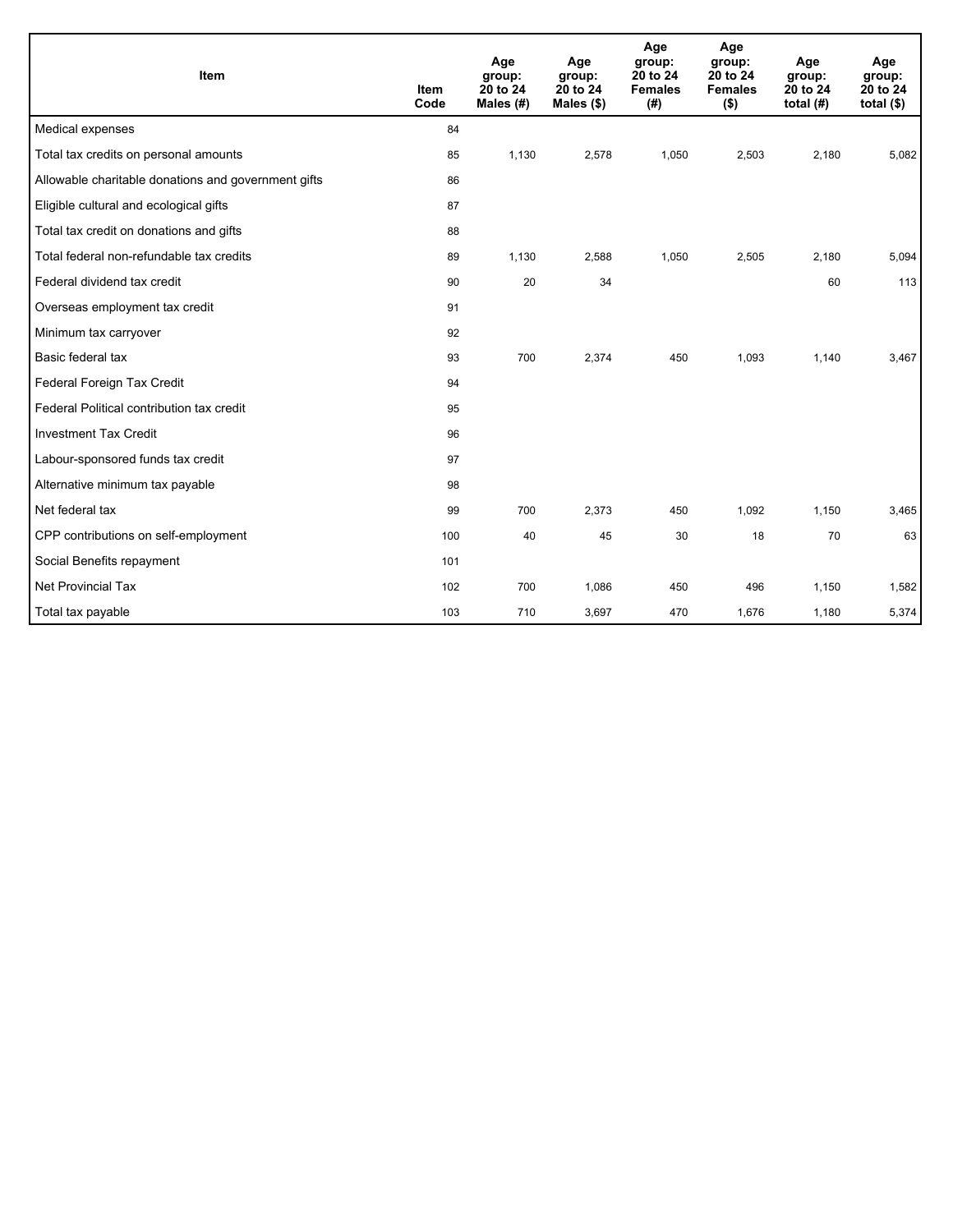| Item                                                                                           | Item<br>Code   | Age<br>group:<br>25 to 29<br>Males (#) | Age<br>group:<br>25 to 29<br>Males (\$) | Age<br>group:<br>25 to 29<br><b>Females</b><br>(#) | Age<br>group:<br>25 to 29<br><b>Females</b><br>$($ \$) | Age<br>group:<br>25 to 29<br>total $(H)$ | Age<br>group:<br>25 to 29<br>total $($)$ |
|------------------------------------------------------------------------------------------------|----------------|----------------------------------------|-----------------------------------------|----------------------------------------------------|--------------------------------------------------------|------------------------------------------|------------------------------------------|
| Number of taxable returns                                                                      | $\mathbf{1}$   | 980                                    |                                         | 940                                                |                                                        | 1,920                                    |                                          |
| Number of non-taxable returns                                                                  | $\overline{2}$ | 260                                    |                                         | 420                                                |                                                        | 680                                      |                                          |
| Total number of returns                                                                        | 3              | 1,230                                  |                                         | 1,360                                              |                                                        | 2,600                                    |                                          |
| Employment income                                                                              | 4              | 1,160                                  | 50,027                                  | 1,250                                              | 44,313                                                 | 2,410                                    | 94,357                                   |
| Commissions (from employment)                                                                  | 5              | 20                                     | 176                                     | 10                                                 | 165                                                    | 30                                       | 342                                      |
| Other employment income                                                                        | 6              | 50                                     | 102                                     | 80                                                 | 245                                                    | 130                                      | 347                                      |
| Old Age Security pension (OASP)                                                                | $\overline{7}$ |                                        |                                         |                                                    |                                                        |                                          |                                          |
| CPP or QPP benefits                                                                            | 8              |                                        |                                         |                                                    |                                                        | 10                                       | 37                                       |
| Other pensions or superannuation                                                               | 9              |                                        |                                         |                                                    |                                                        |                                          |                                          |
| Elected split-pension amount                                                                   | 10             |                                        |                                         |                                                    |                                                        |                                          |                                          |
| Universal Child Care Benefit (UCCB)                                                            | 11             | 30                                     | 41                                      | 290                                                | 423                                                    | 320                                      | 465                                      |
| Employment Insurance and other benefits                                                        | 12             | 260                                    | 1,996                                   | 240                                                | 2,138                                                  | 500                                      | 4,134                                    |
| Taxable amount of dividends from taxable Canadian corporations                                 | 13             | 70                                     | 472                                     | 70                                                 | 704                                                    | 130                                      | 1,176                                    |
| Interest and other investment income                                                           | 14             | 90                                     | 28                                      | 120                                                | 109                                                    | 210                                      | 137                                      |
| Net partnership income (Limited or non-active partners only)                                   | 15             |                                        |                                         |                                                    |                                                        |                                          |                                          |
| Net rental income                                                                              | 16             | 40                                     | 39                                      | 50                                                 | 114                                                    | 90                                       | 153                                      |
| Taxable capital gains                                                                          | 17             | 30                                     | 24                                      | 30                                                 | 11                                                     | 60                                       | 34                                       |
| Registered retirement savings plan income (RRSP)                                               | 18             | 70                                     | 234                                     | 60                                                 | 147                                                    | 130                                      | 381                                      |
| Other income                                                                                   | 19             | 120                                    | 294                                     | 130                                                | 528                                                    | 250                                      | 822                                      |
| Net business income                                                                            | 20             | 90                                     | 1,382                                   | 90                                                 | 526                                                    | 180                                      | 1,908                                    |
| Net professional income                                                                        | 21             |                                        |                                         |                                                    |                                                        | 40                                       | 814                                      |
| Net commission income                                                                          | 22             |                                        |                                         |                                                    |                                                        |                                          |                                          |
| Net farming income                                                                             | 23             |                                        |                                         |                                                    |                                                        |                                          |                                          |
| Net fishing income                                                                             | 24             |                                        |                                         |                                                    |                                                        |                                          |                                          |
| Workers' compensation benefits                                                                 | 25             | 30                                     | 213                                     | 20                                                 | 79                                                     | 50                                       | 292                                      |
| Social assistance payments                                                                     | 26             | 110                                    | 659                                     | 130                                                | 1,583                                                  | 240                                      | 2,241                                    |
| Net federal supplements                                                                        | 27             |                                        |                                         |                                                    |                                                        |                                          |                                          |
| Total income assessed                                                                          | 28             | 1,230                                  | 56,058                                  | 1,360                                              | 51,604                                                 | 2,590                                    | 107,679                                  |
| Registered pension plan contributions (RPP)                                                    | 29             | 170                                    | 589                                     | 340                                                | 1,019                                                  | 520                                      | 1,608                                    |
| <b>RRSP</b> deduction                                                                          | 30             | 270                                    | 1,119                                   | 330                                                | 1,013                                                  | 590                                      | 2,132                                    |
| Deduction for elected split-pension amount                                                     | 31             |                                        |                                         |                                                    |                                                        |                                          |                                          |
| Annual union, professional, or like dues                                                       | 32             | 260                                    | 171                                     | 450                                                | 257                                                    | 710                                      | 429                                      |
| Child care expenses                                                                            | 33             | 30                                     | 74                                      | 120                                                | 436                                                    | 140                                      | 510                                      |
| <b>Business investment loss</b>                                                                | 34             |                                        |                                         |                                                    |                                                        |                                          |                                          |
| Moving expenses                                                                                | 35             | 50                                     | 97                                      | 60                                                 | 122                                                    | 110                                      | 219                                      |
| Support payments made                                                                          | 36             |                                        |                                         |                                                    |                                                        |                                          |                                          |
| Carrying charges and interest expenses                                                         | 37             | 60                                     | 21                                      | 90                                                 | 26                                                     | 150                                      | 47                                       |
| Deductions for CPP/QPP contributions on self-employment and other<br>earnings                  | 38             | 60                                     | 53                                      | 60                                                 | 26                                                     | 120                                      | 79                                       |
| Deductions for provincial parental insurance plan (PPIP) premiums on<br>self-employment income | 39             |                                        |                                         |                                                    |                                                        |                                          |                                          |
| Exploration and development expenses                                                           | 40             |                                        |                                         |                                                    |                                                        |                                          |                                          |
| Other employment expenses                                                                      | 41             | 30                                     | 55                                      | 20                                                 | 24                                                     | 50                                       | 79                                       |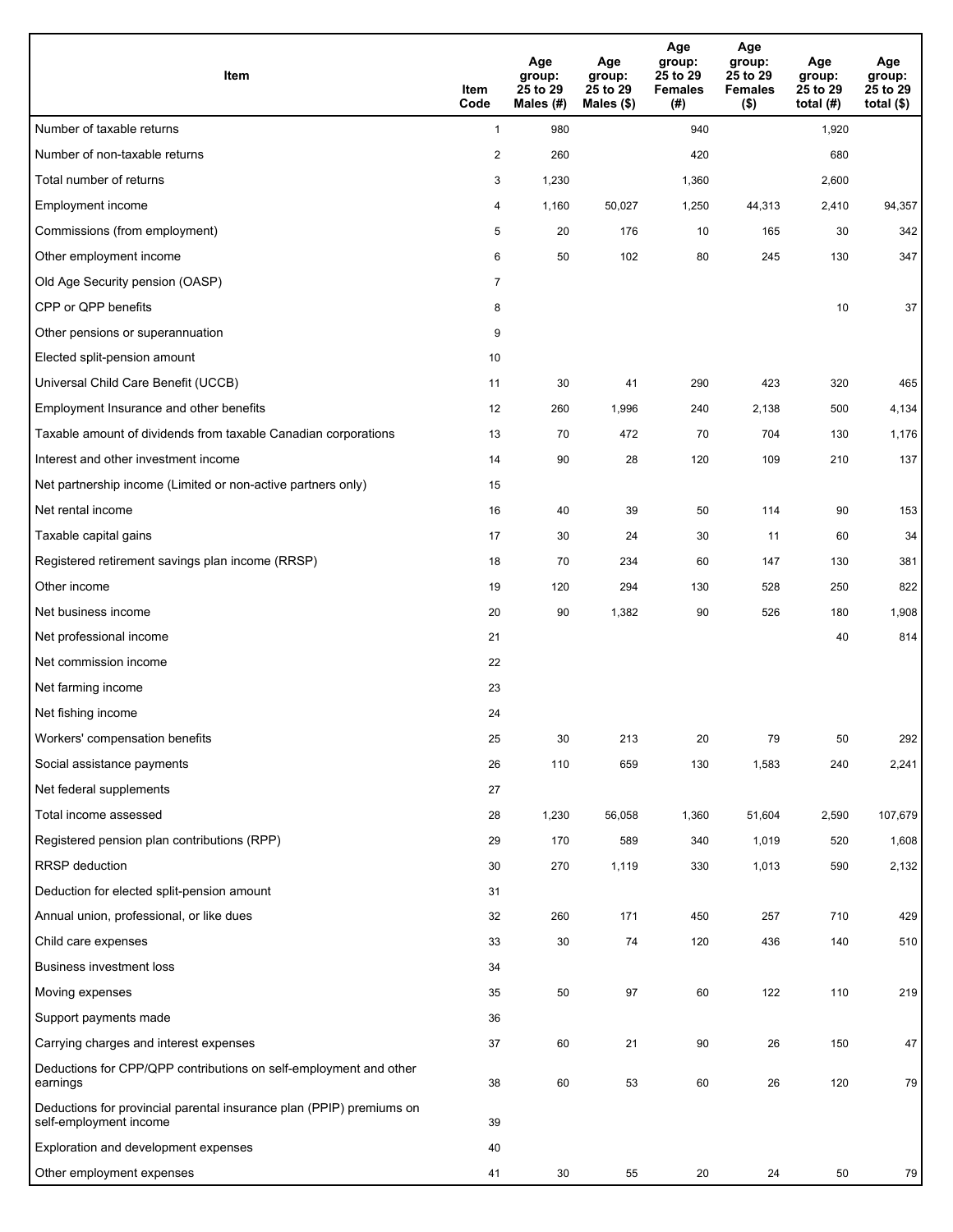| Item                                                              | Item<br>Code | Age<br>group:<br>25 to 29<br>Males (#) | Age<br>group:<br>25 to 29<br>Males (\$) | Age<br>group:<br>25 to 29<br><b>Females</b><br>(#) | Age<br>group:<br>25 to 29<br><b>Females</b><br>$($ \$) | Age<br>group:<br>25 to 29<br>total $(#)$ | Age<br>group:<br>25 to 29<br>total $($)$ |
|-------------------------------------------------------------------|--------------|----------------------------------------|-----------------------------------------|----------------------------------------------------|--------------------------------------------------------|------------------------------------------|------------------------------------------|
| Clergy residence deduction                                        | 42           |                                        |                                         |                                                    |                                                        |                                          |                                          |
| Other deductions                                                  | 43           | 30                                     | 15                                      | 40                                                 | 28                                                     | 70                                       | 43                                       |
| Total deductions before adjustments                               | 44           | 590                                    | 2,196                                   | 840                                                | 2,957                                                  | 1,430                                    | 5,153                                    |
| Social benefits repayment                                         | 45           | 30                                     | 30                                      |                                                    |                                                        | 30                                       | 30                                       |
| Net income after adjustments                                      | 46           | 1,230                                  | 53,844                                  | 1,360                                              | 48,647                                                 | 2,590                                    | 102,509                                  |
| Canadian Forces personnel and police deduction                    | 47           |                                        |                                         |                                                    |                                                        |                                          |                                          |
| Security options deductions                                       | 48           |                                        |                                         |                                                    |                                                        |                                          |                                          |
| Other payments deductions                                         | 49           | 140                                    | 871                                     | 150                                                | 1,661                                                  | 290                                      | 2,533                                    |
| Non-capital losses of other years                                 | 50           |                                        |                                         |                                                    |                                                        |                                          |                                          |
| Net capital losses of other years                                 | 51           |                                        |                                         |                                                    |                                                        |                                          |                                          |
| Capital gains deduction                                           | 52           |                                        |                                         |                                                    |                                                        |                                          |                                          |
| Northern residents deductions                                     | 53           | 820                                    | 3,587                                   | 860                                                | 3,434                                                  | 1,670                                    | 7,021                                    |
| Additional deductions                                             | 54           |                                        |                                         |                                                    |                                                        |                                          |                                          |
| Farming/fishing losses of prior years                             | 55           |                                        |                                         |                                                    |                                                        |                                          |                                          |
| Total deductions from net income                                  | 56           | 910                                    | 4,464                                   | 960                                                | 5,116                                                  | 1,860                                    | 9,580                                    |
| Taxable income assessed                                           | 57           | 1,210                                  | 49,383                                  | 1,330                                              | 43,551                                                 | 2,550                                    | 92,952                                   |
| Basic personal amount                                             | 58           | 1,230                                  | 13,531                                  | 1,360                                              | 14,949                                                 | 2,600                                    | 28,497                                   |
| Age amount                                                        | 59           |                                        |                                         |                                                    |                                                        |                                          |                                          |
| Spouse or common-law partner amount                               | 60           | 60                                     | 434                                     | 30                                                 | 256                                                    | 90                                       | 690                                      |
| Amount for eligible dependant                                     | 61           | 20                                     | 185                                     | 140                                                | 1,545                                                  | 160                                      | 1,731                                    |
| Amount for children 17 and under                                  | 62           | 120                                    | 428                                     | 230                                                | 754                                                    | 350                                      | 1,181                                    |
| Amount for infirm dependants age 18 or older                      | 63           |                                        |                                         |                                                    |                                                        |                                          |                                          |
| CPP or QPP contributions through employment                       | 64           | 1,110                                  | 1,764                                   | 1,160                                              | 1,701                                                  | 2,270                                    | 3,466                                    |
| CPP or QPP contributions on self-employment and other<br>earnings | 65           | 60                                     | 53                                      | 60                                                 | 26                                                     | 120                                      | 79                                       |
| Employment Insurance premiums                                     | 66           | 1,110                                  | 703                                     | 1,180                                              | 690                                                    | 2,290                                    | 1,394                                    |
| PPIP premiums paid                                                | 67           |                                        |                                         |                                                    |                                                        |                                          |                                          |
| PPIP premiums payable on employment income                        | 68           |                                        |                                         |                                                    |                                                        |                                          |                                          |
| PPIP premiums payable on self-employment income                   | 69           |                                        |                                         |                                                    |                                                        |                                          |                                          |
| Volunteer firefighters' amount                                    | 70           |                                        |                                         |                                                    |                                                        |                                          |                                          |
| Canada employment amount                                          | 71           | 1,150                                  | 1,272                                   | 1,250                                              | 1,375                                                  | 2,400                                    | 2,649                                    |
| Public transit amount                                             | 72           | 40                                     | 11                                      | 50                                                 | 17                                                     | 90                                       | 28                                       |
| Children's fitness amount                                         | 73           | 30                                     | $\overline{7}$                          | 40                                                 | 14                                                     | 60                                       | 21                                       |
| Children's arts amount                                            | 74           |                                        |                                         | 10                                                 | $\overline{4}$                                         | 20                                       | 6                                        |
| Home buyers' amount                                               | 75           | 40                                     | 175                                     | 40                                                 | 145                                                    | 80                                       | 320                                      |
| Pension income amount                                             | 76           |                                        |                                         |                                                    |                                                        |                                          |                                          |
| Caregiver amount                                                  | 77           |                                        |                                         |                                                    |                                                        |                                          |                                          |
| Disability amount                                                 | 78           |                                        |                                         | 10                                                 | 84                                                     | $20\,$                                   | 138                                      |
| Disability amount transferred from a dependant                    | 79           |                                        |                                         |                                                    |                                                        |                                          |                                          |
| Interest paid on student loans                                    | 80           | 70                                     | 37                                      | 120                                                | 87                                                     | 190                                      | 124                                      |
| Tuition, education, and textbook amounts                          | 81           | 190                                    | 1,300                                   | 340                                                | 2,173                                                  | 520                                      | 3,472                                    |
| Tuition, education, and textbook amounts transferred from a child | 82           |                                        |                                         |                                                    |                                                        |                                          |                                          |
| Amounts transferred from spouse or common-law partner             | 83           | 20                                     | 48                                      | 10                                                 | 40                                                     | 30                                       | 88                                       |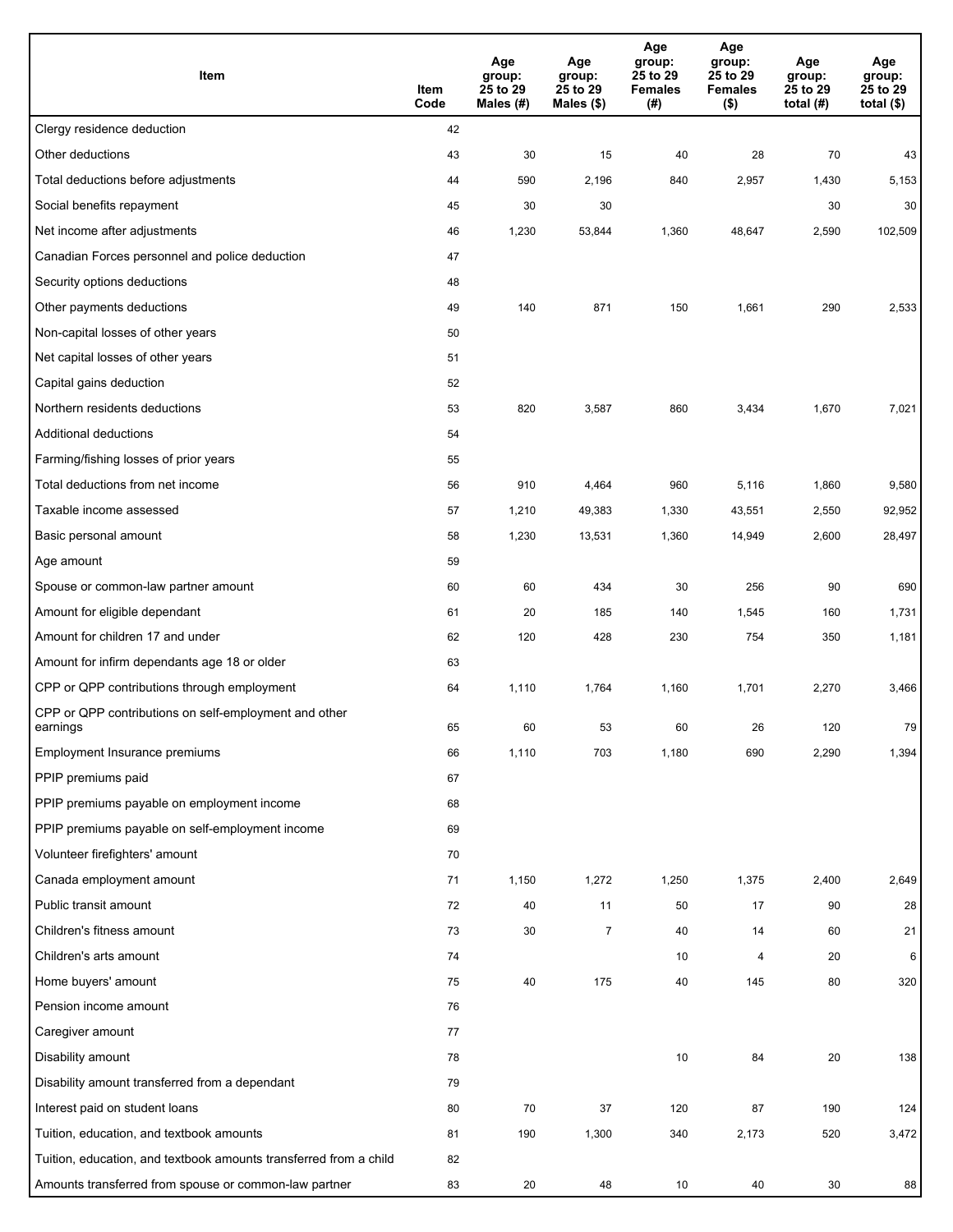| <b>Item</b>                                         | <b>Item</b><br>Code | Age<br>group:<br>25 to 29<br>Males $(H)$ | Age<br>group:<br>25 to 29<br>Males $(\$)$ | Age<br>group:<br>25 to 29<br><b>Females</b><br>(# ) | Age<br>group:<br>25 to 29<br><b>Females</b><br>$($ \$) | Age<br>group:<br>25 to 29<br>total $(H)$ | Age<br>group:<br>25 to 29<br>total $(§)$ |
|-----------------------------------------------------|---------------------|------------------------------------------|-------------------------------------------|-----------------------------------------------------|--------------------------------------------------------|------------------------------------------|------------------------------------------|
| Medical expenses                                    | 84                  | 30                                       | 29                                        | 60                                                  | 92                                                     | 90                                       | 121                                      |
| Total tax credits on personal amounts               | 85                  | 1,230                                    | 3,010                                     | 1,360                                               | 3,596                                                  | 2,600                                    | 6,608                                    |
| Allowable charitable donations and government gifts | 86                  | 110                                      | 113                                       | 170                                                 | 68                                                     | 280                                      | 181                                      |
| Eligible cultural and ecological gifts              | 87                  |                                          |                                           |                                                     |                                                        |                                          |                                          |
| Total tax credit on donations and gifts             | 88                  | 110                                      | 31                                        | 170                                                 | 17                                                     | 280                                      | 48                                       |
| Total federal non-refundable tax credits            | 89                  | 1,230                                    | 3,041                                     | 1,360                                               | 3,613                                                  | 2,600                                    | 6,657                                    |
| Federal dividend tax credit                         | 90                  | 60                                       | 59                                        | 60                                                  | 89                                                     | 120                                      | 149                                      |
| Overseas employment tax credit                      | 91                  |                                          |                                           |                                                     |                                                        |                                          |                                          |
| Minimum tax carryover                               | 92                  |                                          |                                           |                                                     |                                                        |                                          |                                          |
| Basic federal tax                                   | 93                  | 960                                      | 5,415                                     | 920                                                 | 3,764                                                  | 1,880                                    | 9,181                                    |
| Federal Foreign Tax Credit                          | 94                  | 10                                       | $\mathbf{1}$                              |                                                     |                                                        |                                          |                                          |
| Federal Political contribution tax credit           | 95                  |                                          |                                           |                                                     |                                                        |                                          |                                          |
| <b>Investment Tax Credit</b>                        | 96                  |                                          |                                           |                                                     |                                                        |                                          |                                          |
| Labour-sponsored funds tax credit                   | 97                  |                                          |                                           |                                                     |                                                        |                                          |                                          |
| Alternative minimum tax payable                     | 98                  |                                          |                                           |                                                     |                                                        |                                          |                                          |
| Net federal tax                                     | 99                  | 960                                      | 5,413                                     | 920                                                 | 3,761                                                  | 1,880                                    | 9,176                                    |
| CPP contributions on self-employment                | 100                 | 60                                       | 106                                       | 60                                                  | 51                                                     | 120                                      | 158                                      |
| Social Benefits repayment                           | 101                 | 30                                       | 30                                        |                                                     |                                                        | 30                                       | 30                                       |
| <b>Net Provincial Tax</b>                           | 102                 | 960                                      | 2,481                                     | 920                                                 | 1,736                                                  | 1,890                                    | 4,218                                    |
| Total tax payable                                   | 103                 | 980                                      | 8,352                                     | 940                                                 | 5,704                                                  | 1,920                                    | 14,058                                   |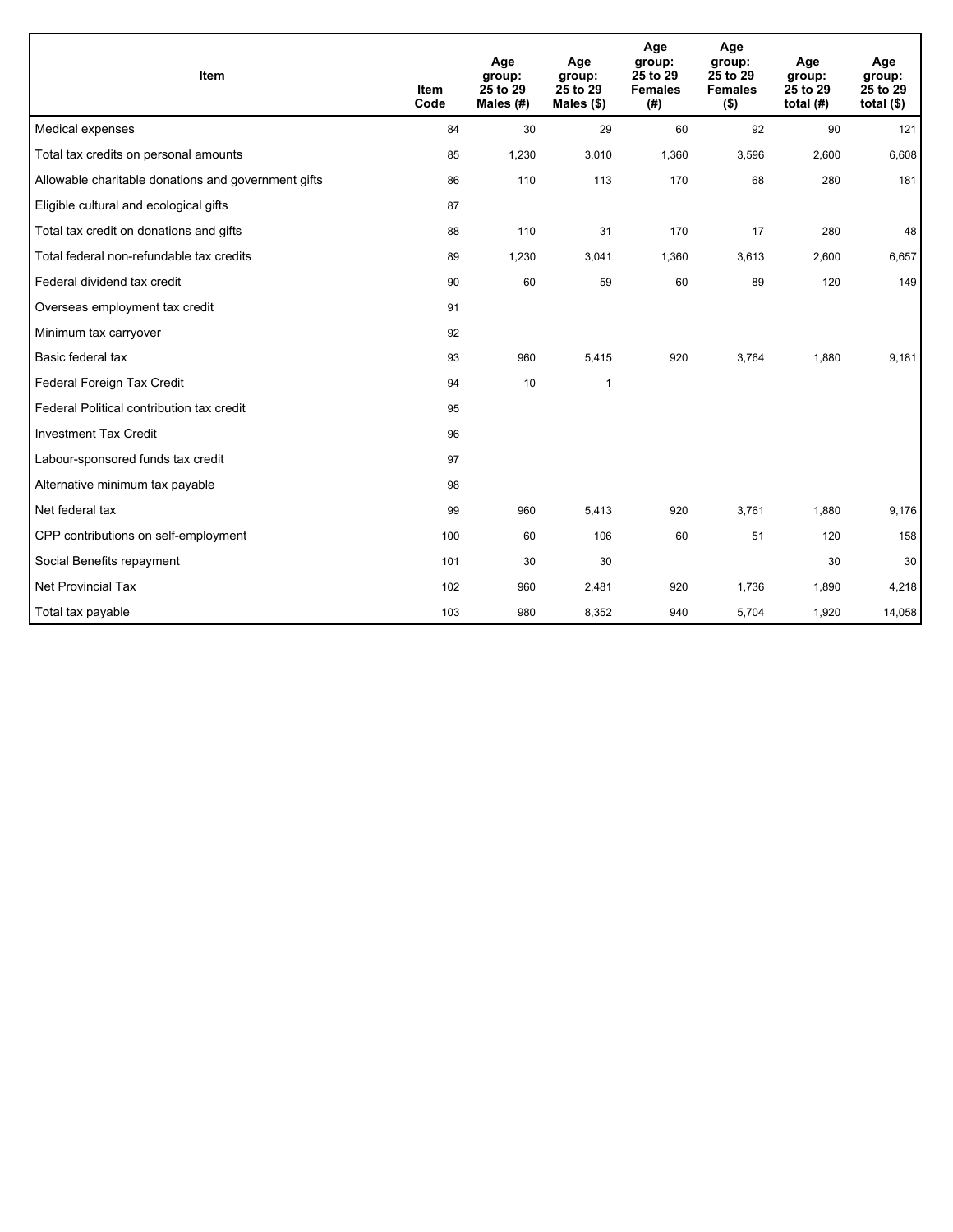| <b>Item</b>                                                                                    | Item<br>Code   | Age<br>group:<br>30 to 34<br>Males (#) | Age<br>group:<br>30 to 34<br>Males (\$) | Age<br>group:<br>30 to 34<br><b>Females</b><br>(#) | Age<br>group:<br>30 to 34<br><b>Females</b><br>$($ \$) | Age<br>group:<br>30 to 34<br>total $(#)$ | Age<br>group:<br>30 to 34<br>total $($)$ |
|------------------------------------------------------------------------------------------------|----------------|----------------------------------------|-----------------------------------------|----------------------------------------------------|--------------------------------------------------------|------------------------------------------|------------------------------------------|
| Number of taxable returns                                                                      | $\mathbf{1}$   | 1,110                                  |                                         | 1,020                                              |                                                        | 2,120                                    |                                          |
| Number of non-taxable returns                                                                  | $\overline{2}$ | 190                                    |                                         | 320                                                |                                                        | 510                                      |                                          |
| Total number of returns                                                                        | 3              | 1,300                                  |                                         | 1,340                                              |                                                        | 2,640                                    |                                          |
| Employment income                                                                              | 4              | 1,200                                  | 65,672                                  | 1,210                                              | 52,109                                                 | 2,410                                    | 117,781                                  |
| Commissions (from employment)                                                                  | 5              | 20                                     | 1,341                                   | 20                                                 | 349                                                    | 40                                       | 1,690                                    |
| Other employment income                                                                        | 6              | 50                                     | 261                                     | 60                                                 | 149                                                    | 110                                      | 410                                      |
| Old Age Security pension (OASP)                                                                | $\overline{7}$ |                                        |                                         |                                                    |                                                        |                                          |                                          |
| CPP or QPP benefits                                                                            | 8              |                                        |                                         |                                                    |                                                        |                                          |                                          |
| Other pensions or superannuation                                                               | 9              |                                        |                                         |                                                    |                                                        |                                          |                                          |
| Elected split-pension amount                                                                   | 10             |                                        |                                         |                                                    |                                                        |                                          |                                          |
| Universal Child Care Benefit (UCCB)                                                            | 11             | 80                                     | 119                                     | 350                                                | 563                                                    | 430                                      | 682                                      |
| Employment Insurance and other benefits                                                        | 12             | 210                                    | 1,753                                   | 290                                                | 2,610                                                  | 510                                      | 4,363                                    |
| Taxable amount of dividends from taxable Canadian corporations                                 | 13             | 100                                    | 808                                     | 80                                                 | 1,127                                                  | 170                                      | 1,935                                    |
| Interest and other investment income                                                           | 14             | 140                                    | 60                                      | 160                                                | 85                                                     | 300                                      | 145                                      |
| Net partnership income (Limited or non-active partners only)                                   | 15             |                                        |                                         |                                                    |                                                        |                                          |                                          |
| Net rental income                                                                              | 16             | 80                                     | 219                                     | 90                                                 | 212                                                    | 180                                      | 431                                      |
| Taxable capital gains                                                                          | 17             | 30                                     | 65                                      |                                                    |                                                        | 60                                       | 142                                      |
| Registered retirement savings plan income (RRSP)                                               | 18             | 110                                    | 435                                     | 100                                                | 323                                                    | 210                                      | 758                                      |
| Other income                                                                                   | 19             | 120                                    | 353                                     | 120                                                | 467                                                    | 240                                      | 821                                      |
| Net business income                                                                            | 20             | 140                                    | 2,244                                   | 140                                                | 1,517                                                  | 280                                      | 3,761                                    |
| Net professional income                                                                        | 21             | 10                                     | 638                                     | 30                                                 | 1,045                                                  | 40                                       | 1,683                                    |
| Net commission income                                                                          | 22             |                                        |                                         |                                                    |                                                        |                                          |                                          |
| Net farming income                                                                             | 23             |                                        |                                         |                                                    |                                                        |                                          |                                          |
| Net fishing income                                                                             | 24             |                                        |                                         |                                                    |                                                        |                                          |                                          |
| Workers' compensation benefits                                                                 | 25             | 30                                     | 198                                     | 20                                                 | 103                                                    | 50                                       | 302                                      |
| Social assistance payments                                                                     | 26             | 100                                    | 856                                     | 120                                                | 1,293                                                  | 220                                      | 2,149                                    |
| Net federal supplements                                                                        | 27             |                                        |                                         |                                                    |                                                        |                                          |                                          |
| Total income assessed                                                                          | 28             | 1,300                                  | 75,044                                  | 1,340                                              | 62,100                                                 | 2,630                                    | 137,144                                  |
| Registered pension plan contributions (RPP)                                                    | 29             | 280                                    | 1,193                                   | 460                                                | 1,792                                                  | 750                                      | 2,985                                    |
| RRSP deduction                                                                                 | 30             | 380                                    | 1,980                                   | 390                                                | 1,455                                                  | 780                                      | 3,435                                    |
| Deduction for elected split-pension amount                                                     | 31             |                                        |                                         |                                                    |                                                        |                                          |                                          |
| Annual union, professional, or like dues                                                       | 32             | 370                                    | 295                                     | 530                                                | 377                                                    | 910                                      | 672                                      |
| Child care expenses                                                                            | 33             | 60                                     | 266                                     | 210                                                | 908                                                    | 270                                      | 1,174                                    |
| <b>Business investment loss</b>                                                                | 34             |                                        |                                         |                                                    |                                                        |                                          |                                          |
| Moving expenses                                                                                | 35             | 30                                     | 83                                      | 40                                                 | 165                                                    | 70                                       | 248                                      |
| Support payments made                                                                          | 36             |                                        |                                         |                                                    |                                                        |                                          |                                          |
| Carrying charges and interest expenses                                                         | 37             | 110                                    | 46                                      | 100                                                | 21                                                     | 210                                      | 68                                       |
| Deductions for CPP/QPP contributions on self-employment and other<br>earnings                  | 38             | 90                                     | 81                                      | 90                                                 | 67                                                     | 180                                      | 148                                      |
| Deductions for provincial parental insurance plan (PPIP) premiums on<br>self-employment income | 39             |                                        |                                         |                                                    |                                                        |                                          |                                          |
| Exploration and development expenses                                                           | 40             |                                        |                                         |                                                    |                                                        |                                          |                                          |
| Other employment expenses                                                                      | 41             | 50                                     | 328                                     | 20                                                 | 70                                                     | 80                                       | 397                                      |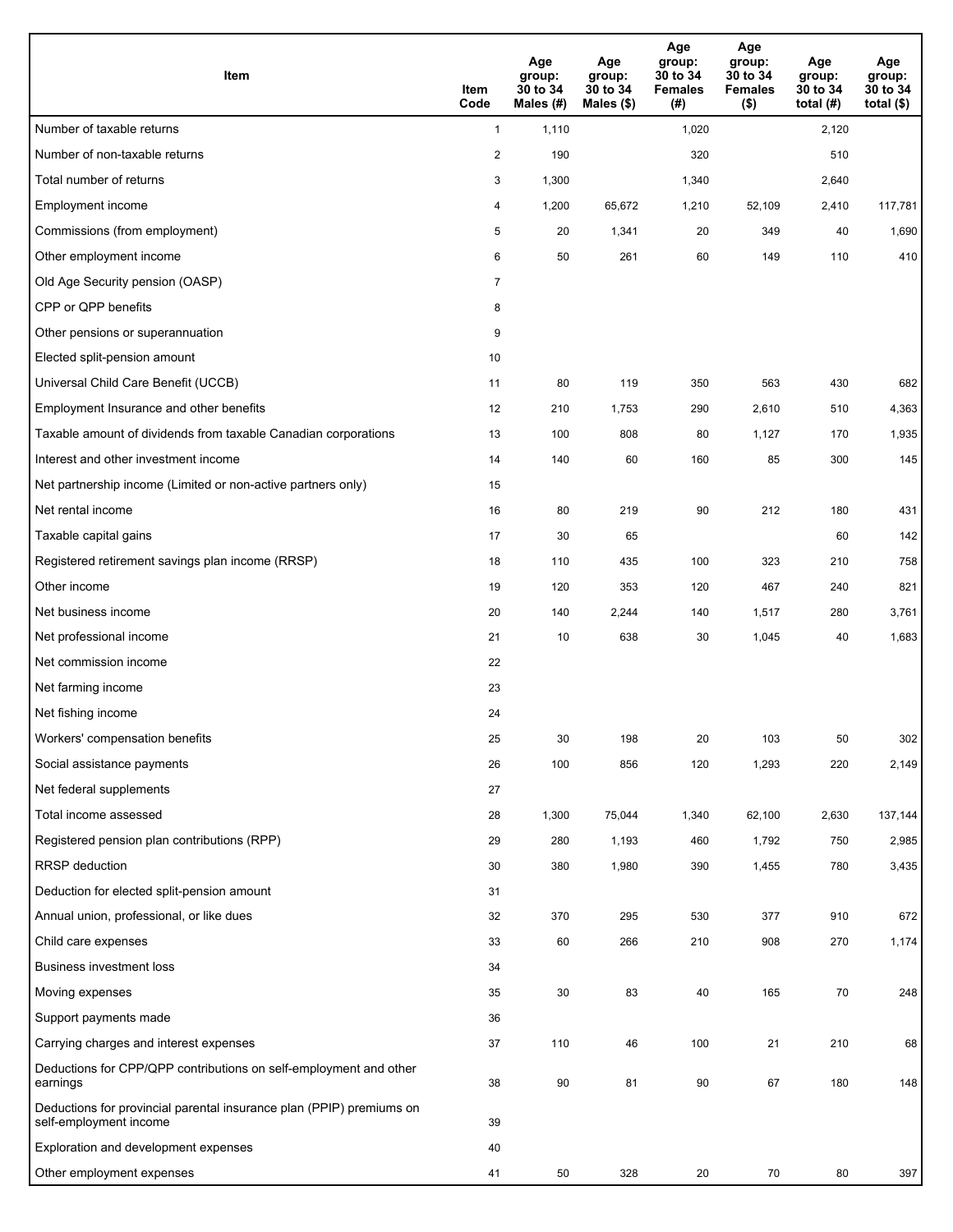| Item                                                              | Item<br>Code | Age<br>group:<br>30 to 34<br>Males (#) | Age<br>group:<br>30 to 34<br>Males (\$) | Age<br>group:<br>30 to 34<br><b>Females</b><br>(#) | Age<br>group:<br>30 to 34<br><b>Females</b><br>$($ \$) | Age<br>group:<br>30 to 34<br>total $(H)$ | Age<br>group:<br>30 to 34<br>total $($)$ |
|-------------------------------------------------------------------|--------------|----------------------------------------|-----------------------------------------|----------------------------------------------------|--------------------------------------------------------|------------------------------------------|------------------------------------------|
| Clergy residence deduction                                        | 42           |                                        |                                         |                                                    |                                                        |                                          |                                          |
| Other deductions                                                  | 43           | 40                                     | 25                                      | 40                                                 | 33                                                     | 80                                       | 59                                       |
| Total deductions before adjustments                               | 44           | 800                                    | 4,350                                   | 920                                                | 4,898                                                  | 1,720                                    | 9,248                                    |
| Social benefits repayment                                         | 45           | 30                                     | 38                                      |                                                    |                                                        | 30                                       | 43                                       |
| Net income after adjustments                                      | 46           | 1,290                                  | 70,659                                  | 1,330                                              | 57,262                                                 | 2,620                                    | 127,922                                  |
| Canadian Forces personnel and police deduction                    | 47           |                                        |                                         |                                                    |                                                        |                                          |                                          |
| Security options deductions                                       | 48           |                                        |                                         |                                                    |                                                        |                                          |                                          |
| Other payments deductions                                         | 49           | 130                                    | 1,054                                   | 140                                                | 1,397                                                  | 270                                      | 2,451                                    |
| Non-capital losses of other years                                 | 50           |                                        |                                         |                                                    |                                                        |                                          |                                          |
| Net capital losses of other years                                 | 51           |                                        |                                         |                                                    |                                                        |                                          |                                          |
| Capital gains deduction                                           | 52           |                                        |                                         |                                                    |                                                        |                                          |                                          |
| Northern residents deductions                                     | 53           | 980                                    | 5,078                                   | 850                                                | 4,053                                                  | 1,830                                    | 9,131                                    |
| Additional deductions                                             | 54           |                                        |                                         |                                                    |                                                        |                                          |                                          |
| Farming/fishing losses of prior years                             | 55           |                                        |                                         |                                                    |                                                        |                                          |                                          |
| Total deductions from net income                                  | 56           | 1,050                                  | 6,162                                   | 940                                                | 5,529                                                  | 2,000                                    | 11,690                                   |
| Taxable income assessed                                           | 57           | 1,270                                  | 64,509                                  | 1,300                                              | 51,765                                                 | 2,580                                    | 116,274                                  |
| Basic personal amount                                             | 58           | 1,300                                  | 14,262                                  | 1,340                                              | 14,686                                                 | 2,640                                    | 28,948                                   |
| Age amount                                                        | 59           |                                        |                                         |                                                    |                                                        |                                          |                                          |
| Spouse or common-law partner amount                               | 60           | 110                                    | 838                                     | 50                                                 | 367                                                    | 160                                      | 1,205                                    |
| Amount for eligible dependant                                     | 61           | 40                                     | 385                                     | 160                                                | 1,766                                                  | 200                                      | 2,152                                    |
| Amount for children 17 and under                                  | 62           | 310                                    | 1,220                                   | 330                                                | 1,296                                                  | 650                                      | 2,516                                    |
| Amount for infirm dependants age 18 or older                      | 63           |                                        |                                         |                                                    |                                                        |                                          |                                          |
| CPP or QPP contributions through employment                       | 64           | 1,160                                  | 2,115                                   | 1,140                                              | 1,867                                                  | 2,300                                    | 3,982                                    |
| CPP or QPP contributions on self-employment and other<br>earnings | 65           | 90                                     | 81                                      | 90                                                 | 67                                                     | 180                                      | 148                                      |
| Employment Insurance premiums                                     | 66           | 1,150                                  | 819                                     | 1,140                                              | 732                                                    | 2,290                                    | 1,551                                    |
| PPIP premiums paid                                                | 67           |                                        |                                         |                                                    |                                                        |                                          |                                          |
| PPIP premiums payable on employment income                        | 68           |                                        |                                         |                                                    |                                                        |                                          |                                          |
| PPIP premiums payable on self-employment income                   | 69           |                                        |                                         |                                                    |                                                        |                                          |                                          |
| Volunteer firefighters' amount                                    | 70           | 20                                     | 45                                      |                                                    |                                                        | 20                                       | 60                                       |
| Canada employment amount                                          | 71           | 1,190                                  | 1,329                                   | 1,190                                              | 1,314                                                  | 2,380                                    | 2,643                                    |
| Public transit amount                                             | 72           | 30                                     | 12                                      | 30                                                 | 11                                                     | 60                                       | 23                                       |
| Children's fitness amount                                         | 73           | 110                                    | 43                                      | 100                                                | 45                                                     | 210                                      | 88                                       |
| Children's arts amount                                            | 74           | 20                                     | 10                                      | 30                                                 | 13                                                     | 50                                       | 24                                       |
| Home buyers' amount                                               | 75           | 40                                     | 179                                     | 40                                                 | 143                                                    | 80                                       | 322                                      |
| Pension income amount                                             | 76           |                                        |                                         |                                                    |                                                        |                                          |                                          |
| Caregiver amount                                                  | 77           |                                        |                                         |                                                    |                                                        |                                          |                                          |
| Disability amount                                                 | 78           |                                        |                                         |                                                    |                                                        |                                          |                                          |
| Disability amount transferred from a dependant                    | 79           |                                        |                                         |                                                    |                                                        | 20                                       | 172                                      |
| Interest paid on student loans                                    | 80           | 80                                     | 52                                      | 150                                                | 95                                                     | 230                                      | 147                                      |
| Tuition, education, and textbook amounts                          | 81           | 110                                    | 740                                     | 190                                                | 1,094                                                  | 300                                      | 1,834                                    |
| Tuition, education, and textbook amounts transferred from a child | 82           |                                        |                                         |                                                    |                                                        |                                          |                                          |
| Amounts transferred from spouse or common-law partner             | 83           | 30                                     | 84                                      | 20                                                 | 70                                                     | 40                                       | 154                                      |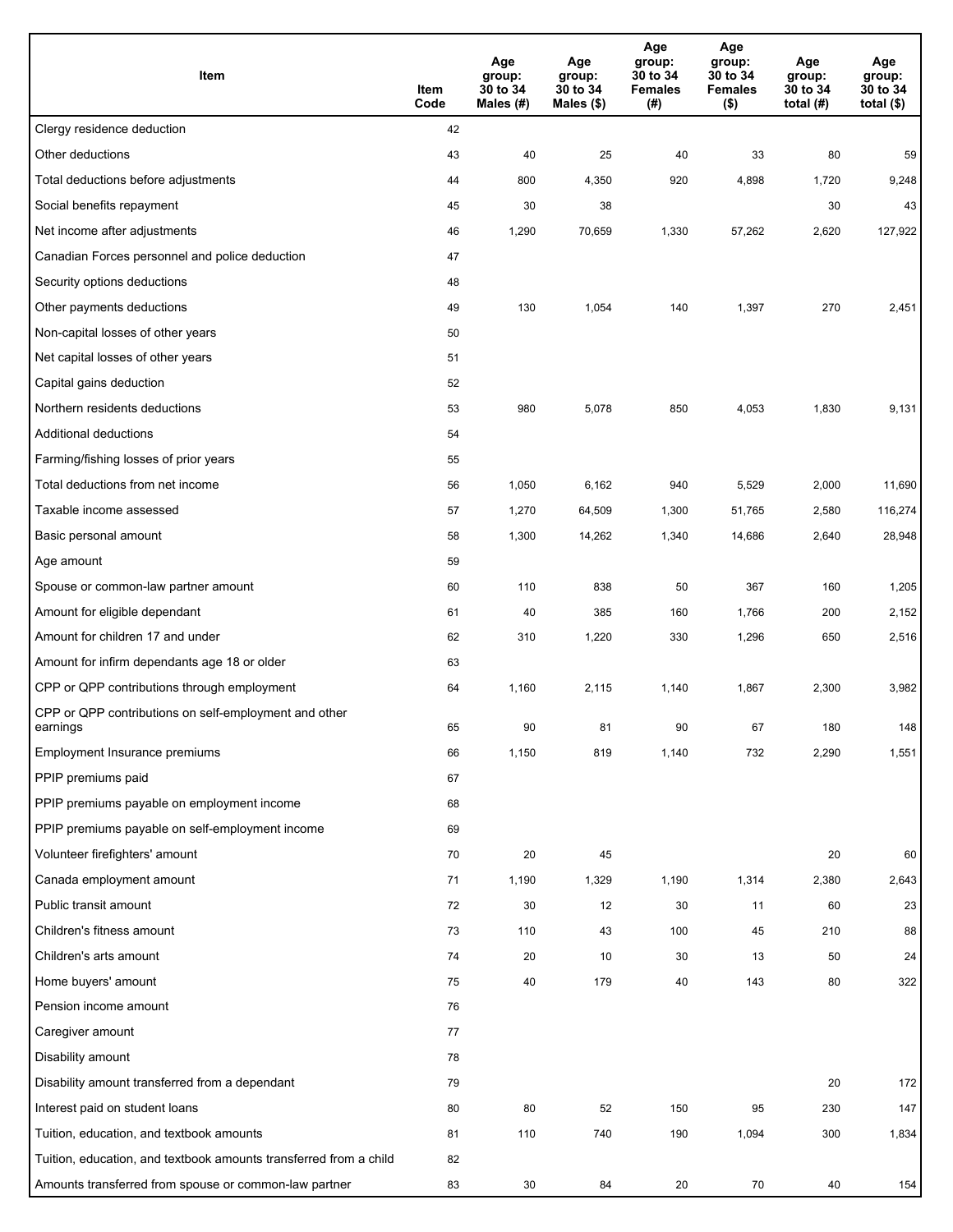| Item                                                | <b>Item</b><br>Code | Age<br>group:<br>30 to 34<br>Males $(H)$ | Age<br>group:<br>30 to 34<br>Males $(\$)$ | Age<br>group:<br>30 to 34<br><b>Females</b><br>(# ) | Age<br>group:<br>30 to 34<br><b>Females</b><br>$($ \$) | Age<br>group:<br>30 to 34<br>total $(H)$ | Age<br>group:<br>30 to 34<br>total $(§)$ |
|-----------------------------------------------------|---------------------|------------------------------------------|-------------------------------------------|-----------------------------------------------------|--------------------------------------------------------|------------------------------------------|------------------------------------------|
| Medical expenses                                    | 84                  | 40                                       | 49                                        | 70                                                  | 124                                                    | 100                                      | 174                                      |
| Total tax credits on personal amounts               | 85                  | 1,300                                    | 3,359                                     | 1,340                                               | 3,581                                                  | 2,640                                    | 6,940                                    |
| Allowable charitable donations and government gifts | 86                  | 190                                      | 202                                       | 200                                                 | 133                                                    | 390                                      | 335                                      |
| Eligible cultural and ecological gifts              | 87                  |                                          |                                           |                                                     |                                                        |                                          |                                          |
| Total tax credit on donations and gifts             | 88                  | 180                                      | 55                                        | 200                                                 | 35                                                     | 380                                      | 90                                       |
| Total federal non-refundable tax credits            | 89                  | 1,300                                    | 3,415                                     | 1,340                                               | 3,616                                                  | 2,640                                    | 7,031                                    |
| Federal dividend tax credit                         | 90                  | 100                                      | 108                                       | 70                                                  | 151                                                    | 170                                      | 259                                      |
| Overseas employment tax credit                      | 91                  |                                          |                                           |                                                     |                                                        |                                          |                                          |
| Minimum tax carryover                               | 92                  |                                          |                                           |                                                     |                                                        |                                          |                                          |
| Basic federal tax                                   | 93                  | 1,090                                    | 8,001                                     | 990                                                 | 5,350                                                  | 2,080                                    | 13,351                                   |
| Federal Foreign Tax Credit                          | 94                  |                                          |                                           | 20                                                  | 5                                                      |                                          |                                          |
| Federal Political contribution tax credit           | 95                  | 10                                       | $\overline{2}$                            |                                                     |                                                        | 20                                       | $\overline{2}$                           |
| <b>Investment Tax Credit</b>                        | 96                  |                                          |                                           |                                                     |                                                        |                                          |                                          |
| Labour-sponsored funds tax credit                   | 97                  |                                          |                                           |                                                     |                                                        |                                          |                                          |
| Alternative minimum tax payable                     | 98                  |                                          |                                           |                                                     |                                                        |                                          |                                          |
| Net federal tax                                     | 99                  | 1,090                                    | 7.969                                     | 990                                                 | 5,345                                                  | 2,080                                    | 13,314                                   |
| CPP contributions on self-employment                | 100                 | 90                                       | 163                                       | 90                                                  | 133                                                    | 180                                      | 296                                      |
| Social Benefits repayment                           | 101                 | 30                                       | 38                                        |                                                     |                                                        | 30                                       | 43                                       |
| Net Provincial Tax                                  | 102                 | 1,090                                    | 3,620                                     | 990                                                 | 2,454                                                  | 2,080                                    | 6,074                                    |
| Total tax payable                                   | 103                 | 1,110                                    | 12,254                                    | 1,020                                               | 8,158                                                  | 2,120                                    | 20,411                                   |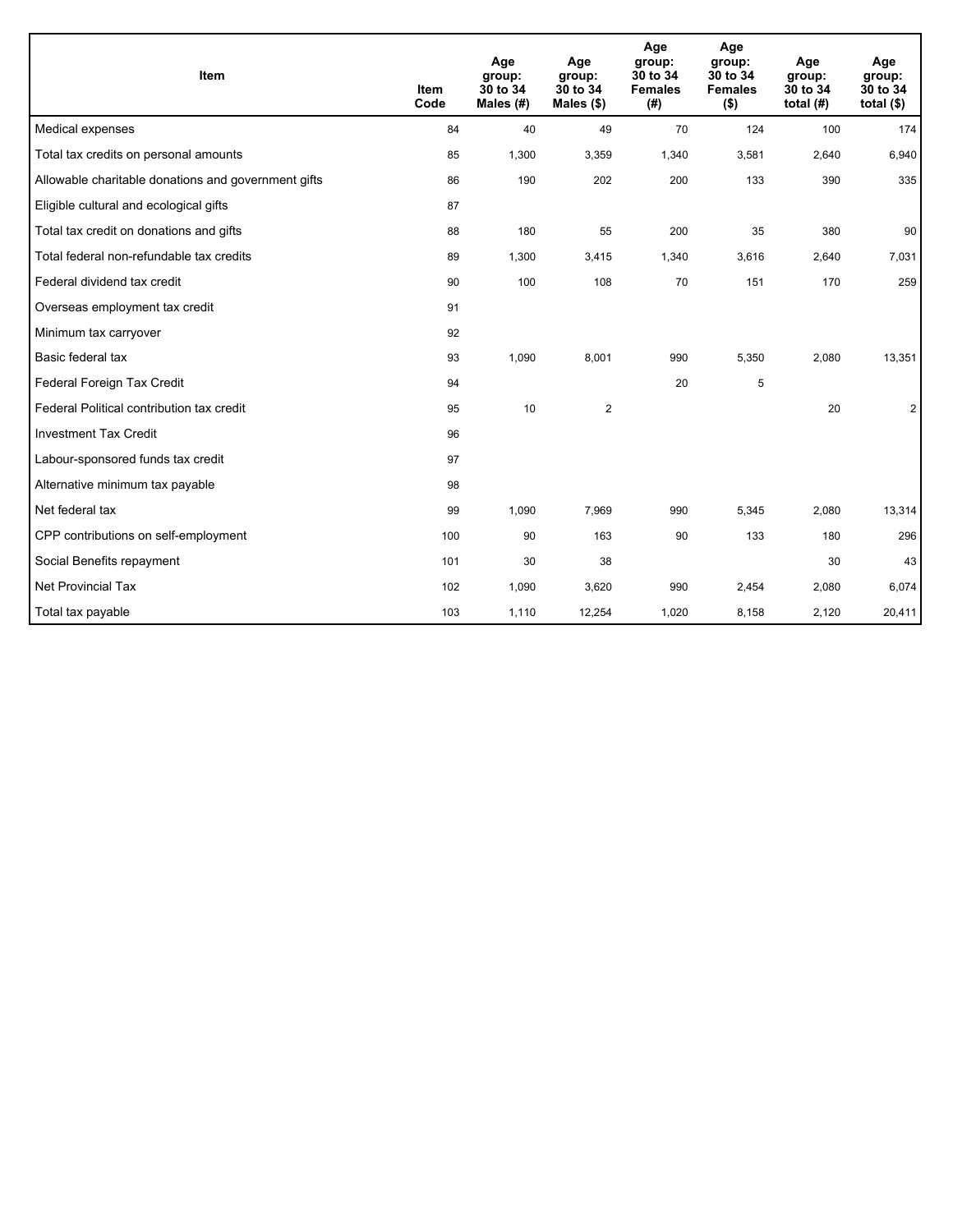| Item                                                                                           | Item<br>Code   | Age<br>group:<br>35 to 39<br>Males (#) | Age<br>group:<br>35 to 39<br>Males (\$) | Age<br>group:<br>35 to 39<br><b>Females</b><br>(#) | Age<br>group:<br>35 to 39<br><b>Females</b><br>$($ \$) | Age<br>group:<br>35 to 39<br>total $(H)$ | Age<br>group:<br>35 to 39<br>total $($)$ |
|------------------------------------------------------------------------------------------------|----------------|----------------------------------------|-----------------------------------------|----------------------------------------------------|--------------------------------------------------------|------------------------------------------|------------------------------------------|
| Number of taxable returns                                                                      | $\mathbf{1}$   | 980                                    |                                         | 1,010                                              |                                                        | 1,990                                    |                                          |
| Number of non-taxable returns                                                                  | $\overline{2}$ | 150                                    |                                         | 280                                                |                                                        | 430                                      |                                          |
| Total number of returns                                                                        | 3              | 1,130                                  |                                         | 1,300                                              |                                                        | 2,430                                    |                                          |
| Employment income                                                                              | 4              | 1,020                                  | 61,884                                  | 1,160                                              | 56,507                                                 | 2,180                                    | 118,391                                  |
| Commissions (from employment)                                                                  | 5              | 10                                     | 258                                     | 10                                                 | 190                                                    | 30                                       | 448                                      |
| Other employment income                                                                        | 6              | 40                                     | 230                                     | 50                                                 | 442                                                    | 90                                       | 672                                      |
| Old Age Security pension (OASP)                                                                | $\overline{7}$ |                                        |                                         |                                                    |                                                        |                                          |                                          |
| CPP or QPP benefits                                                                            | 8              |                                        |                                         | 10                                                 | 55                                                     | 20                                       | 83                                       |
| Other pensions or superannuation                                                               | 9              |                                        |                                         |                                                    |                                                        |                                          |                                          |
| Elected split-pension amount                                                                   | 10             |                                        |                                         |                                                    |                                                        |                                          |                                          |
| Universal Child Care Benefit (UCCB)                                                            | 11             | 110                                    | 157                                     | 370                                                | 559                                                    | 470                                      | 715                                      |
| Employment Insurance and other benefits                                                        | 12             | 170                                    | 1,463                                   | 260                                                | 2,538                                                  | 430                                      | 4,001                                    |
| Taxable amount of dividends from taxable Canadian corporations                                 | 13             | 90                                     | 2,577                                   | 90                                                 | 1,441                                                  | 170                                      | 4,019                                    |
| Interest and other investment income                                                           | 14             | 120                                    | 90                                      | 190                                                | 170                                                    | 310                                      | 260                                      |
| Net partnership income (Limited or non-active partners only)                                   | 15             |                                        |                                         |                                                    |                                                        |                                          |                                          |
| Net rental income                                                                              | 16             | 100                                    | 337                                     | 120                                                | 285                                                    | 220                                      | 622                                      |
| Taxable capital gains                                                                          | 17             | 40                                     | 57                                      | 40                                                 | 88                                                     | 80                                       | 145                                      |
| Registered retirement savings plan income (RRSP)                                               | 18             | 130                                    | 330                                     | 170                                                | 498                                                    | 300                                      | 827                                      |
| Other income                                                                                   | 19             | 80                                     | 634                                     | 130                                                | 1,073                                                  | 220                                      | 1,706                                    |
| Net business income                                                                            | 20             | 170                                    | 2,633                                   | 160                                                | 1,282                                                  | 330                                      | 3,915                                    |
| Net professional income                                                                        | 21             | 10                                     | 412                                     | 20                                                 | 446                                                    | 30                                       | 858                                      |
| Net commission income                                                                          | 22             |                                        |                                         |                                                    |                                                        | 10                                       | 158                                      |
| Net farming income                                                                             | 23             |                                        |                                         |                                                    |                                                        | 10                                       | $-92$                                    |
| Net fishing income                                                                             | 24             |                                        |                                         |                                                    |                                                        |                                          |                                          |
| Workers' compensation benefits                                                                 | 25             | 20                                     | 145                                     |                                                    |                                                        | 30                                       | 319                                      |
| Social assistance payments                                                                     | 26             | 80                                     | 625                                     | 90                                                 | 1,128                                                  | 170                                      | 1,753                                    |
| Net federal supplements                                                                        | 27             |                                        |                                         |                                                    |                                                        |                                          |                                          |
| Total income assessed                                                                          | 28             | 1,130                                  | 71,976                                  | 1,300                                              | 66,995                                                 | 2,430                                    | 138,971                                  |
| Registered pension plan contributions (RPP)                                                    | 29             | 330                                    | 1,659                                   | 530                                                | 2,354                                                  | 860                                      | 4,012                                    |
| RRSP deduction                                                                                 | 30             | 360                                    | 1,916                                   | 420                                                | 1,871                                                  | 790                                      | 3,787                                    |
| Deduction for elected split-pension amount                                                     | 31             |                                        |                                         |                                                    |                                                        |                                          |                                          |
| Annual union, professional, or like dues                                                       | 32             | 380                                    | 326                                     | 570                                                | 444                                                    | 950                                      | 770                                      |
| Child care expenses                                                                            | 33             | 110                                    | 514                                     | 280                                                | 1,116                                                  | 390                                      | 1,630                                    |
| <b>Business investment loss</b>                                                                | 34             |                                        |                                         |                                                    |                                                        |                                          |                                          |
| Moving expenses                                                                                | 35             | 20                                     | 48                                      | 20                                                 | 95                                                     | 40                                       | 143                                      |
| Support payments made                                                                          | 36             |                                        |                                         |                                                    |                                                        |                                          |                                          |
| Carrying charges and interest expenses                                                         | 37             | 90                                     | 86                                      | 120                                                | 22                                                     | 210                                      | 108                                      |
| Deductions for CPP/QPP contributions on self-employment and other<br>earnings                  | 38             | 110                                    | 102                                     | 90                                                 | 67                                                     | 200                                      | 169                                      |
| Deductions for provincial parental insurance plan (PPIP) premiums on<br>self-employment income | 39             |                                        |                                         |                                                    |                                                        |                                          |                                          |
| Exploration and development expenses                                                           | 40             |                                        |                                         |                                                    |                                                        |                                          |                                          |
| Other employment expenses                                                                      | 41             | 30                                     | 82                                      | 20                                                 | 24                                                     | 50                                       | 106                                      |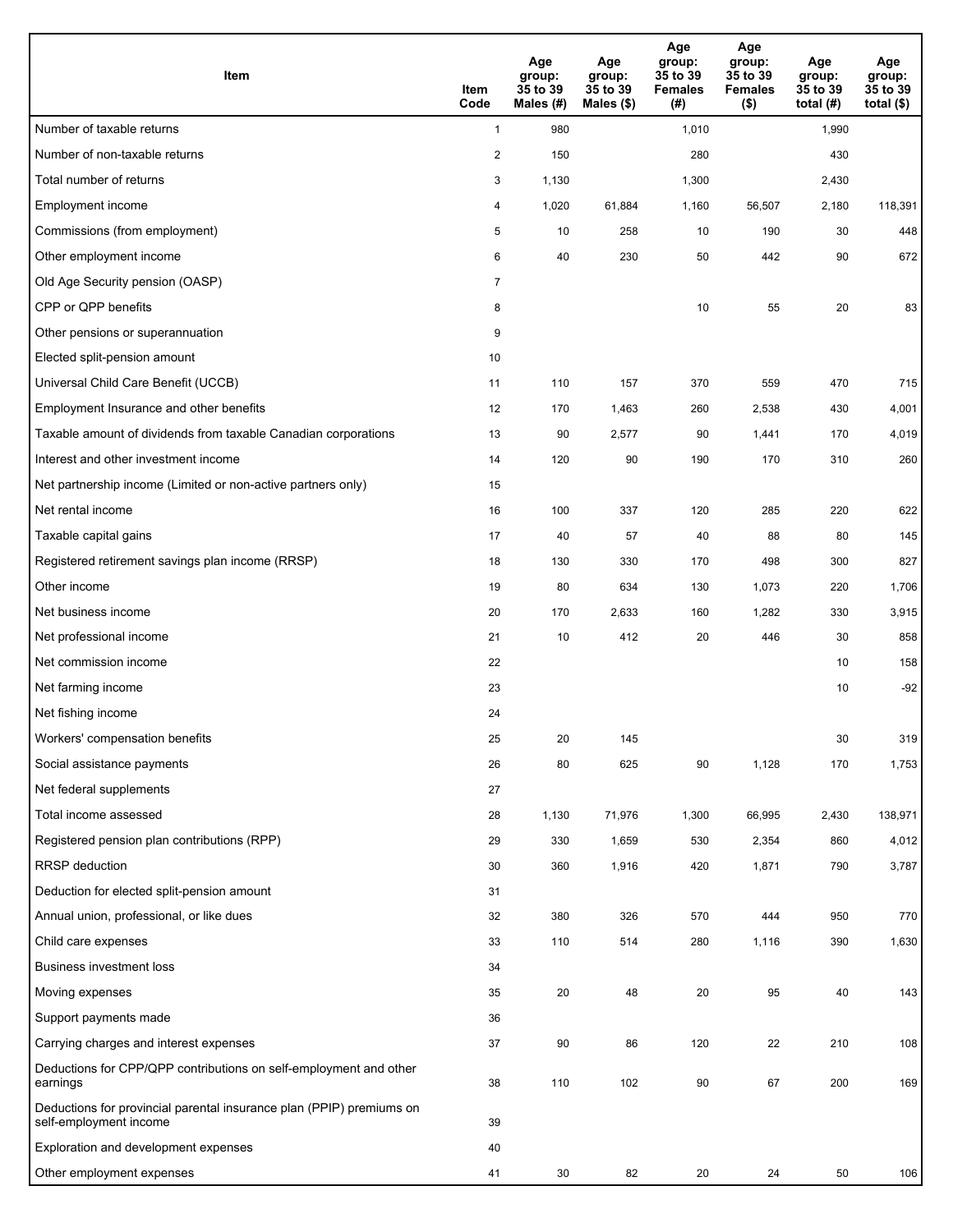| Item                                                              | Item<br>Code | Age<br>group:<br>35 to 39<br>Males (#) | Age<br>group:<br>35 to 39<br>Males (\$) | Age<br>group:<br>35 to 39<br><b>Females</b><br>(#) | Age<br>group:<br>35 to 39<br><b>Females</b><br>$($ \$) | Age<br>group:<br>35 to 39<br>total $(H)$ | Age<br>group:<br>35 to 39<br>total $($)$ |
|-------------------------------------------------------------------|--------------|----------------------------------------|-----------------------------------------|----------------------------------------------------|--------------------------------------------------------|------------------------------------------|------------------------------------------|
| Clergy residence deduction                                        | 42           |                                        |                                         |                                                    |                                                        |                                          |                                          |
| Other deductions                                                  | 43           | 30                                     | 26                                      | 40                                                 | 47                                                     | 70                                       | 73                                       |
| Total deductions before adjustments                               | 44           | 760                                    | 4,837                                   | 950                                                | 6,043                                                  | 1,710                                    | 10,880                                   |
| Social benefits repayment                                         | 45           | 20                                     | 21                                      |                                                    |                                                        | 30                                       | 28                                       |
| Net income after adjustments                                      | 46           | 1,130                                  | 67,190                                  | 1,290                                              | 61,046                                                 | 2,420                                    | 128,236                                  |
| Canadian Forces personnel and police deduction                    | 47           |                                        |                                         |                                                    |                                                        |                                          |                                          |
| Security options deductions                                       | 48           |                                        |                                         |                                                    |                                                        |                                          |                                          |
| Other payments deductions                                         | 49           | 100                                    | 770                                     | 100                                                | 1,303                                                  | 200                                      | 2,072                                    |
| Non-capital losses of other years                                 | 50           |                                        |                                         |                                                    |                                                        |                                          |                                          |
| Net capital losses of other years                                 | 51           |                                        |                                         |                                                    |                                                        |                                          |                                          |
| Capital gains deduction                                           | 52           |                                        |                                         |                                                    |                                                        |                                          |                                          |
| Northern residents deductions                                     | 53           | 850                                    | 4,645                                   | 910                                                | 4,499                                                  | 1,770                                    | 9,145                                    |
| Additional deductions                                             | 54           |                                        |                                         |                                                    |                                                        |                                          |                                          |
| Farming/fishing losses of prior years                             | 55           |                                        |                                         |                                                    |                                                        |                                          |                                          |
| Total deductions from net income                                  | 56           | 910                                    | 5,501                                   | 970                                                | 5,810                                                  | 1,880                                    | 11,311                                   |
| Taxable income assessed                                           | 57           | 1,110                                  | 61,701                                  | 1,270                                              | 55,255                                                 | 2,380                                    | 116,956                                  |
| Basic personal amount                                             | 58           | 1,130                                  | 12,429                                  | 1,300                                              | 14,234                                                 | 2,430                                    | 26,663                                   |
| Age amount                                                        | 59           |                                        |                                         |                                                    |                                                        |                                          |                                          |
| Spouse or common-law partner amount                               | 60           | 120                                    | 980                                     | 50                                                 | 353                                                    | 170                                      | 1,334                                    |
| Amount for eligible dependant                                     | 61           | 40                                     | 462                                     | 190                                                | 2,024                                                  | 230                                      | 2,486                                    |
| Amount for children 17 and under                                  | 62           | 390                                    | 1,672                                   | 430                                                | 1,755                                                  | 810                                      | 3,427                                    |
| Amount for infirm dependants age 18 or older                      | 63           |                                        |                                         |                                                    |                                                        |                                          |                                          |
| CPP or QPP contributions through employment                       | 64           | 970                                    | 1,838                                   | 1,080                                              | 1,883                                                  | 2,050                                    | 3,721                                    |
| CPP or QPP contributions on self-employment and other<br>earnings | 65           | 110                                    | 102                                     | 90                                                 | 67                                                     | 200                                      | 169                                      |
| Employment Insurance premiums                                     | 66           | 940                                    | 690                                     | 1,070                                              | 724                                                    | 2,010                                    | 1,414                                    |
| PPIP premiums paid                                                | 67           |                                        |                                         |                                                    |                                                        |                                          |                                          |
| PPIP premiums payable on employment income                        | 68           |                                        |                                         |                                                    |                                                        |                                          |                                          |
| PPIP premiums payable on self-employment income                   | 69           |                                        |                                         |                                                    |                                                        |                                          |                                          |
| Volunteer firefighters' amount                                    | 70           | 10                                     | 36                                      |                                                    |                                                        | 10                                       | 39                                       |
| Canada employment amount                                          | 71           | 1,010                                  | 1,119                                   | 1,150                                              | 1,262                                                  | 2,160                                    | 2,381                                    |
| Public transit amount                                             | 72           | 20                                     | 8                                       | 30                                                 | 10                                                     | 60                                       | 18                                       |
| Children's fitness amount                                         | 73           | 200                                    | 100                                     | 210                                                | 97                                                     | 420                                      | 197                                      |
| Children's arts amount                                            | 74           | 60                                     | 29                                      | 80                                                 | 38                                                     | 140                                      | 66                                       |
| Home buyers' amount                                               | 75           | $20\,$                                 | 75                                      | 20                                                 | 93                                                     | 40                                       | 168                                      |
| Pension income amount                                             | 76           |                                        |                                         | 10                                                 | 18                                                     | 10                                       | 24                                       |
| Caregiver amount                                                  | 77           |                                        |                                         |                                                    |                                                        |                                          |                                          |
| Disability amount                                                 | 78           |                                        |                                         | 10                                                 | 92                                                     | 20                                       | 131                                      |
| Disability amount transferred from a dependant                    | 79           | 10                                     | 158                                     | 10                                                 | 154                                                    | 30                                       | 312                                      |
| Interest paid on student loans                                    | 80           | 50                                     | 24                                      | 70                                                 | 40                                                     | 120                                      | 64                                       |
| Tuition, education, and textbook amounts                          | 81           | 70                                     | 346                                     | 130                                                | 562                                                    | 200                                      | 908                                      |
| Tuition, education, and textbook amounts transferred from a child | 82           |                                        |                                         |                                                    |                                                        |                                          |                                          |
| Amounts transferred from spouse or common-law partner             | 83           | 20                                     | 84                                      | 20                                                 | 74                                                     | 40                                       | 158                                      |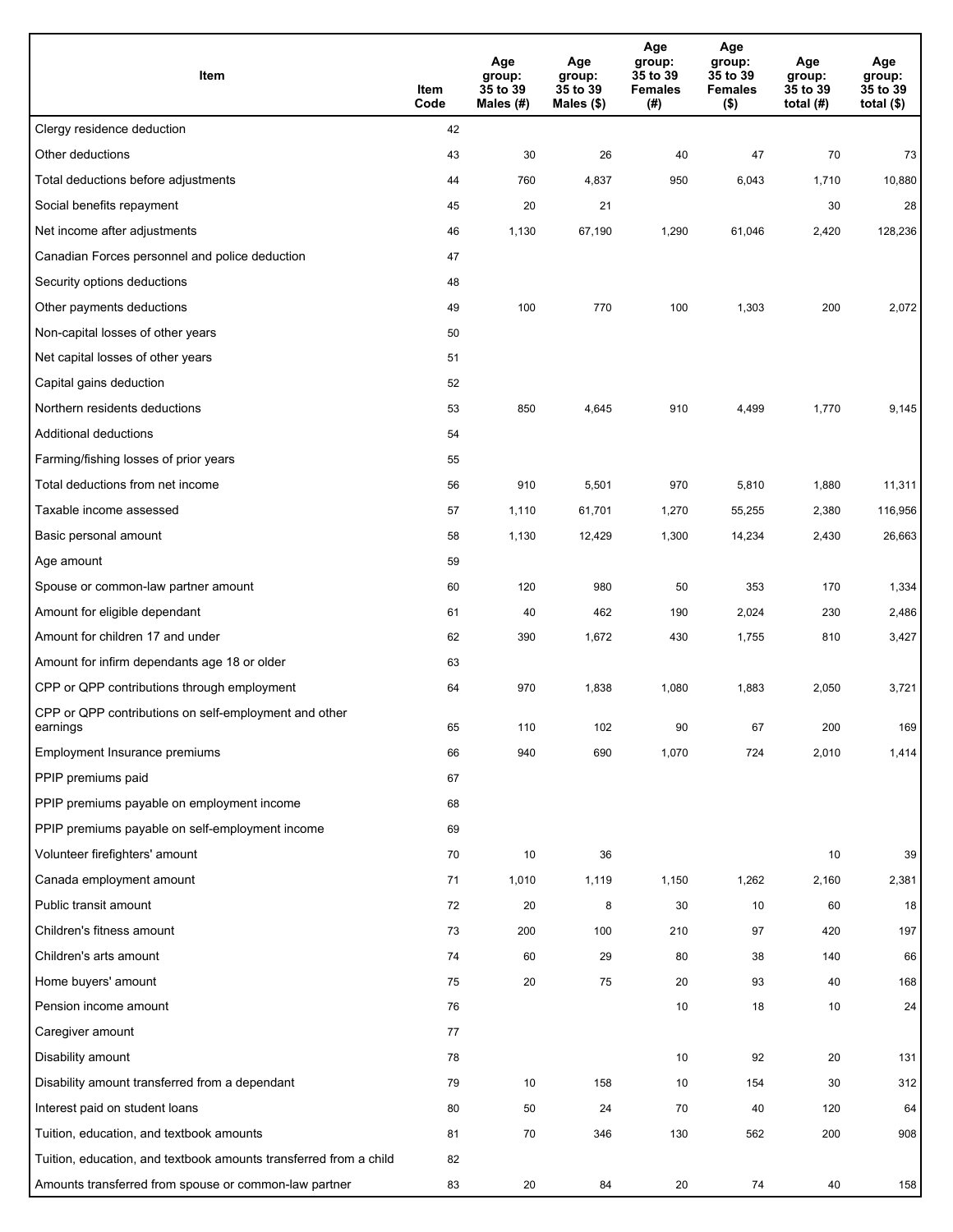| Item                                                | <b>Item</b><br>Code | Age<br>group:<br>35 to 39<br>Males (#) | Age<br>group:<br>35 to 39<br>Males $(\$)$ | Age<br>group:<br>35 to 39<br><b>Females</b><br>(# ) | Age<br>group:<br>35 to 39<br><b>Females</b><br>$($ \$) | Age<br>group:<br>35 to 39<br>total $(H)$ | Age<br>group:<br>35 to 39<br>total $($)$ |
|-----------------------------------------------------|---------------------|----------------------------------------|-------------------------------------------|-----------------------------------------------------|--------------------------------------------------------|------------------------------------------|------------------------------------------|
| Medical expenses                                    | 84                  | 50                                     | 88                                        | 80                                                  | 181                                                    | 130                                      | 269                                      |
| Total tax credits on personal amounts               | 85                  | 1,130                                  | 3,046                                     | 1,300                                               | 3,553                                                  | 2,430                                    | 6,599                                    |
| Allowable charitable donations and government gifts | 86                  | 200                                    | 145                                       | 250                                                 | 161                                                    | 450                                      | 306                                      |
| Eligible cultural and ecological gifts              | 87                  |                                        |                                           |                                                     |                                                        |                                          |                                          |
| Total tax credit on donations and gifts             | 88                  | 200                                    | 39                                        | 250                                                 | 42                                                     | 450                                      | 80                                       |
| Total federal non-refundable tax credits            | 89                  | 1,130                                  | 3,085                                     | 1,300                                               | 3,595                                                  | 2,430                                    | 6,680                                    |
| Federal dividend tax credit                         | 90                  | 90                                     | 350                                       | 80                                                  | 204                                                    | 170                                      | 554                                      |
| Overseas employment tax credit                      | 91                  |                                        |                                           |                                                     |                                                        |                                          |                                          |
| Minimum tax carryover                               | 92                  |                                        |                                           |                                                     |                                                        |                                          |                                          |
| Basic federal tax                                   | 93                  | 950                                    | 7,940                                     | 980                                                 | 6,138                                                  | 1,920                                    | 14,079                                   |
| Federal Foreign Tax Credit                          | 94                  | 20                                     | 1                                         |                                                     |                                                        |                                          |                                          |
| Federal Political contribution tax credit           | 95                  |                                        |                                           | 10                                                  | $\overline{2}$                                         | 20                                       | 4                                        |
| <b>Investment Tax Credit</b>                        | 96                  |                                        |                                           |                                                     |                                                        |                                          |                                          |
| Labour-sponsored funds tax credit                   | 97                  |                                        |                                           |                                                     |                                                        |                                          |                                          |
| Alternative minimum tax payable                     | 98                  |                                        |                                           |                                                     |                                                        |                                          |                                          |
| Net federal tax                                     | 99                  | 950                                    | 7,938                                     | 980                                                 | 6,131                                                  | 1,920                                    | 14,069                                   |
| CPP contributions on self-employment                | 100                 | 110                                    | 204                                       | 90                                                  | 133                                                    | 200                                      | 337                                      |
| Social Benefits repayment                           | 101                 | 20                                     | 21                                        |                                                     |                                                        | 30                                       | 28                                       |
| <b>Net Provincial Tax</b>                           | 102                 | 950                                    | 3,594                                     | 980                                                 | 2,767                                                  | 1,920                                    | 6,361                                    |
| Total tax payable                                   | 103                 | 980                                    | 12,047                                    | 1,010                                               | 9,304                                                  | 1,990                                    | 21,351                                   |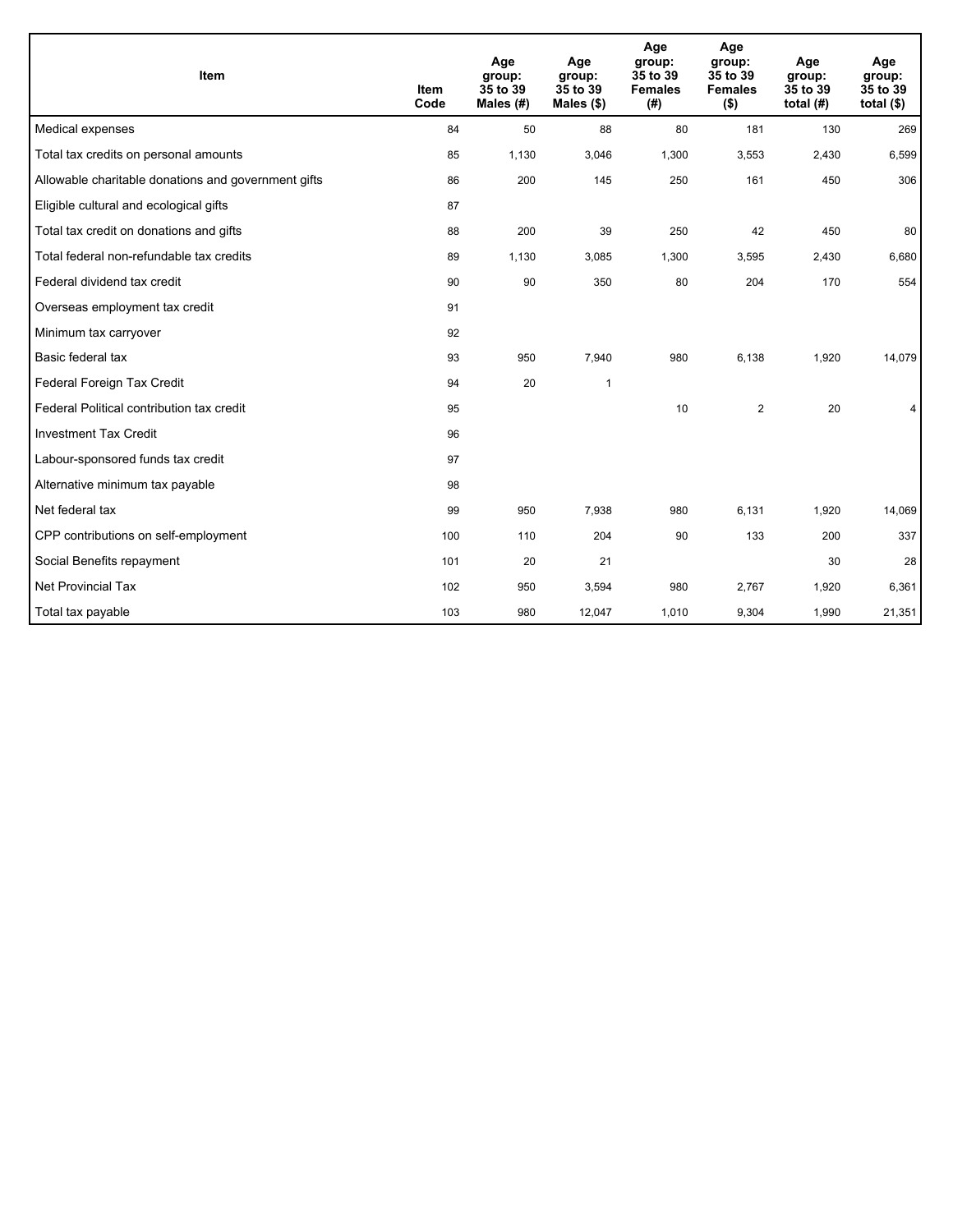| <b>Item</b>                                                                                    | Item<br>Code   | Age<br>group:<br>40 to 44<br>Males (#) | Age<br>group:<br>40 to 44<br>Males (\$) | Age<br>group:<br>40 to 44<br><b>Females</b><br>(#) | Age<br>group:<br>40 to 44<br><b>Females</b><br>$($ \$) | Age<br>group:<br>40 to 44<br>total $(H)$ | Age<br>group:<br>40 to 44<br>total $($)$ |
|------------------------------------------------------------------------------------------------|----------------|----------------------------------------|-----------------------------------------|----------------------------------------------------|--------------------------------------------------------|------------------------------------------|------------------------------------------|
| Number of taxable returns                                                                      | $\mathbf{1}$   | 1,000                                  |                                         | 1,000                                              |                                                        | 2,000                                    |                                          |
| Number of non-taxable returns                                                                  | $\overline{2}$ | 160                                    |                                         | 230                                                |                                                        | 380                                      |                                          |
| Total number of returns                                                                        | 3              | 1,150                                  |                                         | 1,230                                              |                                                        | 2,380                                    |                                          |
| Employment income                                                                              | 4              | 1,040                                  | 68,394                                  | 1,100                                              | 59,072                                                 | 2,130                                    | 127,466                                  |
| Commissions (from employment)                                                                  | 5              | 10                                     | 215                                     |                                                    |                                                        | 20                                       | 455                                      |
| Other employment income                                                                        | 6              | 40                                     | 291                                     | 50                                                 | 298                                                    | 80                                       | 589                                      |
| Old Age Security pension (OASP)                                                                | $\overline{7}$ |                                        |                                         |                                                    |                                                        |                                          |                                          |
| CPP or QPP benefits                                                                            | 8              | 10                                     | 96                                      | 20                                                 | 129                                                    | 40                                       | 225                                      |
| Other pensions or superannuation                                                               | 9              |                                        |                                         |                                                    |                                                        |                                          |                                          |
| Elected split-pension amount                                                                   | 10             |                                        |                                         |                                                    |                                                        |                                          |                                          |
| Universal Child Care Benefit (UCCB)                                                            | 11             | 80                                     | 116                                     | 160                                                | 227                                                    | 240                                      | 343                                      |
| Employment Insurance and other benefits                                                        | 12             | 160                                    | 1,318                                   | 140                                                | 1,042                                                  | 300                                      | 2,360                                    |
| Taxable amount of dividends from taxable Canadian corporations                                 | 13             | 120                                    | 1,652                                   | 150                                                | 1,660                                                  | 270                                      | 3,312                                    |
| Interest and other investment income                                                           | 14             | 160                                    | 201                                     | 200                                                | 153                                                    | 360                                      | 354                                      |
| Net partnership income (Limited or non-active partners only)                                   | 15             |                                        |                                         |                                                    |                                                        |                                          |                                          |
| Net rental income                                                                              | 16             | 110                                    | 403                                     | 130                                                | 434                                                    | 240                                      | 836                                      |
| Taxable capital gains                                                                          | 17             | 50                                     | 216                                     | 50                                                 | 120                                                    | 100                                      | 336                                      |
| Registered retirement savings plan income (RRSP)                                               | 18             | 160                                    | 663                                     | 160                                                | 854                                                    | 320                                      | 1,517                                    |
| Other income                                                                                   | 19             | 100                                    | 690                                     | 120                                                | 704                                                    | 220                                      | 1,395                                    |
| Net business income                                                                            | 20             | 170                                    | 2,982                                   | 170                                                | 1,798                                                  | 340                                      | 4,780                                    |
| Net professional income                                                                        | 21             | 10                                     | 205                                     | 20                                                 | 578                                                    | 30                                       | 783                                      |
| Net commission income                                                                          | 22             |                                        |                                         |                                                    |                                                        | 10                                       | 16                                       |
| Net farming income                                                                             | 23             | 10                                     | $-30$                                   |                                                    |                                                        | 20                                       | $-114$                                   |
| Net fishing income                                                                             | 24             |                                        |                                         |                                                    |                                                        |                                          |                                          |
| Workers' compensation benefits                                                                 | 25             | 40                                     | 501                                     | 20                                                 | 173                                                    | 60                                       | 674                                      |
| Social assistance payments                                                                     | 26             | 90                                     | 658                                     | 90                                                 | 946                                                    | 180                                      | 1,604                                    |
| Net federal supplements                                                                        | 27             |                                        |                                         |                                                    |                                                        |                                          |                                          |
| Total income assessed                                                                          | 28             | 1,150                                  | 78,677                                  | 1,230                                              | 68,625                                                 | 2,380                                    | 147,302                                  |
| Registered pension plan contributions (RPP)                                                    | 29             | 380                                    | 1,984                                   | 540                                                | 2,681                                                  | 920                                      | 4,665                                    |
| RRSP deduction                                                                                 | 30             | 370                                    | 2,476                                   | 410                                                | 2,098                                                  | 770                                      | 4,574                                    |
| Deduction for elected split-pension amount                                                     | 31             |                                        |                                         |                                                    |                                                        |                                          |                                          |
| Annual union, professional, or like dues                                                       | 32             | 370                                    | 336                                     | 550                                                | 465                                                    | 910                                      | 801                                      |
| Child care expenses                                                                            | 33             | 100                                    | 500                                     | 190                                                | 605                                                    | 300                                      | 1,105                                    |
| <b>Business investment loss</b>                                                                | 34             |                                        |                                         |                                                    |                                                        |                                          |                                          |
| Moving expenses                                                                                | 35             | 20                                     | 114                                     | 10                                                 | 85                                                     | 30                                       | 199                                      |
| Support payments made                                                                          | 36             |                                        |                                         |                                                    |                                                        |                                          |                                          |
| Carrying charges and interest expenses                                                         | 37             | 130                                    | 65                                      | 120                                                | 50                                                     | 240                                      | 115                                      |
| Deductions for CPP/QPP contributions on self-employment and other<br>earnings                  | 38             | 90                                     | 97                                      | 100                                                | 84                                                     | 190                                      | 181                                      |
| Deductions for provincial parental insurance plan (PPIP) premiums on<br>self-employment income | 39             |                                        |                                         |                                                    |                                                        |                                          |                                          |
| Exploration and development expenses                                                           | 40             |                                        |                                         |                                                    |                                                        |                                          |                                          |
| Other employment expenses                                                                      | 41             | 40                                     | 141                                     | 20                                                 | 46                                                     | 50                                       | 187                                      |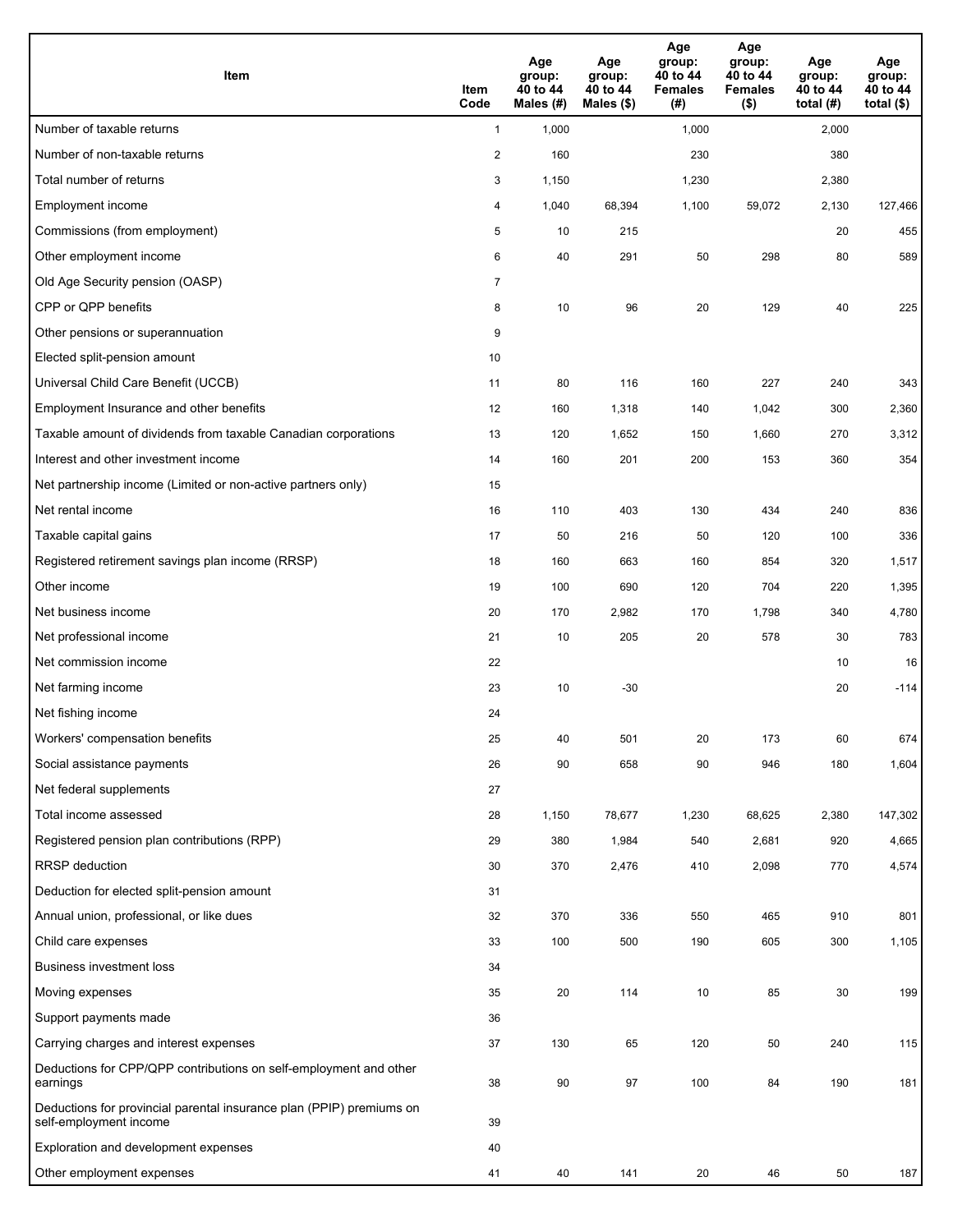| Item                                                              | Item<br>Code | Age<br>group:<br>40 to 44<br>Males (#) | Age<br>group:<br>40 to 44<br>Males (\$) | Age<br>group:<br>40 to 44<br><b>Females</b><br>(#) | Age<br>group:<br>40 to 44<br><b>Females</b><br>$($ \$) | Age<br>group:<br>40 to 44<br>total $(H)$ | Age<br>group:<br>40 to 44<br>total $($)$ |
|-------------------------------------------------------------------|--------------|----------------------------------------|-----------------------------------------|----------------------------------------------------|--------------------------------------------------------|------------------------------------------|------------------------------------------|
| Clergy residence deduction                                        | 42           |                                        |                                         |                                                    |                                                        |                                          |                                          |
| Other deductions                                                  | 43           | 40                                     | 32                                      | 30                                                 | 35                                                     | 70                                       | 67                                       |
| Total deductions before adjustments                               | 44           | 780                                    | 5,809                                   | 900                                                | 6,154                                                  | 1,690                                    | 11,963                                   |
| Social benefits repayment                                         | 45           | 30                                     | 47                                      |                                                    |                                                        | 40                                       | 58                                       |
| Net income after adjustments                                      | 46           | 1,140                                  | 72,883                                  | 1,220                                              | 62,482                                                 | 2,370                                    | 135,365                                  |
| Canadian Forces personnel and police deduction                    | 47           |                                        |                                         |                                                    |                                                        |                                          |                                          |
| Security options deductions                                       | 48           |                                        |                                         |                                                    |                                                        |                                          |                                          |
| Other payments deductions                                         | 49           | 130                                    | 1,159                                   | 100                                                | 1,119                                                  | 230                                      | 2,277                                    |
| Non-capital losses of other years                                 | 50           |                                        |                                         |                                                    |                                                        |                                          |                                          |
| Net capital losses of other years                                 | 51           | 10                                     | 18                                      |                                                    |                                                        | 20                                       | 23                                       |
| Capital gains deduction                                           | 52           |                                        |                                         |                                                    |                                                        |                                          |                                          |
| Northern residents deductions                                     | 53           | 880                                    | 5,071                                   | 910                                                | 4,666                                                  | 1,790                                    | 9,738                                    |
| Additional deductions                                             | 54           |                                        |                                         |                                                    |                                                        |                                          |                                          |
| Farming/fishing losses of prior years                             | 55           |                                        |                                         |                                                    |                                                        |                                          |                                          |
| Total deductions from net income                                  | 56           | 940                                    | 6,293                                   | 960                                                | 5,808                                                  | 1,900                                    | 12,102                                   |
| Taxable income assessed                                           | 57           | 1,120                                  | 66,595                                  | 1,200                                              | 56,687                                                 | 2,320                                    | 123,282                                  |
| Basic personal amount                                             | 58           | 1,150                                  | 12,681                                  | 1,230                                              | 13,538                                                 | 2,380                                    | 26,220                                   |
| Age amount                                                        | 59           |                                        |                                         |                                                    |                                                        |                                          |                                          |
| Spouse or common-law partner amount                               | 60           | 100                                    | 793                                     | 50                                                 | 360                                                    | 150                                      | 1,153                                    |
| Amount for eligible dependant                                     | 61           | 70                                     | 713                                     | 200                                                | 2,030                                                  | 260                                      | 2,743                                    |
| Amount for children 17 and under                                  | 62           | 410                                    | 1,760                                   | 380                                                | 1,431                                                  | 800                                      | 3,191                                    |
| Amount for infirm dependants age 18 or older                      | 63           |                                        |                                         |                                                    |                                                        |                                          |                                          |
| CPP or QPP contributions through employment                       | 64           | 990                                    | 1,909                                   | 1,050                                              | 1,929                                                  | 2,040                                    | 3,838                                    |
| CPP or QPP contributions on self-employment and other<br>earnings | 65           | 90                                     | 97                                      | 100                                                | 84                                                     | 190                                      | 181                                      |
| Employment Insurance premiums                                     | 66           | 950                                    | 701                                     | 1,020                                              | 732                                                    | 1,970                                    | 1,433                                    |
| PPIP premiums paid                                                | 67           |                                        |                                         |                                                    |                                                        |                                          |                                          |
| PPIP premiums payable on employment income                        | 68           |                                        |                                         |                                                    |                                                        |                                          |                                          |
| PPIP premiums payable on self-employment income                   | 69           |                                        |                                         |                                                    |                                                        |                                          |                                          |
| Volunteer firefighters' amount                                    | 70           | 20                                     | 57                                      |                                                    |                                                        | 20                                       | 63                                       |
| Canada employment amount                                          | 71           | 1,030                                  | 1,141                                   | 1,090                                              | 1,204                                                  | 2,110                                    | 2,345                                    |
| Public transit amount                                             | 72           | 10                                     | 6                                       | 20                                                 | 10                                                     | 40                                       | 16                                       |
| Children's fitness amount                                         | 73           | 210                                    | 119                                     | 200                                                | 112                                                    | 410                                      | 231                                      |
| Children's arts amount                                            | 74           | 90                                     | 56                                      | 80                                                 | 46                                                     | 180                                      | 102                                      |
| Home buyers' amount                                               | 75           | 10                                     | 42                                      | 10                                                 | 48                                                     | 20                                       | 90                                       |
| Pension income amount                                             | 76           |                                        |                                         | 10                                                 | 22                                                     | 20                                       | 32                                       |
| Caregiver amount                                                  | 77           |                                        |                                         |                                                    |                                                        |                                          |                                          |
| Disability amount                                                 | 78           |                                        |                                         | 20                                                 | 148                                                    | 20                                       | 179                                      |
| Disability amount transferred from a dependant                    | 79           | 20                                     | 169                                     | 20                                                 | 186                                                    | 30                                       | 355                                      |
| Interest paid on student loans                                    | 80           | 20                                     | 11                                      | 30                                                 | 17                                                     | 50                                       | 28                                       |
| Tuition, education, and textbook amounts                          | 81           | 50                                     | 183                                     | 90                                                 | 329                                                    | 130                                      | 512                                      |
| Tuition, education, and textbook amounts transferred from a child | 82           |                                        |                                         | 10                                                 | 67                                                     | 20                                       | 91                                       |
| Amounts transferred from spouse or common-law partner             | 83           | 20                                     | 79                                      | 10                                                 | 58                                                     | 30                                       | 137                                      |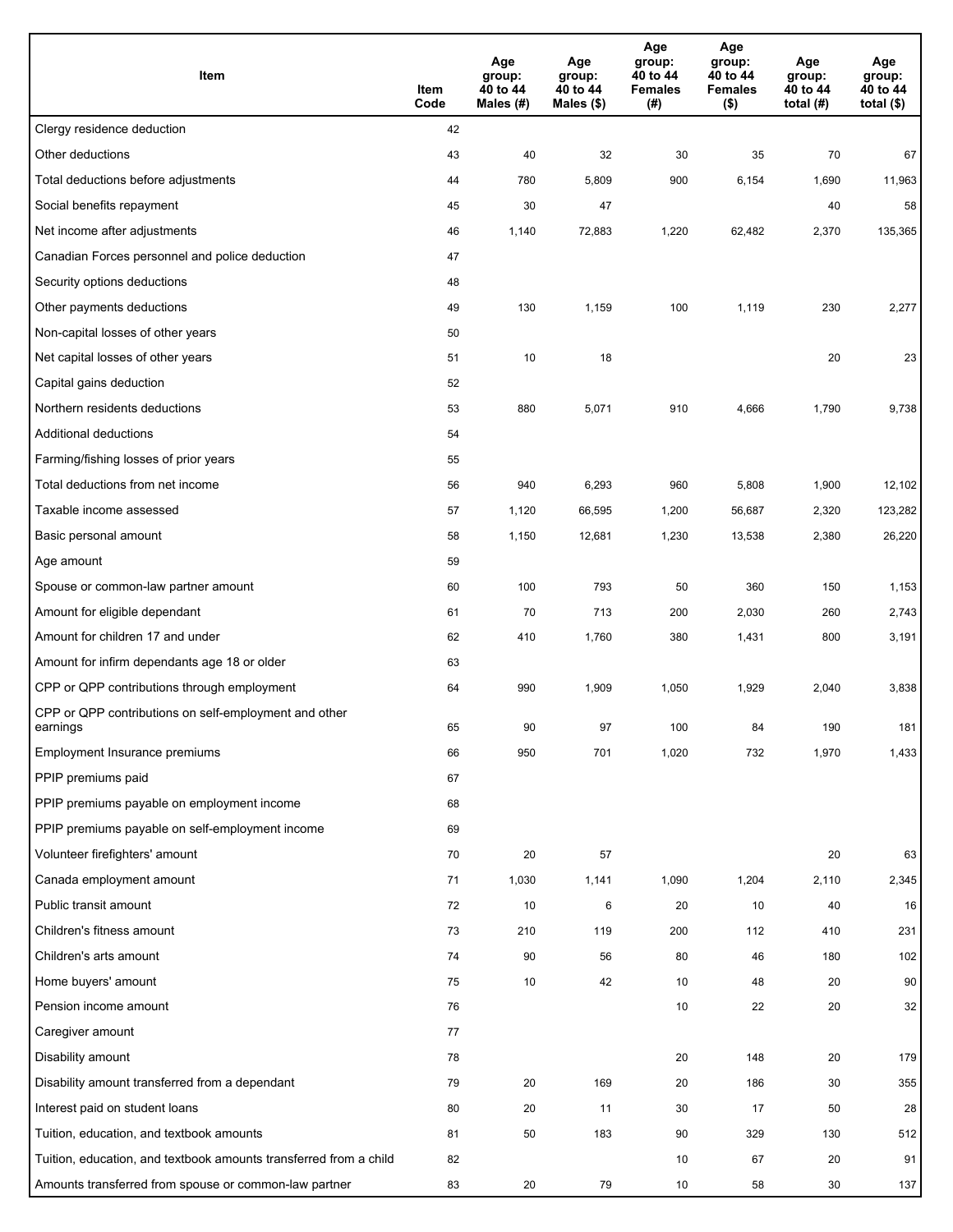| Item                                                | <b>Item</b><br>Code | Age<br>group:<br>40 to 44<br>Males $(H)$ | Age<br>group:<br>40 to 44<br>Males $(\$)$ | Age<br>group:<br>40 to 44<br><b>Females</b><br>(#) | Age<br>group:<br>40 to 44<br><b>Females</b><br>$($ \$) | Age<br>group:<br>40 to 44<br>total $(H)$ | Age<br>group:<br>40 to 44<br>total $(§)$ |
|-----------------------------------------------------|---------------------|------------------------------------------|-------------------------------------------|----------------------------------------------------|--------------------------------------------------------|------------------------------------------|------------------------------------------|
| Medical expenses                                    | 84                  | 60                                       | 127                                       | 90                                                 | 162                                                    | 150                                      | 289                                      |
| Total tax credits on personal amounts               | 85                  | 1,150                                    | 3,109                                     | 1,230                                              | 3,380                                                  | 2,380                                    | 6,489                                    |
| Allowable charitable donations and government gifts | 86                  | 220                                      | 253                                       | 240                                                | 171                                                    | 460                                      | 424                                      |
| Eligible cultural and ecological gifts              | 87                  |                                          |                                           |                                                    |                                                        |                                          |                                          |
| Total tax credit on donations and gifts             | 88                  | 220                                      | 69                                        | 240                                                | 45                                                     | 460                                      | 113                                      |
| Total federal non-refundable tax credits            | 89                  | 1,150                                    | 3,177                                     | 1,230                                              | 3,425                                                  | 2,380                                    | 6,602                                    |
| Federal dividend tax credit                         | 90                  | 120                                      | 221                                       | 150                                                | 230                                                    | 270                                      | 451                                      |
| Overseas employment tax credit                      | 91                  |                                          |                                           |                                                    |                                                        |                                          |                                          |
| Minimum tax carryover                               | 92                  |                                          |                                           |                                                    |                                                        |                                          |                                          |
| Basic federal tax                                   | 93                  | 970                                      | 9,027                                     | 970                                                | 6,518                                                  | 1,950                                    | 15,545                                   |
| Federal Foreign Tax Credit                          | 94                  |                                          |                                           | 30                                                 | 3                                                      |                                          |                                          |
| Federal Political contribution tax credit           | 95                  | 10                                       | 3                                         | 10                                                 | $\overline{2}$                                         | 20                                       | 6                                        |
| <b>Investment Tax Credit</b>                        | 96                  |                                          |                                           |                                                    |                                                        |                                          |                                          |
| Labour-sponsored funds tax credit                   | 97                  |                                          |                                           |                                                    |                                                        |                                          |                                          |
| Alternative minimum tax payable                     | 98                  |                                          |                                           |                                                    |                                                        |                                          |                                          |
| Net federal tax                                     | 99                  | 970                                      | 8,979                                     | 970                                                | 6,513                                                  | 1,940                                    | 15,492                                   |
| CPP contributions on self-employment                | 100                 | 90                                       | 194                                       | 100                                                | 167                                                    | 190                                      | 361                                      |
| Social Benefits repayment                           | 101                 | 30                                       | 47                                        |                                                    |                                                        | 40                                       | 58                                       |
| Net Provincial Tax                                  | 102                 | 980                                      | 4,070                                     | 970                                                | 2,942                                                  | 1,950                                    | 7,012                                    |
| Total tax payable                                   | 103                 | 1,000                                    | 13,827                                    | 1,000                                              | 10,029                                                 | 2,000                                    | 23,856                                   |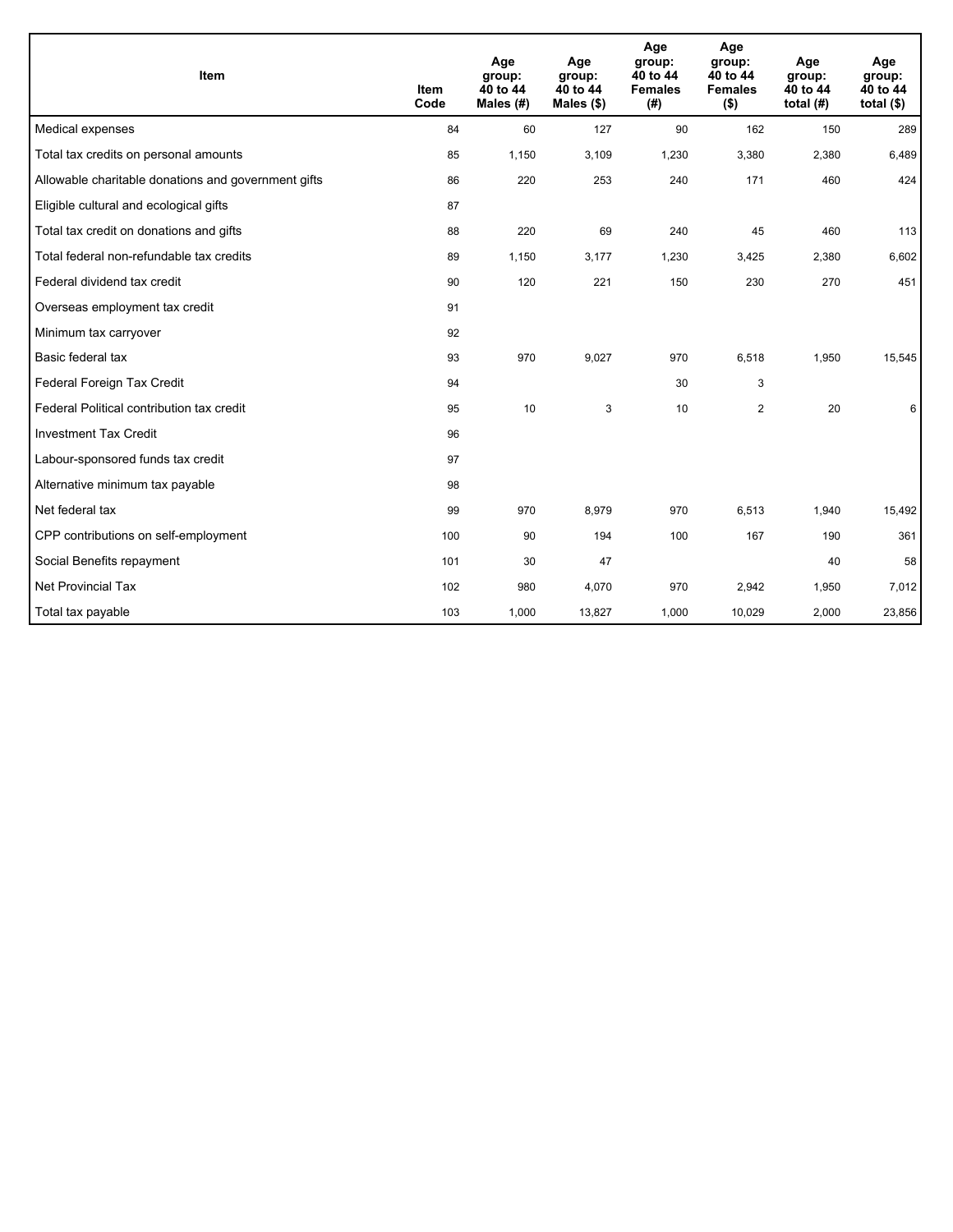| <b>Item</b>                                                                                    | Item<br>Code            | Age<br>group:<br>45 to 49<br>Males (#) | Age<br>group:<br>45 to 49<br>Males (\$) | Age<br>group:<br>45 to 49<br><b>Females</b><br>(#) | Age<br>group:<br>45 to 49<br><b>Females</b><br>$($ \$) | Age<br>group:<br>45 to 49<br>total (#) | Age<br>group:<br>45 to 49<br>total $($)$ |
|------------------------------------------------------------------------------------------------|-------------------------|----------------------------------------|-----------------------------------------|----------------------------------------------------|--------------------------------------------------------|----------------------------------------|------------------------------------------|
| Number of taxable returns                                                                      | $\mathbf{1}$            | 980                                    |                                         | 1,060                                              |                                                        | 2,030                                  |                                          |
| Number of non-taxable returns                                                                  | $\overline{\mathbf{c}}$ | 170                                    |                                         | 190                                                |                                                        | 360                                    |                                          |
| Total number of returns                                                                        | 3                       | 1,150                                  |                                         | 1,240                                              |                                                        | 2,390                                  |                                          |
| Employment income                                                                              | 4                       | 990                                    | 64,830                                  | 1,120                                              | 62,539                                                 | 2,110                                  | 127,369                                  |
| Commissions (from employment)                                                                  | 5                       | 10                                     | 429                                     |                                                    |                                                        | 20                                     | 1,324                                    |
| Other employment income                                                                        | 6                       | 50                                     | 320                                     | 60                                                 | 562                                                    | 110                                    | 882                                      |
| Old Age Security pension (OASP)                                                                | $\overline{7}$          |                                        |                                         |                                                    |                                                        |                                        |                                          |
| CPP or QPP benefits                                                                            | 8                       | 10                                     | 92                                      | 40                                                 | 190                                                    | 50                                     | 282                                      |
| Other pensions or superannuation                                                               | 9                       |                                        |                                         |                                                    |                                                        | 10                                     | 132                                      |
| Elected split-pension amount                                                                   | 10                      |                                        |                                         | 20                                                 | 149                                                    | 20                                     | 165                                      |
| Universal Child Care Benefit (UCCB)                                                            | 11                      | 40                                     | 46                                      | 30                                                 | 43                                                     | 70                                     | 88                                       |
| Employment Insurance and other benefits                                                        | 12                      | 190                                    | 1,520                                   | 100                                                | 848                                                    | 290                                    | 2,368                                    |
| Taxable amount of dividends from taxable Canadian corporations                                 | 13                      | 150                                    | 4,309                                   | 190                                                | 2,478                                                  | 330                                    | 6,787                                    |
| Interest and other investment income                                                           | 14                      | 160                                    | 298                                     | 230                                                | 391                                                    | 390                                    | 689                                      |
| Net partnership income (Limited or non-active partners only)                                   | 15                      |                                        |                                         |                                                    |                                                        |                                        |                                          |
| Net rental income                                                                              | 16                      | 110                                    | 358                                     | 120                                                | 425                                                    | 230                                    | 783                                      |
| Taxable capital gains                                                                          | 17                      | 60                                     | 318                                     | 80                                                 | 902                                                    | 140                                    | 1,220                                    |
| Registered retirement savings plan income (RRSP)                                               | 18                      | 120                                    | 677                                     | 170                                                | 1,193                                                  | 290                                    | 1,870                                    |
| Other income                                                                                   | 19                      | 100                                    | 775                                     | 140                                                | 1,763                                                  | 240                                    | 2,538                                    |
| Net business income                                                                            | 20                      | 170                                    | 4,208                                   | 180                                                | 2,355                                                  | 350                                    | 6,564                                    |
| Net professional income                                                                        | 21                      | 20                                     | 573                                     | 20                                                 | 1,133                                                  | 40                                     | 1,705                                    |
| Net commission income                                                                          | 22                      |                                        |                                         |                                                    |                                                        |                                        |                                          |
| Net farming income                                                                             | 23                      |                                        |                                         |                                                    |                                                        | 20                                     | $-158$                                   |
| Net fishing income                                                                             | 24                      |                                        |                                         |                                                    |                                                        |                                        |                                          |
| Workers' compensation benefits                                                                 | 25                      | 50                                     | 403                                     | 20                                                 | 282                                                    | 70                                     | 685                                      |
| Social assistance payments                                                                     | 26                      | 120                                    | 990                                     | 90                                                 | 700                                                    | 210                                    | 1,690                                    |
| Net federal supplements                                                                        | 27                      |                                        |                                         |                                                    |                                                        |                                        |                                          |
| Total income assessed                                                                          | 28                      | 1,140                                  | 80,139                                  | 1,240                                              | 77,058                                                 | 2,390                                  | 157,196                                  |
| Registered pension plan contributions (RPP)                                                    | 29                      | 350                                    | 1,922                                   | 550                                                | 2,708                                                  | 890                                    | 4,630                                    |
| RRSP deduction                                                                                 | 30                      | 390                                    | 2,882                                   | 460                                                | 2,776                                                  | 840                                    | 5,658                                    |
| Deduction for elected split-pension amount                                                     | 31                      |                                        |                                         |                                                    |                                                        |                                        |                                          |
| Annual union, professional, or like dues                                                       | 32                      | 350                                    | 327                                     | 520                                                | 436                                                    | 880                                    | 764                                      |
| Child care expenses                                                                            | 33                      | 40                                     | 120                                     | 80                                                 | 153                                                    | 120                                    | 273                                      |
| <b>Business investment loss</b>                                                                | 34                      |                                        |                                         |                                                    |                                                        |                                        |                                          |
| Moving expenses                                                                                | 35                      | 10                                     | 82                                      | 20                                                 | 84                                                     | 30                                     | 166                                      |
| Support payments made                                                                          | 36                      |                                        |                                         |                                                    |                                                        |                                        |                                          |
| Carrying charges and interest expenses                                                         | 37                      | 130                                    | 92                                      | 160                                                | 218                                                    | 290                                    | 310                                      |
| Deductions for CPP/QPP contributions on self-employment and other<br>earnings                  | 38                      | 100                                    | 128                                     | 120                                                | 92                                                     | 220                                    | 220                                      |
| Deductions for provincial parental insurance plan (PPIP) premiums on<br>self-employment income | 39                      |                                        |                                         |                                                    |                                                        |                                        |                                          |
| Exploration and development expenses                                                           | 40                      |                                        |                                         |                                                    |                                                        |                                        |                                          |
| Other employment expenses                                                                      | 41                      | 40                                     | 126                                     | 20                                                 | 133                                                    | 60                                     | 258                                      |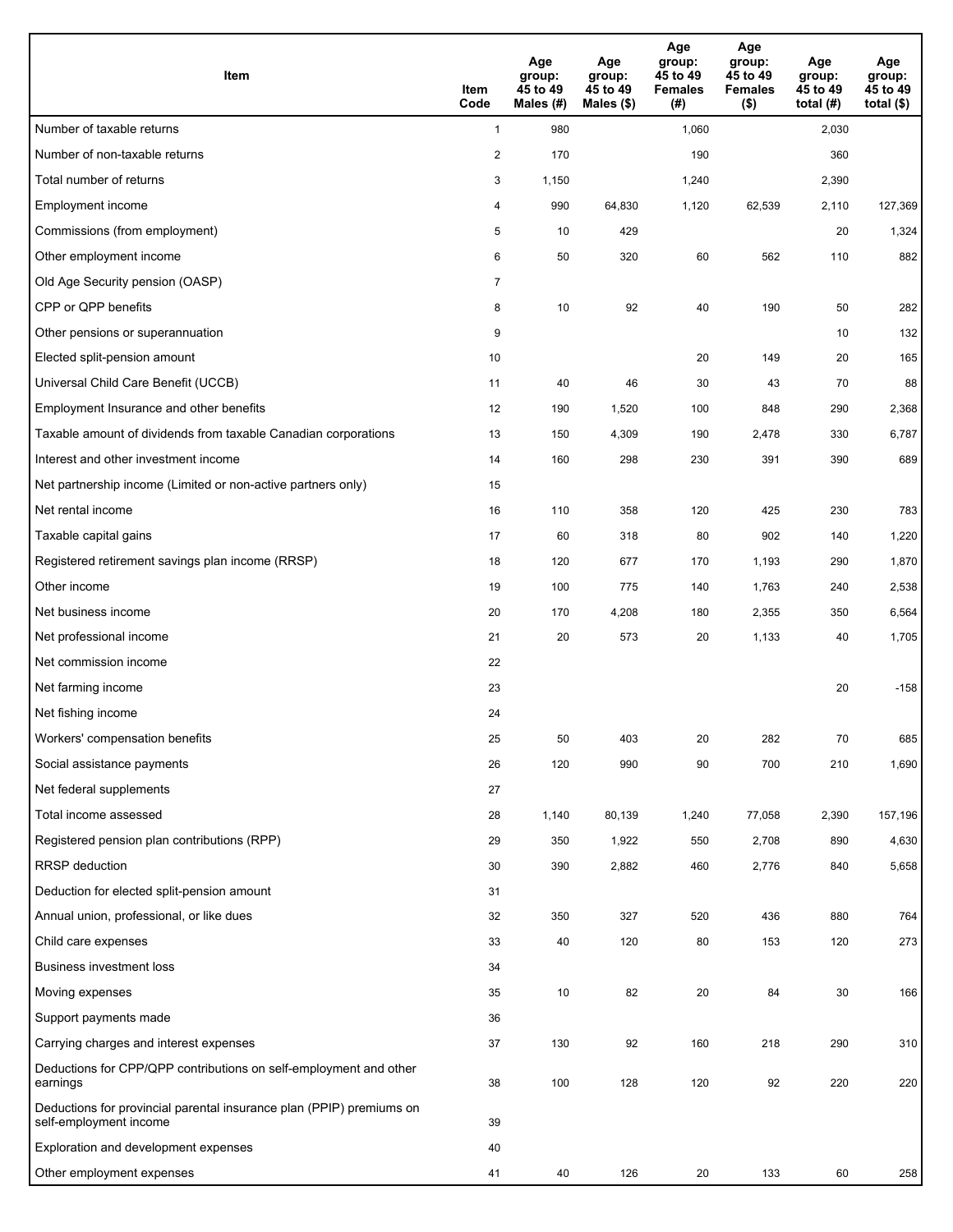| Item                                                              | Item<br>Code | Age<br>group:<br>45 to 49<br>Males (#) | Age<br>group:<br>45 to 49<br>Males (\$) | Age<br>group:<br>45 to 49<br><b>Females</b><br>(#) | Age<br>group:<br>45 to 49<br><b>Females</b><br>$($ \$) | Age<br>group:<br>45 to 49<br>total (#) | Age<br>group:<br>45 to 49<br>total $($)$ |
|-------------------------------------------------------------------|--------------|----------------------------------------|-----------------------------------------|----------------------------------------------------|--------------------------------------------------------|----------------------------------------|------------------------------------------|
| Clergy residence deduction                                        | 42           |                                        |                                         |                                                    |                                                        |                                        |                                          |
| Other deductions                                                  | 43           | 40                                     | 33                                      | 50                                                 | 25                                                     | 90                                     | 59                                       |
| Total deductions before adjustments                               | 44           | 770                                    | 5,803                                   | 930                                                | 6,661                                                  | 1,700                                  | 12,464                                   |
| Social benefits repayment                                         | 45           | 30                                     | 38                                      |                                                    |                                                        | 30                                     | 48                                       |
| Net income after adjustments                                      | 46           | 1,140                                  | 74,383                                  | 1,230                                              | 70,407                                                 | 2,370                                  | 144,790                                  |
| Canadian Forces personnel and police deduction                    | 47           |                                        |                                         |                                                    |                                                        |                                        |                                          |
| Security options deductions                                       | 48           |                                        |                                         |                                                    |                                                        |                                        |                                          |
| Other payments deductions                                         | 49           | 170                                    | 1,393                                   | 110                                                | 981                                                    | 280                                    | 2,375                                    |
| Non-capital losses of other years                                 | 50           |                                        |                                         |                                                    |                                                        |                                        |                                          |
| Net capital losses of other years                                 | 51           |                                        |                                         | 20                                                 | $\overline{7}$                                         | 30                                     | 46                                       |
| Capital gains deduction                                           | 52           |                                        |                                         |                                                    |                                                        |                                        |                                          |
| Northern residents deductions                                     | 53           | 910                                    | 5,077                                   | 930                                                | 5,128                                                  | 1,840                                  | 10,205                                   |
| Additional deductions                                             | 54           |                                        |                                         |                                                    |                                                        |                                        |                                          |
| Farming/fishing losses of prior years                             | 55           |                                        |                                         |                                                    |                                                        |                                        |                                          |
| Total deductions from net income                                  | 56           | 990                                    | 6,513                                   | 990                                                | 6,682                                                  | 1,980                                  | 13,195                                   |
| Taxable income assessed                                           | 57           | 1,110                                  | 67,887                                  | 1,220                                              | 63,734                                                 | 2,320                                  | 131,620                                  |
| Basic personal amount                                             | 58           | 1,150                                  | 12,613                                  | 1,240                                              | 13,678                                                 | 2,390                                  | 26,291                                   |
| Age amount                                                        | 59           |                                        |                                         |                                                    |                                                        |                                        |                                          |
| Spouse or common-law partner amount                               | 60           | 90                                     | 733                                     | 60                                                 | 505                                                    | 150                                    | 1,239                                    |
| Amount for eligible dependant                                     | 61           | 40                                     | 392                                     | 150                                                | 1,484                                                  | 180                                    | 1,876                                    |
| Amount for children 17 and under                                  | 62           | 280                                    | 1,192                                   | 290                                                | 948                                                    | 570                                    | 2,141                                    |
| Amount for infirm dependants age 18 or older                      | 63           |                                        |                                         |                                                    |                                                        |                                        |                                          |
| CPP or QPP contributions through employment                       | 64           | 950                                    | 1,794                                   | 1,060                                              | 1,967                                                  | 2,000                                  | 3,761                                    |
| CPP or QPP contributions on self-employment and other<br>earnings | 65           | 100                                    | 128                                     | 120                                                | 92                                                     | 220                                    | 220                                      |
| Employment Insurance premiums                                     | 66           | 900                                    | 660                                     | 1,020                                              | 736                                                    | 1,920                                  | 1,396                                    |
| PPIP premiums paid                                                | 67           |                                        |                                         |                                                    |                                                        |                                        |                                          |
| PPIP premiums payable on employment income                        | 68           |                                        |                                         |                                                    |                                                        |                                        |                                          |
| PPIP premiums payable on self-employment income                   | 69           |                                        |                                         |                                                    |                                                        |                                        |                                          |
| Volunteer firefighters' amount                                    | 70           | 10                                     | 39                                      |                                                    |                                                        | 20                                     | 45                                       |
| Canada employment amount                                          | 71           | 990                                    | 1,099                                   | 1,090                                              | 1,207                                                  | 2,080                                  | 2,306                                    |
| Public transit amount                                             | 72           | 10                                     | 3                                       | 20                                                 | 6                                                      | 30                                     | 9                                        |
| Children's fitness amount                                         | 73           | 150                                    | 100                                     | 140                                                | 75                                                     | 290                                    | 175                                      |
| Children's arts amount                                            | 74           | 60                                     | 44                                      | 60                                                 | 29                                                     | 120                                    | 73                                       |
| Home buyers' amount                                               | 75           |                                        |                                         |                                                    |                                                        | 10                                     | 40                                       |
| Pension income amount                                             | 76           |                                        |                                         | 20                                                 | 45                                                     | 30                                     | 59                                       |
| Caregiver amount                                                  | 77           |                                        |                                         |                                                    |                                                        | 10                                     | 55                                       |
| Disability amount                                                 | 78           | 10                                     | 92                                      | 10                                                 | 77                                                     | 20                                     | 169                                      |
| Disability amount transferred from a dependant                    | 79           | 20                                     | 198                                     |                                                    |                                                        | 30                                     | 310                                      |
| Interest paid on student loans                                    | 80           | 10                                     | 10                                      | 20                                                 | 9                                                      | 30                                     | 19                                       |
| Tuition, education, and textbook amounts                          | 81           | 30                                     | 98                                      | 110                                                | 466                                                    | 140                                    | 564                                      |
| Tuition, education, and textbook amounts transferred from a child | 82           | 30                                     | 172                                     | 30                                                 | 149                                                    | 60                                     | 321                                      |
| Amounts transferred from spouse or common-law partner             | 83           | 20                                     | 74                                      | 20                                                 | 91                                                     | 40                                     | 165                                      |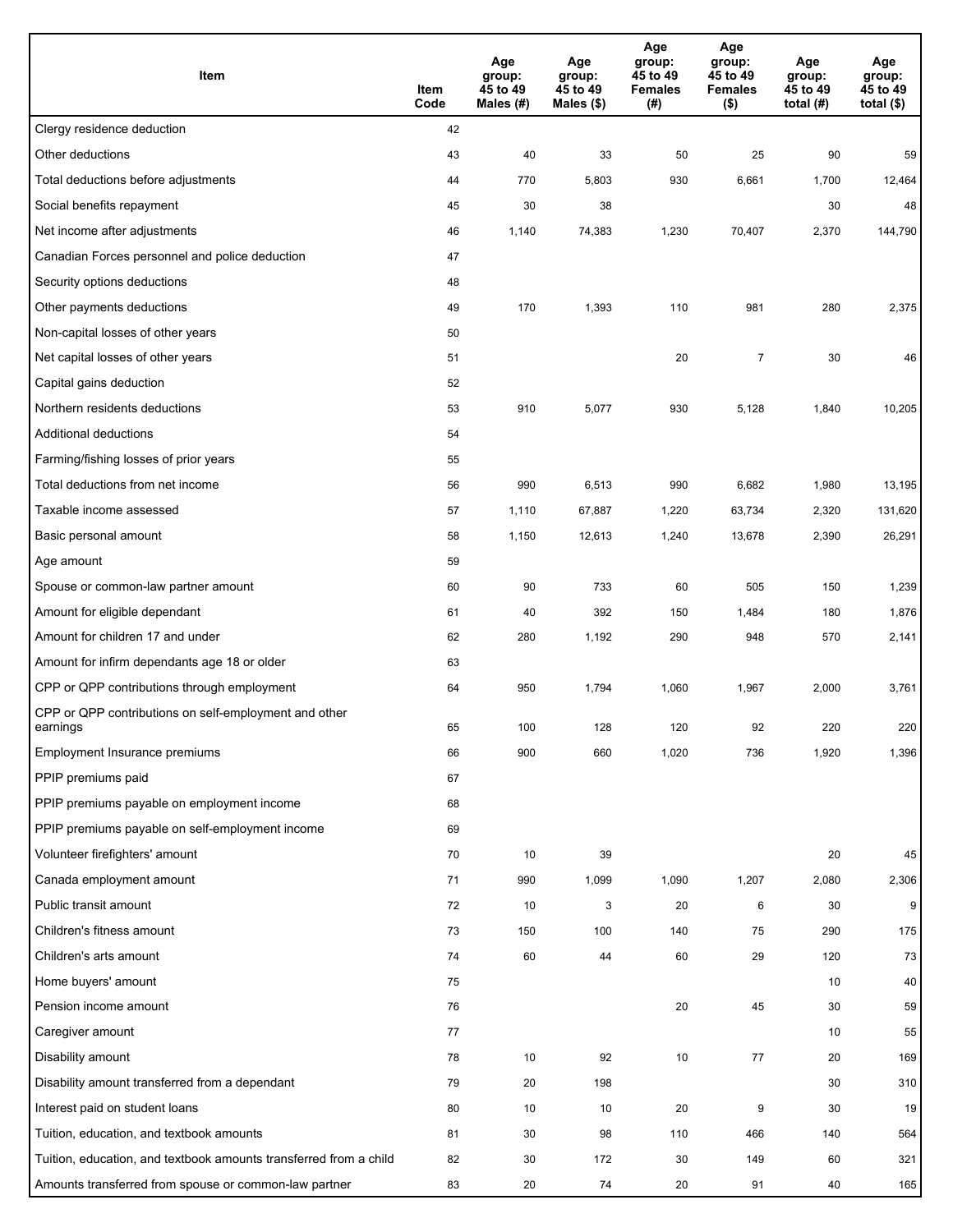| Item                                                | <b>Item</b><br>Code | Age<br>group:<br>45 to 49<br>Males (#) | Age<br>group:<br>45 to 49<br>Males $(\$)$ | Age<br>group:<br>45 to 49<br><b>Females</b><br>(# ) | Age<br>group:<br>45 to 49<br><b>Females</b><br>$($ \$) | Age<br>group:<br>45 to 49<br>total $(H)$ | Age<br>group:<br>45 to 49<br>total $($)$ |
|-----------------------------------------------------|---------------------|----------------------------------------|-------------------------------------------|-----------------------------------------------------|--------------------------------------------------------|------------------------------------------|------------------------------------------|
| Medical expenses                                    | 84                  | 60                                     | 130                                       | 110                                                 | 261                                                    | 160                                      | 391                                      |
| Total tax credits on personal amounts               | 85                  | 1,150                                  | 2,945                                     | 1,240                                               | 3,299                                                  | 2,390                                    | 6,244                                    |
| Allowable charitable donations and government gifts | 86                  | 250                                    | 308                                       | 290                                                 | 220                                                    | 540                                      | 529                                      |
| Eligible cultural and ecological gifts              | 87                  |                                        |                                           |                                                     |                                                        |                                          |                                          |
| Total tax credit on donations and gifts             | 88                  | 250                                    | 84                                        | 290                                                 | 58                                                     | 540                                      | 142                                      |
| Total federal non-refundable tax credits            | 89                  | 1,150                                  | 3,030                                     | 1,240                                               | 3,357                                                  | 2,390                                    | 6,387                                    |
| Federal dividend tax credit                         | 90                  | 140                                    | 606                                       | 180                                                 | 336                                                    | 330                                      | 941                                      |
| Overseas employment tax credit                      | 91                  |                                        |                                           |                                                     |                                                        |                                          |                                          |
| Minimum tax carryover                               | 92                  |                                        |                                           |                                                     |                                                        |                                          |                                          |
| Basic federal tax                                   | 93                  | 950                                    | 9,357                                     | 1,020                                               | 8,099                                                  | 1,980                                    | 17,456                                   |
| Federal Foreign Tax Credit                          | 94                  | 40                                     | 43                                        |                                                     |                                                        | 80                                       | 82                                       |
| Federal Political contribution tax credit           | 95                  | 30                                     | 4                                         | 20                                                  | 3                                                      | 40                                       | $\overline{7}$                           |
| <b>Investment Tax Credit</b>                        | 96                  |                                        |                                           |                                                     |                                                        |                                          |                                          |
| Labour-sponsored funds tax credit                   | 97                  |                                        |                                           |                                                     |                                                        |                                          |                                          |
| Alternative minimum tax payable                     | 98                  |                                        |                                           |                                                     |                                                        |                                          |                                          |
| Net federal tax                                     | 99                  | 950                                    | 9,295                                     | 1,020                                               | 8,058                                                  | 1,970                                    | 17,353                                   |
| CPP contributions on self-employment                | 100                 | 100                                    | 256                                       | 120                                                 | 183                                                    | 220                                      | 440                                      |
| Social Benefits repayment                           | 101                 | 30                                     | 38                                        |                                                     |                                                        | 30                                       | 48                                       |
| <b>Net Provincial Tax</b>                           | 102                 | 950                                    | 4,103                                     | 1,020                                               | 3,626                                                  | 1,970                                    | 7,729                                    |
| Total tax payable                                   | 103                 | 980                                    | 14,213                                    | 1,060                                               | 12,318                                                 | 2,030                                    | 26,532                                   |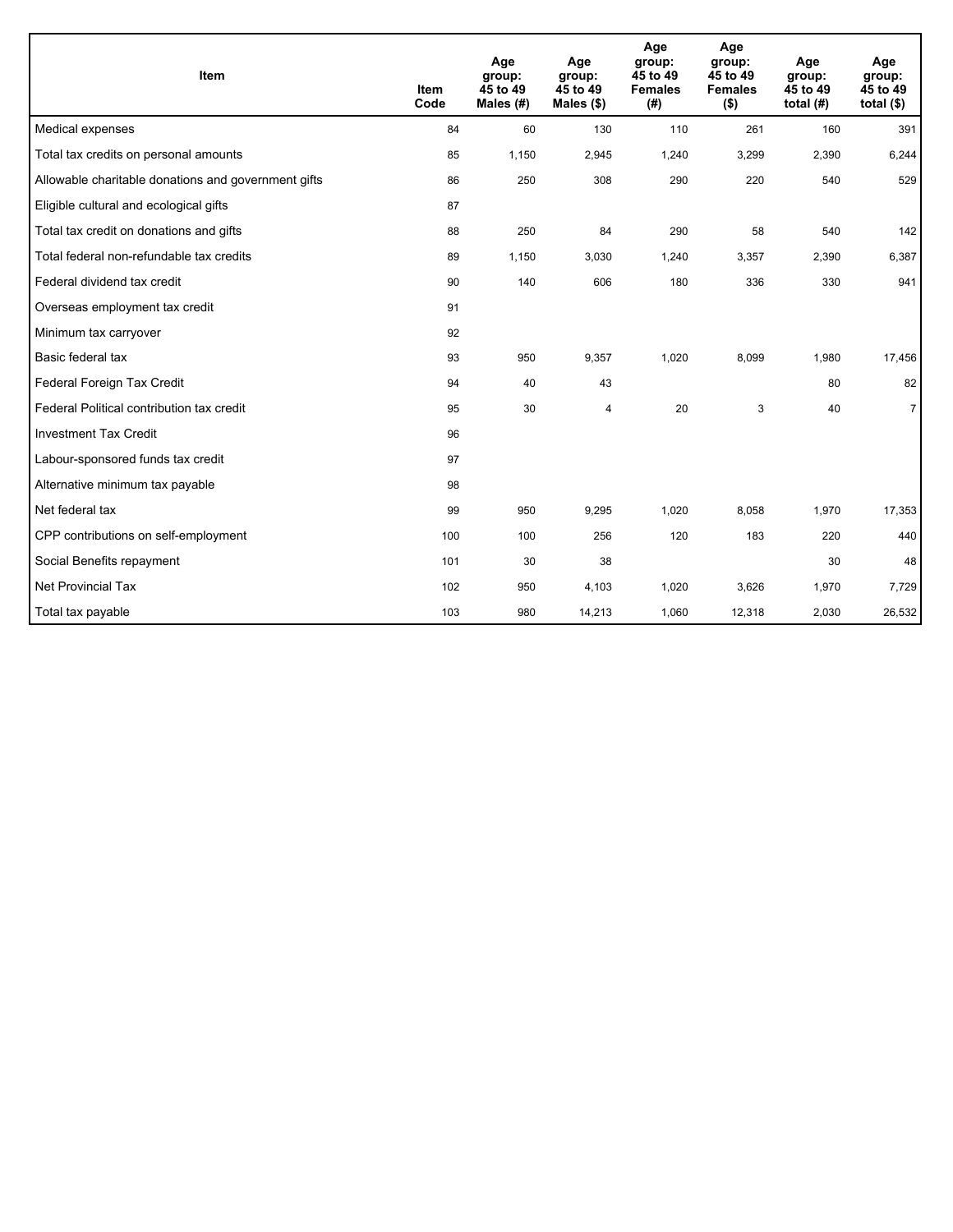| <b>Item</b>                                                                                    | Item<br>Code            | Age<br>group:<br>50 to 54<br>Males (#) | Age<br>group:<br>50 to 54<br>Males (\$) | Age<br>group:<br>50 to 54<br><b>Females</b><br>(#) | Age<br>group:<br>50 to 54<br><b>Females</b><br>$($ \$) | Age<br>group:<br>50 to 54<br>total $(H)$ | Age<br>group:<br>50 to 54<br>total $($)$ |
|------------------------------------------------------------------------------------------------|-------------------------|----------------------------------------|-----------------------------------------|----------------------------------------------------|--------------------------------------------------------|------------------------------------------|------------------------------------------|
| Number of taxable returns                                                                      | $\mathbf{1}$            | 1,180                                  |                                         | 1,270                                              |                                                        | 2,450                                    |                                          |
| Number of non-taxable returns                                                                  | $\overline{\mathbf{c}}$ | 230                                    |                                         | 200                                                |                                                        | 430                                      |                                          |
| Total number of returns                                                                        | 3                       | 1,410                                  |                                         | 1,470                                              |                                                        | 2,880                                    |                                          |
| Employment income                                                                              | 4                       | 1,160                                  | 77,129                                  | 1,290                                              | 74,836                                                 | 2,450                                    | 151,965                                  |
| Commissions (from employment)                                                                  | 5                       | 10                                     | 462                                     |                                                    |                                                        | 20                                       | 724                                      |
| Other employment income                                                                        | 6                       | 80                                     | 813                                     | 70                                                 | 782                                                    | 150                                      | 1,595                                    |
| Old Age Security pension (OASP)                                                                | $\overline{7}$          |                                        |                                         |                                                    |                                                        |                                          |                                          |
| CPP or QPP benefits                                                                            | 8                       | 40                                     | 318                                     | 80                                                 | 523                                                    | 120                                      | 841                                      |
| Other pensions or superannuation                                                               | 9                       | 40                                     | 994                                     | 30                                                 | 385                                                    | 70                                       | 1,380                                    |
| Elected split-pension amount                                                                   | 10                      | 10                                     | 58                                      | 60                                                 | 447                                                    | 70                                       | 505                                      |
| Universal Child Care Benefit (UCCB)                                                            | 11                      | 20                                     | 21                                      | 20                                                 | 21                                                     | 40                                       | 42                                       |
| Employment Insurance and other benefits                                                        | 12                      | 170                                    | 1,557                                   | 140                                                | 1,085                                                  | 300                                      | 2,642                                    |
| Taxable amount of dividends from taxable Canadian corporations                                 | 13                      | 250                                    | 4,081                                   | 280                                                | 2,547                                                  | 530                                      | 6,629                                    |
| Interest and other investment income                                                           | 14                      | 250                                    | 422                                     | 350                                                | 408                                                    | 600                                      | 830                                      |
| Net partnership income (Limited or non-active partners only)                                   | 15                      |                                        |                                         |                                                    |                                                        |                                          |                                          |
| Net rental income                                                                              | 16                      | 120                                    | 333                                     | 150                                                | 632                                                    | 270                                      | 966                                      |
| Taxable capital gains                                                                          | 17                      | 110                                    | 431                                     | 130                                                | 423                                                    | 230                                      | 854                                      |
| Registered retirement savings plan income (RRSP)                                               | 18                      | 130                                    | 1,360                                   | 150                                                | 1,260                                                  | 280                                      | 2,620                                    |
| Other income                                                                                   | 19                      | 150                                    | 2,357                                   | 190                                                | 1,906                                                  | 340                                      | 4,264                                    |
| Net business income                                                                            | 20                      | 270                                    | 3,951                                   | 200                                                | 2,569                                                  | 470                                      | 6,519                                    |
| Net professional income                                                                        | 21                      | 20                                     | 1,098                                   | 40                                                 | 837                                                    | 50                                       | 1,935                                    |
| Net commission income                                                                          | 22                      |                                        |                                         |                                                    |                                                        |                                          |                                          |
| Net farming income                                                                             | 23                      | 20                                     | $-125$                                  | 20                                                 | $-91$                                                  | 30                                       | $-216$                                   |
| Net fishing income                                                                             | 24                      |                                        |                                         |                                                    |                                                        |                                          |                                          |
| Workers' compensation benefits                                                                 | 25                      | 60                                     | 721                                     | 40                                                 | 320                                                    | 100                                      | 1,041                                    |
| Social assistance payments                                                                     | 26                      | 140                                    | 1,413                                   | 100                                                | 1,085                                                  | 240                                      | 2,498                                    |
| Net federal supplements                                                                        | 27                      |                                        |                                         |                                                    |                                                        |                                          |                                          |
| Total income assessed                                                                          | 28                      | 1,410                                  | 97,514                                  | 1,470                                              | 90,393                                                 | 2,880                                    | 187,907                                  |
| Registered pension plan contributions (RPP)                                                    | 29                      | 430                                    | 2,371                                   | 670                                                | 3,297                                                  | 1,100                                    | 5,669                                    |
| RRSP deduction                                                                                 | 30                      | 430                                    | 3,767                                   | 590                                                | 3,873                                                  | 1,020                                    | 7,640                                    |
| Deduction for elected split-pension amount                                                     | 31                      | 20                                     | 218                                     |                                                    |                                                        | 30                                       | 243                                      |
| Annual union, professional, or like dues                                                       | 32                      | 400                                    | 374                                     | 660                                                | 573                                                    | 1,060                                    | 947                                      |
| Child care expenses                                                                            | 33                      | 30                                     | 79                                      | 50                                                 | 58                                                     | 80                                       | 137                                      |
| <b>Business investment loss</b>                                                                | 34                      |                                        |                                         |                                                    |                                                        |                                          |                                          |
| Moving expenses                                                                                | 35                      |                                        |                                         | 20                                                 | 74                                                     | 20                                       | 120                                      |
| Support payments made                                                                          | 36                      |                                        |                                         |                                                    |                                                        |                                          |                                          |
| Carrying charges and interest expenses                                                         | 37                      | 220                                    | 253                                     | 220                                                | 154                                                    | 440                                      | 407                                      |
| Deductions for CPP/QPP contributions on self-employment and other<br>earnings                  | 38                      | 170                                    | 175                                     | 120                                                | 116                                                    | 280                                      | 291                                      |
| Deductions for provincial parental insurance plan (PPIP) premiums on<br>self-employment income | 39                      |                                        |                                         |                                                    |                                                        |                                          |                                          |
| Exploration and development expenses                                                           | 40                      |                                        |                                         |                                                    |                                                        |                                          |                                          |
| Other employment expenses                                                                      | 41                      | 50                                     | 245                                     | 30                                                 | 104                                                    | 80                                       | 350                                      |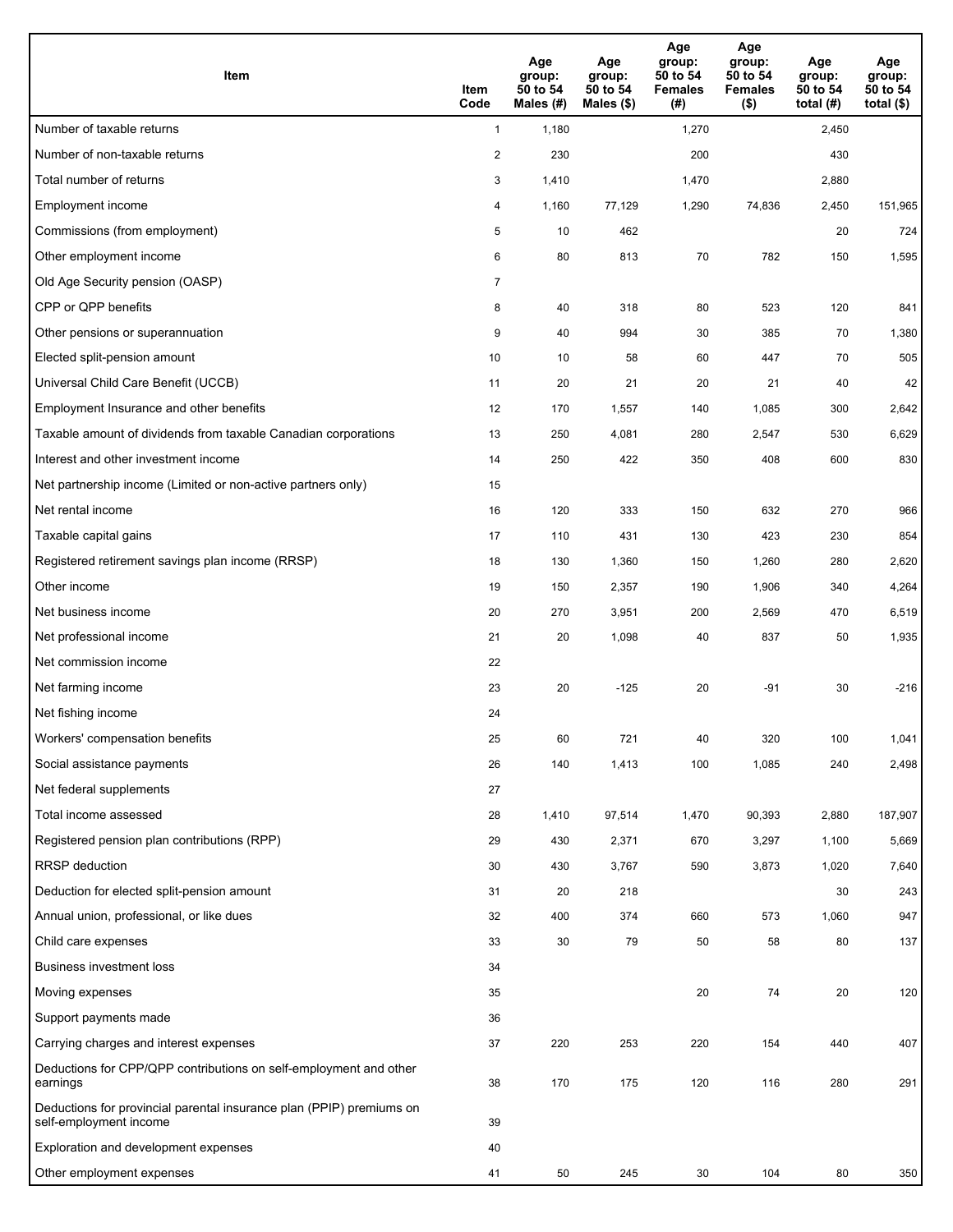| Item                                                              | Item<br>Code | Age<br>group:<br>50 to 54<br>Males (#) | Age<br>group:<br>50 to 54<br>Males (\$) | Age<br>group:<br>50 to 54<br><b>Females</b><br>(#) | Age<br>group:<br>50 to 54<br><b>Females</b><br>$($ \$) | Age<br>group:<br>50 to 54<br>total $(H)$ | Age<br>group:<br>50 to 54<br>total $($)$ |
|-------------------------------------------------------------------|--------------|----------------------------------------|-----------------------------------------|----------------------------------------------------|--------------------------------------------------------|------------------------------------------|------------------------------------------|
| Clergy residence deduction                                        | 42           |                                        |                                         |                                                    |                                                        |                                          |                                          |
| Other deductions                                                  | 43           | 50                                     | 51                                      | 40                                                 | 23                                                     | 80                                       | 74                                       |
| Total deductions before adjustments                               | 44           | 940                                    | 7,707                                   | 1,110                                              | 8,330                                                  | 2,060                                    | 16,037                                   |
| Social benefits repayment                                         | 45           | 20                                     | 41                                      |                                                    |                                                        | 30                                       | 47                                       |
| Net income after adjustments                                      | 46           | 1,400                                  | 89,933                                  | 1,470                                              | 82,075                                                 | 2,860                                    | 172,008                                  |
| Canadian Forces personnel and police deduction                    | 47           |                                        |                                         |                                                    |                                                        |                                          |                                          |
| Security options deductions                                       | 48           |                                        |                                         |                                                    |                                                        |                                          |                                          |
| Other payments deductions                                         | 49           | 210                                    | 2,134                                   | 130                                                | 1,405                                                  | 340                                      | 3,539                                    |
| Non-capital losses of other years                                 | 50           |                                        |                                         |                                                    |                                                        |                                          |                                          |
| Net capital losses of other years                                 | 51           | 30                                     | 84                                      | 20                                                 | 9                                                      | 40                                       | 92                                       |
| Capital gains deduction                                           | 52           |                                        |                                         |                                                    |                                                        |                                          |                                          |
| Northern residents deductions                                     | 53           | 1,070                                  | 6,013                                   | 1,150                                              | 6,182                                                  | 2,220                                    | 12,195                                   |
| Additional deductions                                             | 54           |                                        |                                         |                                                    |                                                        |                                          |                                          |
| Farming/fishing losses of prior years                             | 55           |                                        |                                         |                                                    |                                                        |                                          |                                          |
| Total deductions from net income                                  | 56           | 1,190                                  | 9,078                                   | 1,220                                              | 7,637                                                  | 2,400                                    | 16,716                                   |
| Taxable income assessed                                           | 57           | 1,330                                  | 80,900                                  | 1,440                                              | 74,454                                                 | 2,770                                    | 155,354                                  |
| Basic personal amount                                             | 58           | 1,410                                  | 15,557                                  | 1,470                                              | 16,193                                                 | 2,880                                    | 31,750                                   |
| Age amount                                                        | 59           |                                        |                                         |                                                    |                                                        |                                          |                                          |
| Spouse or common-law partner amount                               | 60           | 110                                    | 860                                     | 70                                                 | 548                                                    | 170                                      | 1,408                                    |
| Amount for eligible dependant                                     | 61           | 40                                     | 377                                     | 100                                                | 1,011                                                  | 140                                      | 1,388                                    |
| Amount for children 17 and under                                  | 62           | 240                                    | 826                                     | 180                                                | 536                                                    | 420                                      | 1,362                                    |
| Amount for infirm dependants age 18 or older                      | 63           |                                        |                                         |                                                    |                                                        |                                          |                                          |
| CPP or QPP contributions through employment                       | 64           | 1,100                                  | 2,090                                   | 1,230                                              | 2,352                                                  | 2,330                                    | 4,442                                    |
| CPP or QPP contributions on self-employment and other<br>earnings | 65           | 170                                    | 175                                     | 120                                                | 116                                                    | 280                                      | 291                                      |
| Employment Insurance premiums                                     | 66           | 1,010                                  | 744                                     | 1,200                                              | 879                                                    | 2,210                                    | 1,623                                    |
| PPIP premiums paid                                                | 67           |                                        |                                         |                                                    |                                                        |                                          |                                          |
| PPIP premiums payable on employment income                        | 68           |                                        |                                         |                                                    |                                                        |                                          |                                          |
| PPIP premiums payable on self-employment income                   | 69           |                                        |                                         |                                                    |                                                        |                                          |                                          |
| Volunteer firefighters' amount                                    | 70           | 20                                     | 48                                      |                                                    |                                                        | 20                                       | 54                                       |
| Canada employment amount                                          | 71           | 1,150                                  | 1,274                                   | 1,290                                              | 1,426                                                  | 2,440                                    | 2,700                                    |
| Public transit amount                                             | 72           | 20                                     | 7                                       | 20                                                 | $\overline{7}$                                         | 30                                       | 14                                       |
| Children's fitness amount                                         | 73           | 120                                    | 61                                      | 80                                                 | 41                                                     | 200                                      | 102                                      |
| Children's arts amount                                            | 74           | 50                                     | 28                                      | 40                                                 | 20                                                     | 100                                      | 48                                       |
| Home buyers' amount                                               | 75           |                                        |                                         |                                                    |                                                        | 10                                       | 60                                       |
| Pension income amount                                             | 76           | 50                                     | 88                                      | 90                                                 | 175                                                    | 140                                      | 263                                      |
| Caregiver amount                                                  | 77           |                                        |                                         |                                                    |                                                        |                                          |                                          |
| Disability amount                                                 | 78           | 20                                     | 146                                     | 20                                                 | 162                                                    | 40                                       | 308                                      |
| Disability amount transferred from a dependant                    | 79           |                                        |                                         |                                                    |                                                        | 10                                       | 111                                      |
| Interest paid on student loans                                    | 80           |                                        |                                         | 10                                                 | 10                                                     | 20                                       | 13                                       |
| Tuition, education, and textbook amounts                          | 81           | 30                                     | 141                                     | 70                                                 | 269                                                    | 100                                      | 410                                      |
| Tuition, education, and textbook amounts transferred from a child | 82           | 60                                     | 336                                     | 60                                                 | 307                                                    | 130                                      | 643                                      |
| Amounts transferred from spouse or common-law partner             | 83           | 20                                     | 76                                      | 20                                                 | 90                                                     | 40                                       | 165                                      |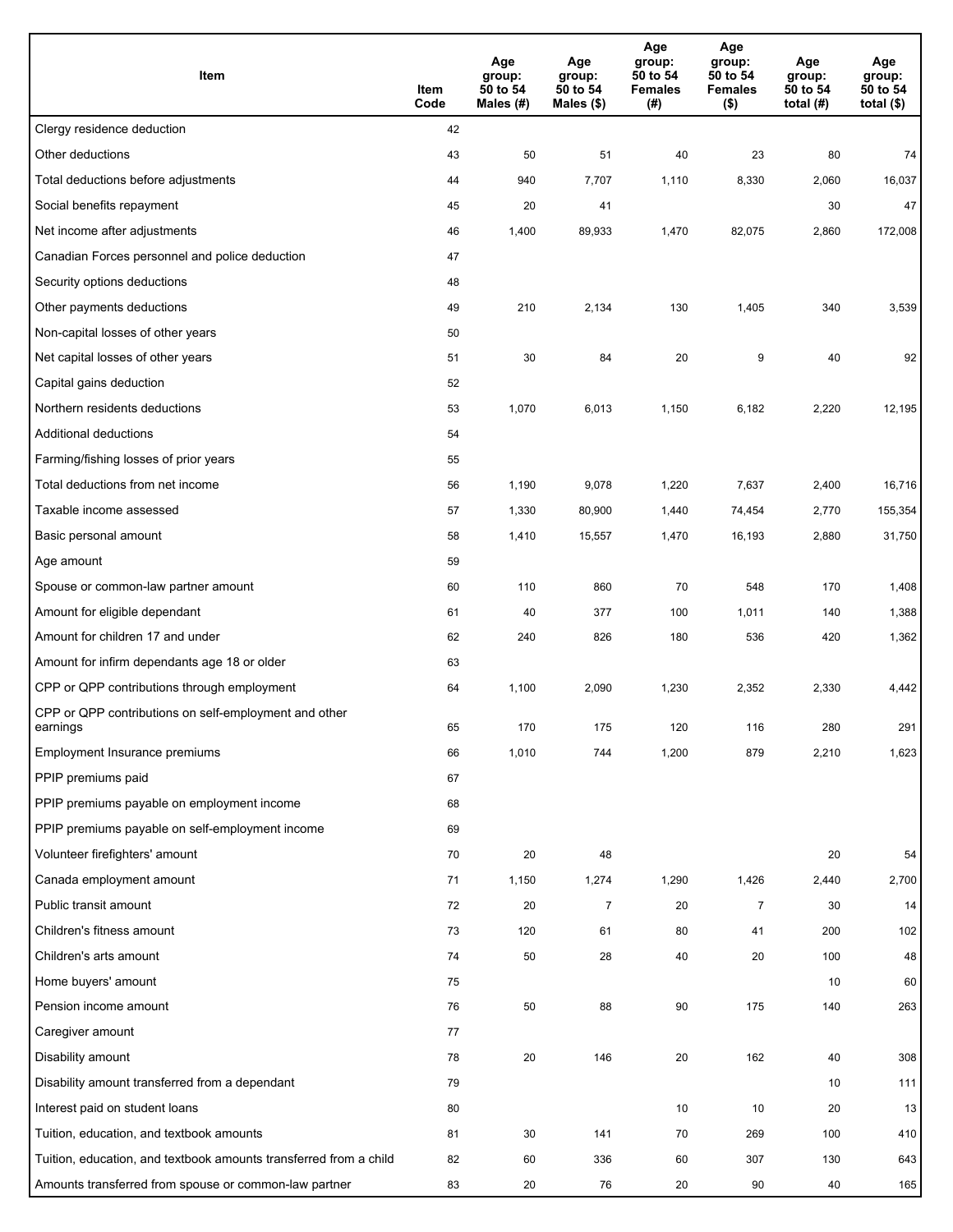| Item                                                | <b>Item</b><br>Code | Age<br>group:<br>50 to 54<br>Males (#) | Age<br>group:<br>50 to 54<br>Males $(\$)$ | Age<br>group:<br>50 to 54<br><b>Females</b><br>(#) | Age<br>group:<br>50 to 54<br><b>Females</b><br>$($ \$) | Age<br>group:<br>50 to 54<br>total $(H)$ | Age<br>group:<br>50 to 54<br>total $($)$ |
|-----------------------------------------------------|---------------------|----------------------------------------|-------------------------------------------|----------------------------------------------------|--------------------------------------------------------|------------------------------------------|------------------------------------------|
| Medical expenses                                    | 84                  | 80                                     | 161                                       | 130                                                | 252                                                    | 200                                      | 413                                      |
| Total tax credits on personal amounts               | 85                  | 1,410                                  | 3,467                                     | 1,470                                              | 3,677                                                  | 2,880                                    | 7,144                                    |
| Allowable charitable donations and government gifts | 86                  | 270                                    | 373                                       | 380                                                | 344                                                    | 650                                      | 717                                      |
| Eligible cultural and ecological gifts              | 87                  |                                        |                                           |                                                    |                                                        |                                          |                                          |
| Total tax credit on donations and gifts             | 88                  | 270                                    | 102                                       | 380                                                | 92                                                     | 650                                      | 194                                      |
| Total federal non-refundable tax credits            | 89                  | 1,410                                  | 3,569                                     | 1,470                                              | 3,769                                                  | 2,880                                    | 7,339                                    |
| Federal dividend tax credit                         | 90                  | 240                                    | 552                                       | 280                                                | 356                                                    | 520                                      | 908                                      |
| Overseas employment tax credit                      | 91                  |                                        |                                           |                                                    |                                                        |                                          |                                          |
| Minimum tax carryover                               | 92                  |                                        |                                           |                                                    |                                                        |                                          |                                          |
| Basic federal tax                                   | 93                  | 1,130                                  | 11,438                                    | 1,250                                              | 9,279                                                  | 2,380                                    | 20,717                                   |
| Federal Foreign Tax Credit                          | 94                  | 60                                     | 55                                        | 60                                                 | 19                                                     | 120                                      | 74                                       |
| Federal Political contribution tax credit           | 95                  | 20                                     | 6                                         | 20                                                 | $\overline{\mathbf{4}}$                                | 40                                       | 10                                       |
| <b>Investment Tax Credit</b>                        | 96                  |                                        |                                           |                                                    |                                                        |                                          |                                          |
| Labour-sponsored funds tax credit                   | 97                  |                                        |                                           |                                                    |                                                        |                                          |                                          |
| Alternative minimum tax payable                     | 98                  |                                        |                                           |                                                    |                                                        |                                          |                                          |
| Net federal tax                                     | 99                  | 1,130                                  | 11,370                                    | 1,250                                              | 9,256                                                  | 2,380                                    | 20,626                                   |
| CPP contributions on self-employment                | 100                 | 170                                    | 349                                       | 120                                                | 232                                                    | 280                                      | 581                                      |
| Social Benefits repayment                           | 101                 | 20                                     | 41                                        |                                                    |                                                        | 30                                       | 47                                       |
| Net Provincial Tax                                  | 102                 | 1,130                                  | 5,164                                     | 1,250                                              | 4,186                                                  | 2,380                                    | 9,350                                    |
| Total tax payable                                   | 103                 | 1,180                                  | 17,501                                    | 1,270                                              | 14,213                                                 | 2,450                                    | 31,714                                   |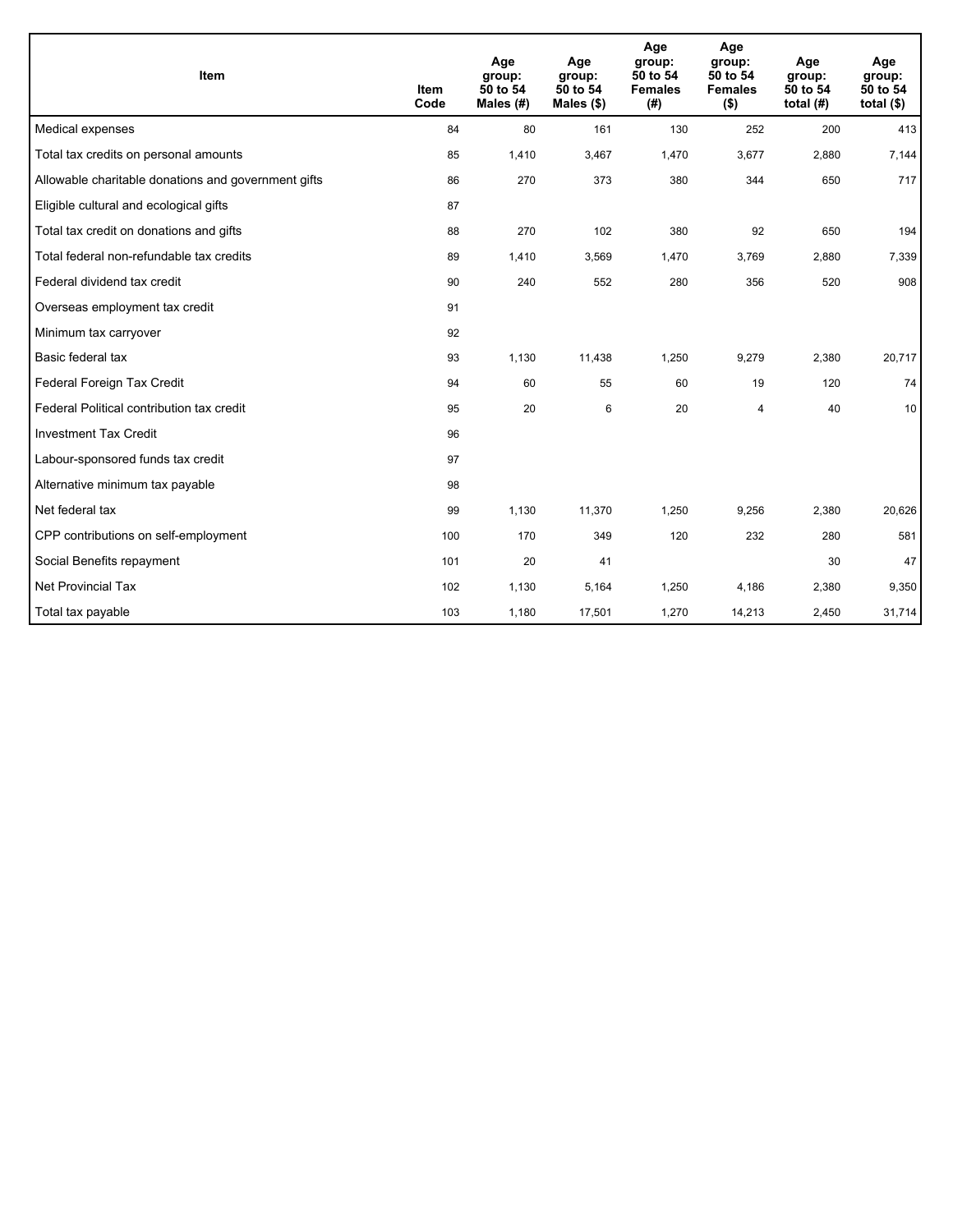| <b>Item</b>                                                                                    | Item<br>Code            | Age<br>group:<br>55 to 59<br>Males (#) | Age<br>group:<br>55 to 59<br>Males (\$) | Age<br>group:<br>55 to 59<br><b>Females</b><br>(#) | Age<br>group:<br>55 to 59<br><b>Females</b><br>$($ \$) | Age<br>group:<br>55 to 59<br>total $(#)$ | Age<br>group:<br>55 to 59<br>total $($)$ |
|------------------------------------------------------------------------------------------------|-------------------------|----------------------------------------|-----------------------------------------|----------------------------------------------------|--------------------------------------------------------|------------------------------------------|------------------------------------------|
| Number of taxable returns                                                                      | $\mathbf{1}$            | 1,180                                  |                                         | 1,150                                              |                                                        | 2,330                                    |                                          |
| Number of non-taxable returns                                                                  | $\overline{\mathbf{c}}$ | 210                                    |                                         | 210                                                |                                                        | 420                                      |                                          |
| Total number of returns                                                                        | 3                       | 1,390                                  |                                         | 1,360                                              |                                                        | 2,750                                    |                                          |
| Employment income                                                                              | 4                       | 1,060                                  | 73,882                                  | 1,110                                              | 60,832                                                 | 2,170                                    | 134,713                                  |
| Commissions (from employment)                                                                  | 5                       |                                        |                                         |                                                    |                                                        | 20                                       | 1,229                                    |
| Other employment income                                                                        | 6                       | 90                                     | 701                                     | 90                                                 | 1,158                                                  | 180                                      | 1,860                                    |
| Old Age Security pension (OASP)                                                                | $\overline{7}$          |                                        |                                         |                                                    |                                                        |                                          |                                          |
| CPP or QPP benefits                                                                            | 8                       | 60                                     | 466                                     | 110                                                | 759                                                    | 160                                      | 1,225                                    |
| Other pensions or superannuation                                                               | 9                       | 150                                    | 4,717                                   | 140                                                | 3,389                                                  | 300                                      | 8,106                                    |
| Elected split-pension amount                                                                   | 10                      | 40                                     | 301                                     | 110                                                | 1,410                                                  | 150                                      | 1,711                                    |
| Universal Child Care Benefit (UCCB)                                                            | 11                      |                                        |                                         |                                                    |                                                        | 10                                       | 15                                       |
| Employment Insurance and other benefits                                                        | 12                      | 170                                    | 1,443                                   | 120                                                | 956                                                    | 290                                      | 2,399                                    |
| Taxable amount of dividends from taxable Canadian corporations                                 | 13                      | 320                                    | 7,909                                   | 320                                                | 3,027                                                  | 640                                      | 10,936                                   |
| Interest and other investment income                                                           | 14                      | 360                                    | 1,254                                   | 440                                                | 676                                                    | 800                                      | 1,930                                    |
| Net partnership income (Limited or non-active partners only)                                   | 15                      |                                        |                                         |                                                    |                                                        |                                          |                                          |
| Net rental income                                                                              | 16                      | 130                                    | 706                                     | 150                                                | 516                                                    | 280                                      | 1,223                                    |
| Taxable capital gains                                                                          | 17                      | 140                                    | 1,626                                   | 150                                                | 812                                                    | 290                                      | 2,438                                    |
| Registered retirement savings plan income (RRSP)                                               | 18                      | 120                                    | 2,088                                   | 130                                                | 1,806                                                  | 250                                      | 3,894                                    |
| Other income                                                                                   | 19                      | 200                                    | 1,885                                   | 270                                                | 2,188                                                  | 470                                      | 4,073                                    |
| Net business income                                                                            | 20                      | 270                                    | 5,377                                   | 200                                                | 2,727                                                  | 470                                      | 8,195                                    |
| Net professional income                                                                        | 21                      | 20                                     | 565                                     | 30                                                 | 806                                                    | 50                                       | 1,371                                    |
| Net commission income                                                                          | 22                      |                                        |                                         |                                                    |                                                        | 10                                       | 165                                      |
| Net farming income                                                                             | 23                      | 20                                     | $-101$                                  | 10                                                 | 65                                                     | 30                                       | $-36$                                    |
| Net fishing income                                                                             | 24                      |                                        |                                         |                                                    |                                                        |                                          |                                          |
| Workers' compensation benefits                                                                 | 25                      | 40                                     | 563                                     | 40                                                 | 397                                                    | 80                                       | 960                                      |
| Social assistance payments                                                                     | 26                      | 110                                    | 1,155                                   | 80                                                 | 914                                                    | 180                                      | 2,068                                    |
| Net federal supplements                                                                        | 27                      |                                        |                                         |                                                    |                                                        |                                          |                                          |
| Total income assessed                                                                          | 28                      | 1,390                                  | 104,905                                 | 1,360                                              | 83,520                                                 | 2,750                                    | 188,515                                  |
| Registered pension plan contributions (RPP)                                                    | 29                      | 410                                    | 2,244                                   | 570                                                | 2,919                                                  | 980                                      | 5,162                                    |
| RRSP deduction                                                                                 | 30                      | 490                                    | 5,399                                   | 520                                                | 4,399                                                  | 1,010                                    | 9,798                                    |
| Deduction for elected split-pension amount                                                     | 31                      | 80                                     | 832                                     | 40                                                 | 332                                                    | 120                                      | 1,164                                    |
| Annual union, professional, or like dues                                                       | 32                      | 390                                    | 363                                     | 540                                                | 450                                                    | 930                                      | 813                                      |
| Child care expenses                                                                            | 33                      |                                        |                                         |                                                    |                                                        | 20                                       | 33                                       |
| <b>Business investment loss</b>                                                                | 34                      |                                        |                                         |                                                    |                                                        |                                          |                                          |
| Moving expenses                                                                                | 35                      | 10                                     | 65                                      | 10                                                 | 57                                                     | 20                                       | 122                                      |
| Support payments made                                                                          | 36                      | 10                                     | 192                                     |                                                    |                                                        | 10                                       | 192                                      |
| Carrying charges and interest expenses                                                         | 37                      | 230                                    | 355                                     | 250                                                | 277                                                    | 470                                      | 631                                      |
| Deductions for CPP/QPP contributions on self-employment and other<br>earnings                  | 38                      | 180                                    | 187                                     | 140                                                | 122                                                    | 320                                      | 311                                      |
| Deductions for provincial parental insurance plan (PPIP) premiums on<br>self-employment income | 39                      |                                        |                                         |                                                    |                                                        |                                          |                                          |
| Exploration and development expenses                                                           | 40                      |                                        |                                         |                                                    |                                                        | 10                                       | 79                                       |
| Other employment expenses                                                                      | 41                      | 40                                     | 197                                     | 40                                                 | 342                                                    | 80                                       | 539                                      |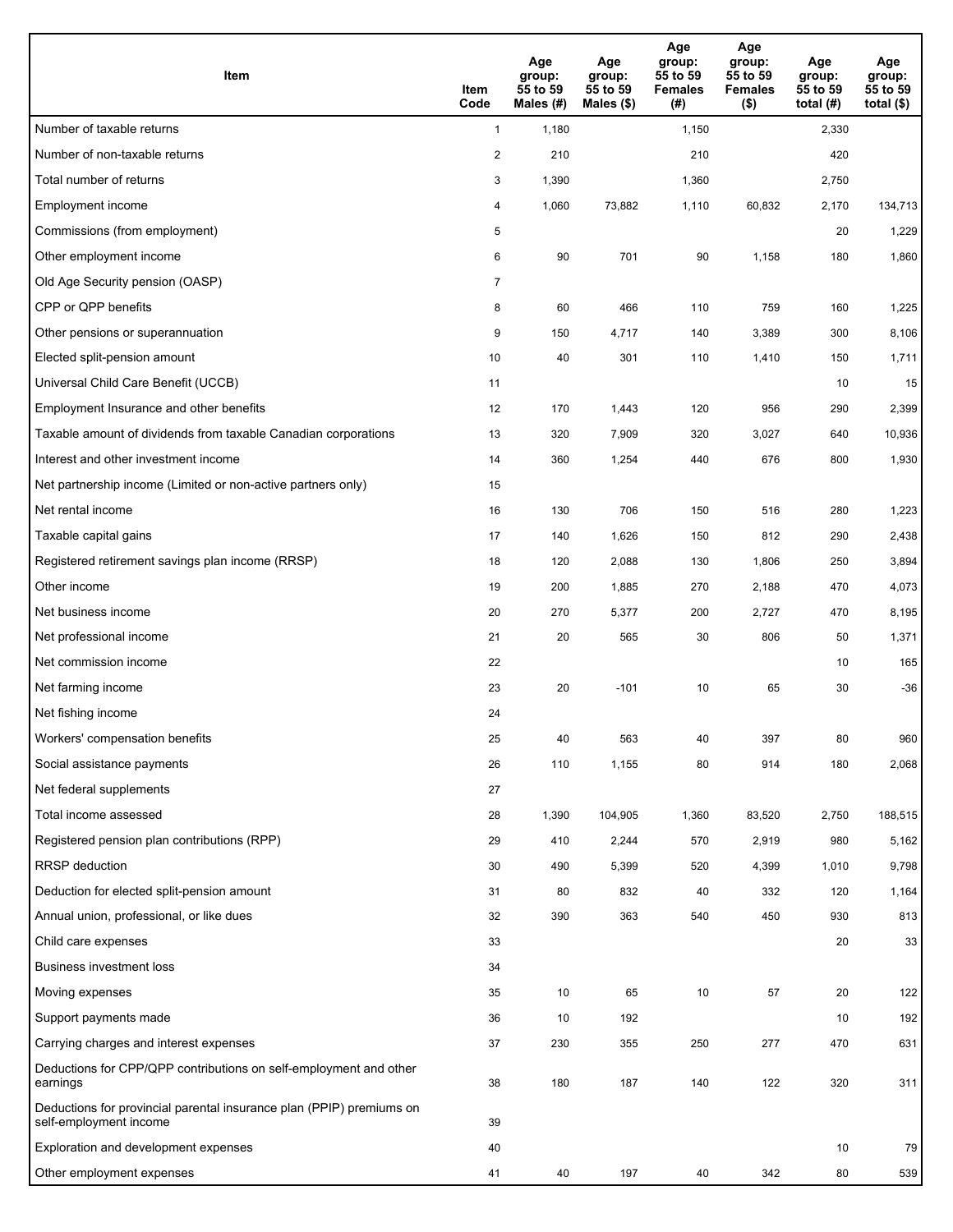| Item                                                              | Item<br>Code | Age<br>group:<br>55 to 59<br>Males (#) | Age<br>group:<br>55 to 59<br>Males (\$) | Age<br>group:<br>55 to 59<br><b>Females</b><br>(#) | Age<br>group:<br>55 to 59<br><b>Females</b><br>$($ \$) | Age<br>group:<br>55 to 59<br>total $(#)$ | Age<br>group:<br>55 to 59<br>total $($)$ |
|-------------------------------------------------------------------|--------------|----------------------------------------|-----------------------------------------|----------------------------------------------------|--------------------------------------------------------|------------------------------------------|------------------------------------------|
| Clergy residence deduction                                        | 42           |                                        |                                         |                                                    |                                                        |                                          |                                          |
| Other deductions                                                  | 43           | 40                                     | 53                                      | 30                                                 | 55                                                     | 70                                       | 108                                      |
| Total deductions before adjustments                               | 44           | 970                                    | 10,005                                  | 1,030                                              | 9,061                                                  | 2,000                                    | 19,068                                   |
| Social benefits repayment                                         | 45           | 30                                     | 39                                      |                                                    |                                                        | 30                                       | 42                                       |
| Net income after adjustments                                      | 46           | 1,380                                  | 94,905                                  | 1,350                                              | 74,506                                                 | 2,730                                    | 169,499                                  |
| Canadian Forces personnel and police deduction                    | 47           |                                        |                                         |                                                    |                                                        |                                          |                                          |
| Security options deductions                                       | 48           |                                        |                                         |                                                    |                                                        |                                          |                                          |
| Other payments deductions                                         | 49           | 150                                    | 1,718                                   | 120                                                | 1,310                                                  | 260                                      | 3,028                                    |
| Non-capital losses of other years                                 | 50           |                                        |                                         |                                                    |                                                        |                                          |                                          |
| Net capital losses of other years                                 | 51           | 40                                     | 55                                      | 30                                                 | 74                                                     | 70                                       | 129                                      |
| Capital gains deduction                                           | 52           |                                        |                                         |                                                    |                                                        | 10                                       | 1,078                                    |
| Northern residents deductions                                     | 53           | 1,080                                  | 5,781                                   | 1,030                                              | 5,522                                                  | 2,100                                    | 11,302                                   |
| Additional deductions                                             | 54           |                                        |                                         |                                                    |                                                        |                                          |                                          |
| Farming/fishing losses of prior years                             | 55           |                                        |                                         |                                                    |                                                        |                                          |                                          |
| Total deductions from net income                                  | 56           | 1,160                                  | 8,640                                   | 1,090                                              | 7,325                                                  | 2,250                                    | 15,965                                   |
| Taxable income assessed                                           | 57           | 1,320                                  | 86,297                                  | 1,320                                              | 67,191                                                 | 2,640                                    | 153,576                                  |
| Basic personal amount                                             | 58           | 1,390                                  | 15,364                                  | 1,360                                              | 14,990                                                 | 2,750                                    | 30,365                                   |
| Age amount                                                        | 59           |                                        |                                         |                                                    |                                                        |                                          |                                          |
| Spouse or common-law partner amount                               | 60           | 100                                    | 755                                     | 50                                                 | 351                                                    | 150                                      | 1,106                                    |
| Amount for eligible dependant                                     | 61           | 20                                     | 191                                     | 30                                                 | 273                                                    | 50                                       | 464                                      |
| Amount for children 17 and under                                  | 62           | 90                                     | 307                                     | 50                                                 | 141                                                    | 150                                      | 448                                      |
| Amount for infirm dependants age 18 or older                      | 63           |                                        |                                         |                                                    |                                                        |                                          |                                          |
| CPP or QPP contributions through employment                       | 64           | 1,020                                  | 1,944                                   | 1,050                                              | 1,870                                                  | 2,060                                    | 3,814                                    |
| CPP or QPP contributions on self-employment and other<br>earnings | 65           | 180                                    | 187                                     | 140                                                | 122                                                    | 320                                      | 311                                      |
| Employment Insurance premiums                                     | 66           | 900                                    | 671                                     | 990                                                | 691                                                    | 1,900                                    | 1,362                                    |
| PPIP premiums paid                                                | 67           |                                        |                                         |                                                    |                                                        |                                          |                                          |
| PPIP premiums payable on employment income                        | 68           |                                        |                                         |                                                    |                                                        |                                          |                                          |
| PPIP premiums payable on self-employment income                   | 69           |                                        |                                         |                                                    |                                                        |                                          |                                          |
| Volunteer firefighters' amount                                    | 70           |                                        |                                         |                                                    |                                                        | 10                                       | 33                                       |
| Canada employment amount                                          | 71           | 1,070                                  | 1,183                                   | 1,120                                              | 1,232                                                  | 2,190                                    | 2,415                                    |
| Public transit amount                                             | 72           | 20                                     | 7                                       | 20                                                 | 6                                                      | 30                                       | 13                                       |
| Children's fitness amount                                         | 73           | 40                                     | 21                                      | 30                                                 | 14                                                     | 60                                       | 35                                       |
| Children's arts amount                                            | 74           | 10                                     | 8                                       |                                                    |                                                        | 20                                       | 13                                       |
| Home buyers' amount                                               | 75           |                                        |                                         |                                                    |                                                        |                                          |                                          |
| Pension income amount                                             | 76           | 180                                    | 350                                     | 240                                                | 465                                                    | 420                                      | 815                                      |
| Caregiver amount                                                  | 77           |                                        |                                         |                                                    |                                                        | 10                                       | 60                                       |
| Disability amount                                                 | 78           | 20                                     | 139                                     | 20                                                 | 169                                                    | 40                                       | 308                                      |
| Disability amount transferred from a dependant                    | 79           | 10                                     | 95                                      |                                                    |                                                        | 20                                       | 147                                      |
| Interest paid on student loans                                    | 80           |                                        |                                         | 10                                                 | 4                                                      | 10                                       | 5                                        |
| Tuition, education, and textbook amounts                          | 81           | 20                                     | 33                                      | 50                                                 | 139                                                    | 70                                       | 172                                      |
| Tuition, education, and textbook amounts transferred from a child | 82           | 60                                     | 342                                     | 40                                                 | 178                                                    | 100                                      | 520                                      |
| Amounts transferred from spouse or common-law partner             | 83           | 20                                     | 117                                     | 40                                                 | 176                                                    | 60                                       | 293                                      |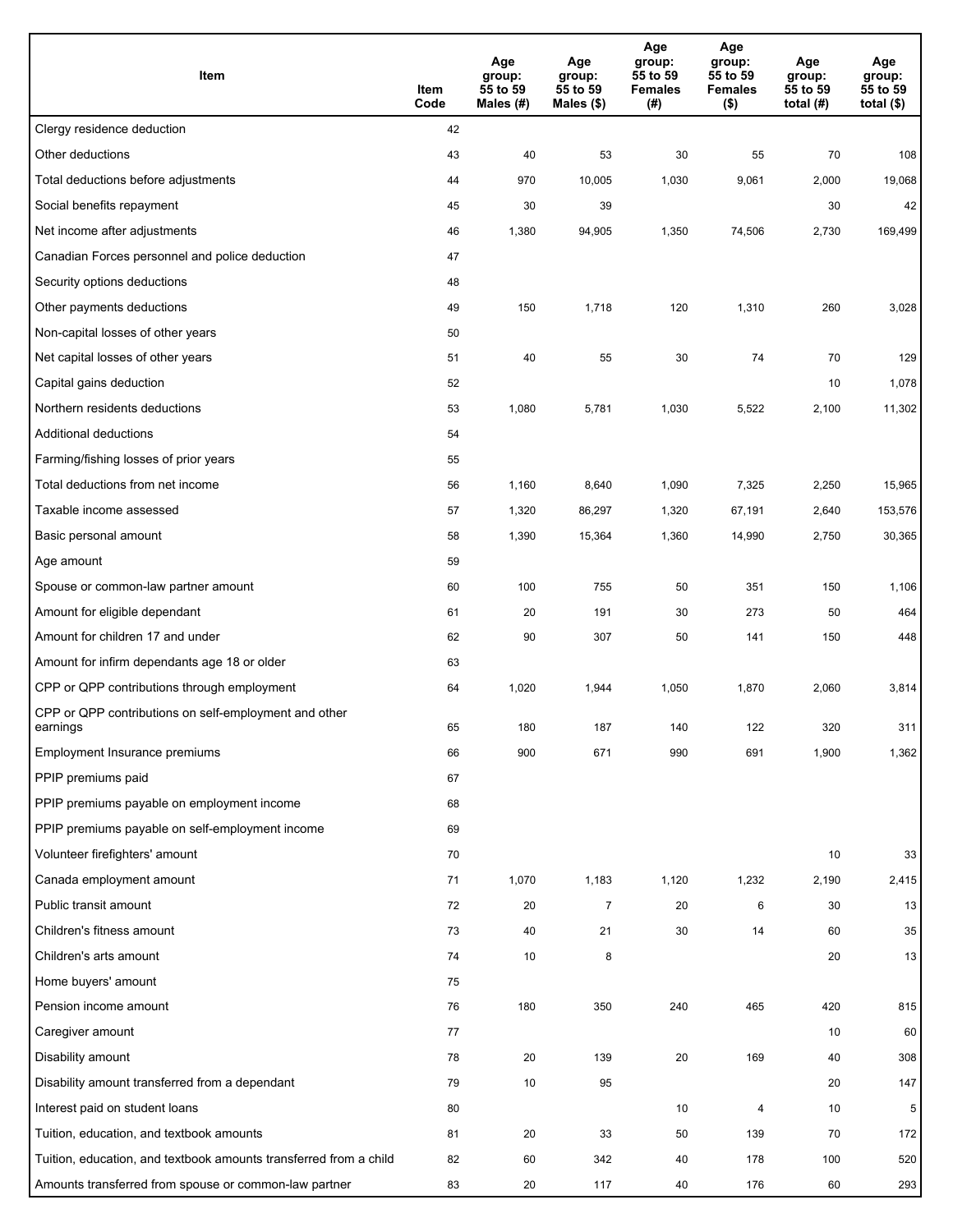| Item                                                | <b>Item</b><br>Code | Age<br>group:<br>55 to 59<br>Males (#) | Age<br>group:<br>55 to 59<br>Males $(\$)$ | Age<br>group:<br>55 to 59<br><b>Females</b><br>(# ) | Age<br>group:<br>55 to 59<br><b>Females</b><br>$($ \$) | Age<br>group:<br>55 to 59<br>total $(H)$ | Age<br>group:<br>55 to 59<br>total $($)$ |
|-----------------------------------------------------|---------------------|----------------------------------------|-------------------------------------------|-----------------------------------------------------|--------------------------------------------------------|------------------------------------------|------------------------------------------|
| Medical expenses                                    | 84                  | 80                                     | 236                                       | 150                                                 | 301                                                    | 230                                      | 537                                      |
| Total tax credits on personal amounts               | 85                  | 1,390                                  | 3,306                                     | 1,360                                               | 3,184                                                  | 2,750                                    | 6,492                                    |
| Allowable charitable donations and government gifts | 86                  | 290                                    | 572                                       | 430                                                 | 693                                                    | 720                                      | 1,265                                    |
| Eligible cultural and ecological gifts              | 87                  |                                        |                                           |                                                     |                                                        |                                          |                                          |
| Total tax credit on donations and gifts             | 88                  | 290                                    | 160                                       | 430                                                 | 191                                                    | 720                                      | 351                                      |
| Total federal non-refundable tax credits            | 89                  | 1,390                                  | 3,466                                     | 1,360                                               | 3,375                                                  | 2,750                                    | 6,843                                    |
| Federal dividend tax credit                         | 90                  | 320                                    | 1,079                                     | 310                                                 | 426                                                    | 630                                      | 1,505                                    |
| Overseas employment tax credit                      | 91                  |                                        |                                           |                                                     |                                                        |                                          |                                          |
| Minimum tax carryover                               | 92                  |                                        |                                           |                                                     |                                                        | 10                                       | 31                                       |
| Basic federal tax                                   | 93                  | 1,120                                  | 12,424                                    | 1,120                                               | 8,468                                                  | 2,230                                    | 20,906                                   |
| Federal Foreign Tax Credit                          | 94                  | 70                                     | 42                                        | 90                                                  | 21                                                     | 170                                      | 62                                       |
| Federal Political contribution tax credit           | 95                  | 30                                     | 5                                         | 30                                                  | 6                                                      | 60                                       | 11                                       |
| <b>Investment Tax Credit</b>                        | 96                  |                                        |                                           |                                                     |                                                        |                                          |                                          |
| Labour-sponsored funds tax credit                   | 97                  |                                        |                                           |                                                     |                                                        |                                          |                                          |
| Alternative minimum tax payable                     | 98                  |                                        |                                           |                                                     |                                                        |                                          |                                          |
| Net federal tax                                     | 99                  | 1,120                                  | 12,377                                    | 1,110                                               | 8,441                                                  | 2,230                                    | 20,832                                   |
| CPP contributions on self-employment                | 100                 | 180                                    | 373                                       | 140                                                 | 244                                                    | 320                                      | 622                                      |
| Social Benefits repayment                           | 101                 | 30                                     | 39                                        |                                                     |                                                        | 30                                       | 42                                       |
| Net Provincial Tax                                  | 102                 | 1,120                                  | 5,571                                     | 1,110                                               | 3,771                                                  | 2,220                                    | 9,348                                    |
| Total tax payable                                   | 103                 | 1,180                                  | 18,759                                    | 1,150                                               | 12,826                                                 | 2,330                                    | 31,610                                   |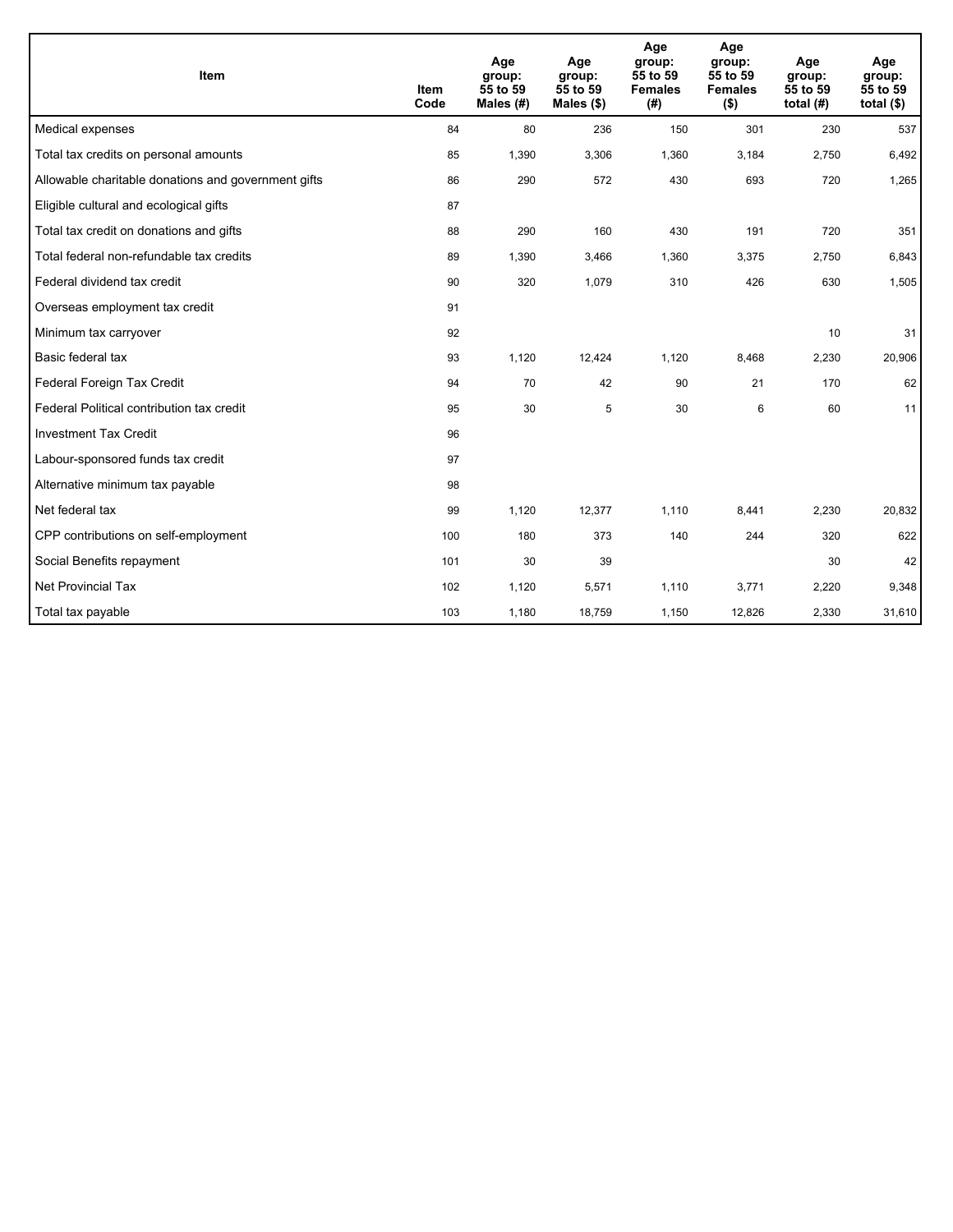| <b>Item</b>                                                                                    | Item<br>Code            | Age<br>group:<br>60 to 64<br>Males (#) | Age<br>group:<br>60 to 64<br>Males (\$) | Age<br>group:<br>60 to 64<br><b>Females</b><br>(#) | Age<br>group:<br>60 to 64<br><b>Females</b><br>$($ \$) | Age<br>group:<br>60 to 64<br>total $(H)$ | Age<br>group:<br>60 to 64<br>total $($)$ |
|------------------------------------------------------------------------------------------------|-------------------------|----------------------------------------|-----------------------------------------|----------------------------------------------------|--------------------------------------------------------|------------------------------------------|------------------------------------------|
| Number of taxable returns                                                                      | $\mathbf{1}$            | 910                                    |                                         | 830                                                |                                                        | 1,740                                    |                                          |
| Number of non-taxable returns                                                                  | $\overline{\mathbf{c}}$ | 210                                    |                                         | 190                                                |                                                        | 400                                      |                                          |
| Total number of returns                                                                        | 3                       | 1,120                                  |                                         | 1,020                                              |                                                        | 2,140                                    |                                          |
| Employment income                                                                              | 4                       | 740                                    | 39,499                                  | 680                                                | 30,393                                                 | 1,420                                    | 69,892                                   |
| Commissions (from employment)                                                                  | 5                       |                                        |                                         |                                                    |                                                        | 10                                       | 642                                      |
| Other employment income                                                                        | 6                       | 70                                     | 905                                     | 90                                                 | 1,092                                                  | 160                                      | 1,996                                    |
| Old Age Security pension (OASP)                                                                | $\overline{7}$          |                                        |                                         |                                                    |                                                        |                                          |                                          |
| CPP or QPP benefits                                                                            | 8                       | 510                                    | 3,210                                   | 510                                                | 3,131                                                  | 1,020                                    | 6,341                                    |
| Other pensions or superannuation                                                               | 9                       | 250                                    | 8,339                                   | 270                                                | 7,084                                                  | 520                                      | 15,422                                   |
| Elected split-pension amount                                                                   | 10                      | 60                                     | 501                                     | 140                                                | 1,642                                                  | 190                                      | 2,144                                    |
| Universal Child Care Benefit (UCCB)                                                            | 11                      |                                        |                                         |                                                    |                                                        |                                          |                                          |
| Employment Insurance and other benefits                                                        | 12                      | 140                                    | 1,109                                   | 90                                                 | 699                                                    | 230                                      | 1,808                                    |
| Taxable amount of dividends from taxable Canadian corporations                                 | 13                      | 320                                    | 7,086                                   | 290                                                | 4,154                                                  | 610                                      | 11,240                                   |
| Interest and other investment income                                                           | 14                      | 330                                    | 951                                     | 350                                                | 631                                                    | 690                                      | 1,582                                    |
| Net partnership income (Limited or non-active partners only)                                   | 15                      |                                        |                                         |                                                    |                                                        | 10                                       | $-16$                                    |
| Net rental income                                                                              | 16                      | 120                                    | 549                                     | 90                                                 | 307                                                    | 210                                      | 856                                      |
| Taxable capital gains                                                                          | 17                      | 150                                    | 1,594                                   | 150                                                | 647                                                    | 300                                      | 2,241                                    |
| Registered retirement savings plan income (RRSP)                                               | 18                      | 120                                    | 1,586                                   | 140                                                | 1,643                                                  | 250                                      | 3,228                                    |
| Other income                                                                                   | 19                      | 280                                    | 2,310                                   | 310                                                | 2,990                                                  | 590                                      | 5,300                                    |
| Net business income                                                                            | 20                      | 220                                    | 3,366                                   | 140                                                | 1,592                                                  | 360                                      | 4,958                                    |
| Net professional income                                                                        | 21                      | 30                                     | 747                                     | 20                                                 | 546                                                    | 50                                       | 1,293                                    |
| Net commission income                                                                          | 22                      |                                        |                                         |                                                    |                                                        |                                          |                                          |
| Net farming income                                                                             | 23                      | 10                                     | 17                                      |                                                    |                                                        | 20                                       | -6                                       |
| Net fishing income                                                                             | 24                      |                                        |                                         |                                                    |                                                        |                                          |                                          |
| Workers' compensation benefits                                                                 | 25                      | 40                                     | 558                                     | 30                                                 | 340                                                    | 70                                       | 898                                      |
| Social assistance payments                                                                     | 26                      | 80                                     | 806                                     | 70                                                 | 720                                                    | 150                                      | 1,526                                    |
| Net federal supplements                                                                        | 27                      |                                        |                                         | 30                                                 | 138                                                    | 40                                       | 181                                      |
| Total income assessed                                                                          | 28                      | 1,120                                  | 73,921                                  | 1,020                                              | 57,763                                                 | 2,140                                    | 131,684                                  |
| Registered pension plan contributions (RPP)                                                    | 29                      | 250                                    | 1,139                                   | 300                                                | 1,294                                                  | 550                                      | 2,434                                    |
| RRSP deduction                                                                                 | 30                      | 330                                    | 3,602                                   | 320                                                | 3,020                                                  | 650                                      | 6,622                                    |
| Deduction for elected split-pension amount                                                     | 31                      | 120                                    | 1,547                                   | 70                                                 | 641                                                    | 200                                      | 2,189                                    |
| Annual union, professional, or like dues                                                       | 32                      | 230                                    | 190                                     | 270                                                | 204                                                    | 500                                      | 394                                      |
| Child care expenses                                                                            | 33                      |                                        |                                         |                                                    |                                                        |                                          |                                          |
| <b>Business investment loss</b>                                                                | 34                      |                                        |                                         |                                                    |                                                        |                                          |                                          |
| Moving expenses                                                                                | 35                      |                                        |                                         |                                                    |                                                        | 10                                       | 68                                       |
| Support payments made                                                                          | 36                      |                                        |                                         |                                                    |                                                        |                                          |                                          |
| Carrying charges and interest expenses                                                         | 37                      | 230                                    | 330                                     | 240                                                | 302                                                    | 470                                      | 632                                      |
| Deductions for CPP/QPP contributions on self-employment and other<br>earnings                  | 38                      | 150                                    | 140                                     | 90                                                 | 76                                                     | 240                                      | 216                                      |
| Deductions for provincial parental insurance plan (PPIP) premiums on<br>self-employment income | 39                      |                                        |                                         |                                                    |                                                        |                                          |                                          |
| Exploration and development expenses                                                           | 40                      | 10                                     | 40                                      |                                                    |                                                        |                                          |                                          |
| Other employment expenses                                                                      | 41                      | 30                                     | 147                                     | 10                                                 | 62                                                     | 40                                       | 209                                      |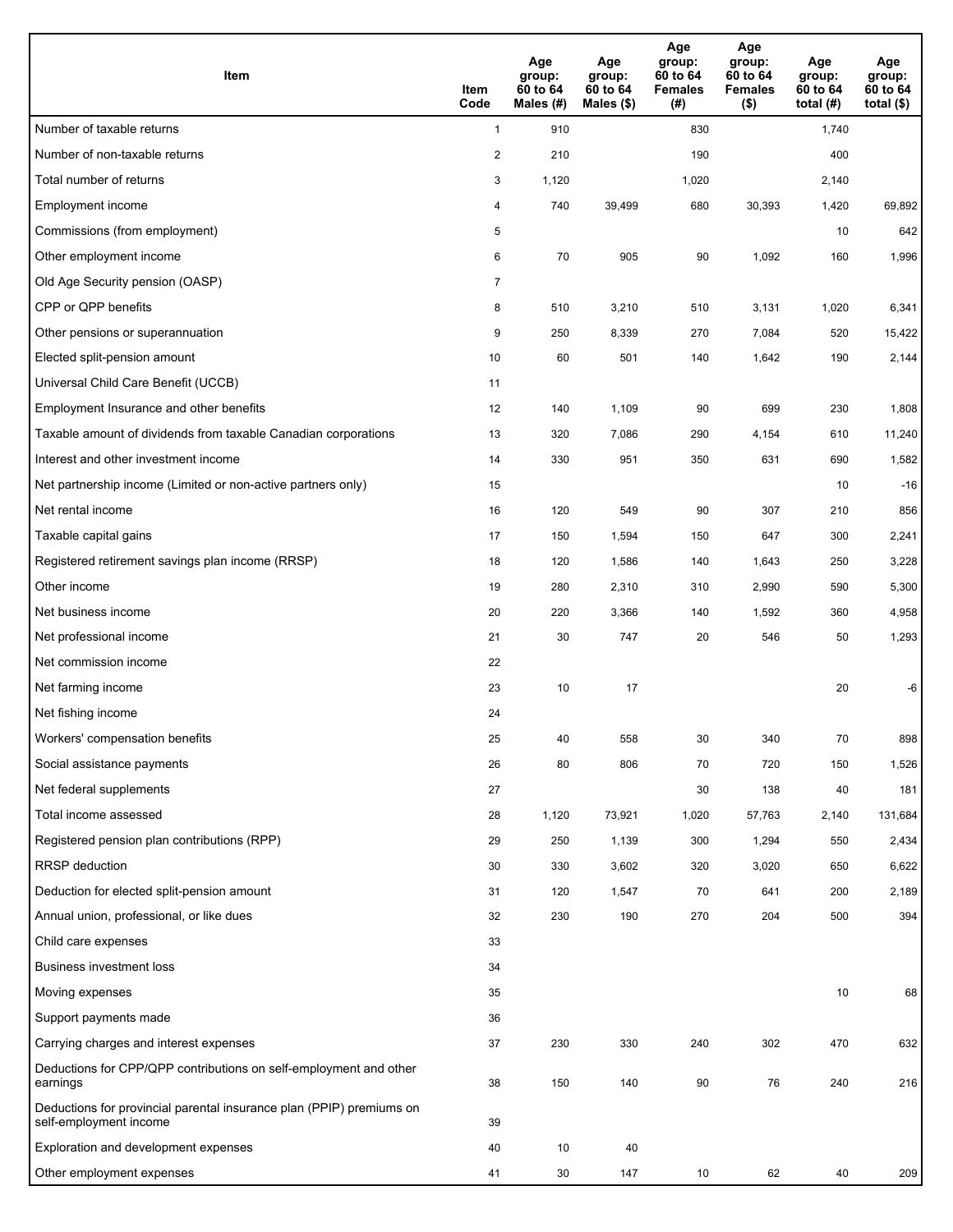| Item                                                              | Item<br>Code | Age<br>group:<br>60 to 64<br>Males (#) | Age<br>group:<br>60 to 64<br>Males (\$) | Age<br>group:<br>60 to 64<br><b>Females</b><br>(#) | Age<br>group:<br>60 to 64<br><b>Females</b><br>$($ \$) | Age<br>group:<br>60 to 64<br>total $(H)$ | Age<br>group:<br>60 to 64<br>total $($)$ |
|-------------------------------------------------------------------|--------------|----------------------------------------|-----------------------------------------|----------------------------------------------------|--------------------------------------------------------|------------------------------------------|------------------------------------------|
| Clergy residence deduction                                        | 42           |                                        |                                         |                                                    |                                                        |                                          |                                          |
| Other deductions                                                  | 43           | 30                                     | 31                                      | 40                                                 | 46                                                     | 70                                       | 77                                       |
| Total deductions before adjustments                               | 44           | 730                                    | 7,330                                   | 670                                                | 5,731                                                  | 1,400                                    | 13,061                                   |
| Social benefits repayment                                         | 45           | 30                                     | 42                                      |                                                    |                                                        | 30                                       | 53                                       |
| Net income after adjustments                                      | 46           | 1,110                                  | 66,603                                  | 1,020                                              | 52,037                                                 | 2,130                                    | 118,640                                  |
| Canadian Forces personnel and police deduction                    | 47           |                                        |                                         |                                                    |                                                        |                                          |                                          |
| Security options deductions                                       | 48           |                                        |                                         |                                                    |                                                        |                                          |                                          |
| Other payments deductions                                         | 49           | 130                                    | 1,407                                   | 110                                                | 1,198                                                  | 240                                      | 2,605                                    |
| Non-capital losses of other years                                 | 50           |                                        |                                         |                                                    |                                                        |                                          |                                          |
| Net capital losses of other years                                 | 51           | 40                                     | 214                                     | 30                                                 | 53                                                     | 70                                       | 267                                      |
| Capital gains deduction                                           | 52           |                                        |                                         |                                                    |                                                        | 10                                       | 689                                      |
| Northern residents deductions                                     | 53           | 820                                    | 4,347                                   | 700                                                | 3,724                                                  | 1,530                                    | 8,071                                    |
| Additional deductions                                             | 54           |                                        |                                         |                                                    |                                                        |                                          |                                          |
| Farming/fishing losses of prior years                             | 55           |                                        |                                         |                                                    |                                                        |                                          |                                          |
| Total deductions from net income                                  | 56           | 900                                    | 6,678                                   | 770                                                | 5,051                                                  | 1,670                                    | 11,728                                   |
| Taxable income assessed                                           | 57           | 1,090                                  | 59,952                                  | 1,000                                              | 46,997                                                 | 2,090                                    | 106,949                                  |
| Basic personal amount                                             | 58           | 1,120                                  | 12,344                                  | 1,020                                              | 11,248                                                 | 2,140                                    | 23,592                                   |
| Age amount                                                        | 59           |                                        |                                         |                                                    |                                                        |                                          |                                          |
| Spouse or common-law partner amount                               | 60           | 90                                     | 639                                     | 30                                                 | 222                                                    | 110                                      | 861                                      |
| Amount for eligible dependant                                     | 61           |                                        |                                         | 10                                                 | 105                                                    | 20                                       | 182                                      |
| Amount for children 17 and under                                  | 62           | 40                                     | 130                                     | 20                                                 | 47                                                     | 60                                       | 177                                      |
| Amount for infirm dependants age 18 or older                      | 63           |                                        |                                         |                                                    |                                                        |                                          |                                          |
| CPP or QPP contributions through employment                       | 64           | 670                                    | 1,148                                   | 610                                                | 981                                                    | 1,280                                    | 2,129                                    |
| CPP or QPP contributions on self-employment and other<br>earnings | 65           | 150                                    | 140                                     | 90                                                 | 76                                                     | 240                                      | 216                                      |
| Employment Insurance premiums                                     | 66           | 570                                    | 388                                     | 580                                                | 366                                                    | 1,150                                    | 755                                      |
| PPIP premiums paid                                                | 67           |                                        |                                         |                                                    |                                                        |                                          |                                          |
| PPIP premiums payable on employment income                        | 68           |                                        |                                         |                                                    |                                                        |                                          |                                          |
| PPIP premiums payable on self-employment income                   | 69           |                                        |                                         |                                                    |                                                        |                                          |                                          |
| Volunteer firefighters' amount                                    | 70           |                                        |                                         |                                                    |                                                        | 10                                       | 39                                       |
| Canada employment amount                                          | 71           | 760                                    | 821                                     | 710                                                | 773                                                    | 1,470                                    | 1,593                                    |
| Public transit amount                                             | 72           |                                        |                                         | 20                                                 | 5                                                      | 30                                       | 8                                        |
| Children's fitness amount                                         | 73           | 10                                     | $\overline{7}$                          |                                                    |                                                        | 10                                       | $\overline{7}$                           |
| Children's arts amount                                            | 74           |                                        |                                         |                                                    |                                                        |                                          |                                          |
| Home buyers' amount                                               | 75           |                                        |                                         |                                                    |                                                        |                                          |                                          |
| Pension income amount                                             | 76           | 300                                    | 579                                     | 360                                                | 697                                                    | 660                                      | 1,276                                    |
| Caregiver amount                                                  | 77           |                                        |                                         |                                                    |                                                        | 10                                       | 65                                       |
| Disability amount                                                 | 78           | 30                                     | 216                                     | 30                                                 | 254                                                    | 60                                       | 470                                      |
| Disability amount transferred from a dependant                    | 79           |                                        |                                         |                                                    |                                                        | 20                                       | 125                                      |
| Interest paid on student loans                                    | 80           |                                        |                                         |                                                    |                                                        |                                          |                                          |
| Tuition, education, and textbook amounts                          | 81           | 10                                     | 26                                      | 20                                                 | 29                                                     | 40                                       | 55                                       |
| Tuition, education, and textbook amounts transferred from a child | 82           | 30                                     | 121                                     | 10                                                 | 59                                                     | 40                                       | 180                                      |
| Amounts transferred from spouse or common-law partner             | 83           | 30                                     | 129                                     | 40                                                 | 197                                                    | 70                                       | 327                                      |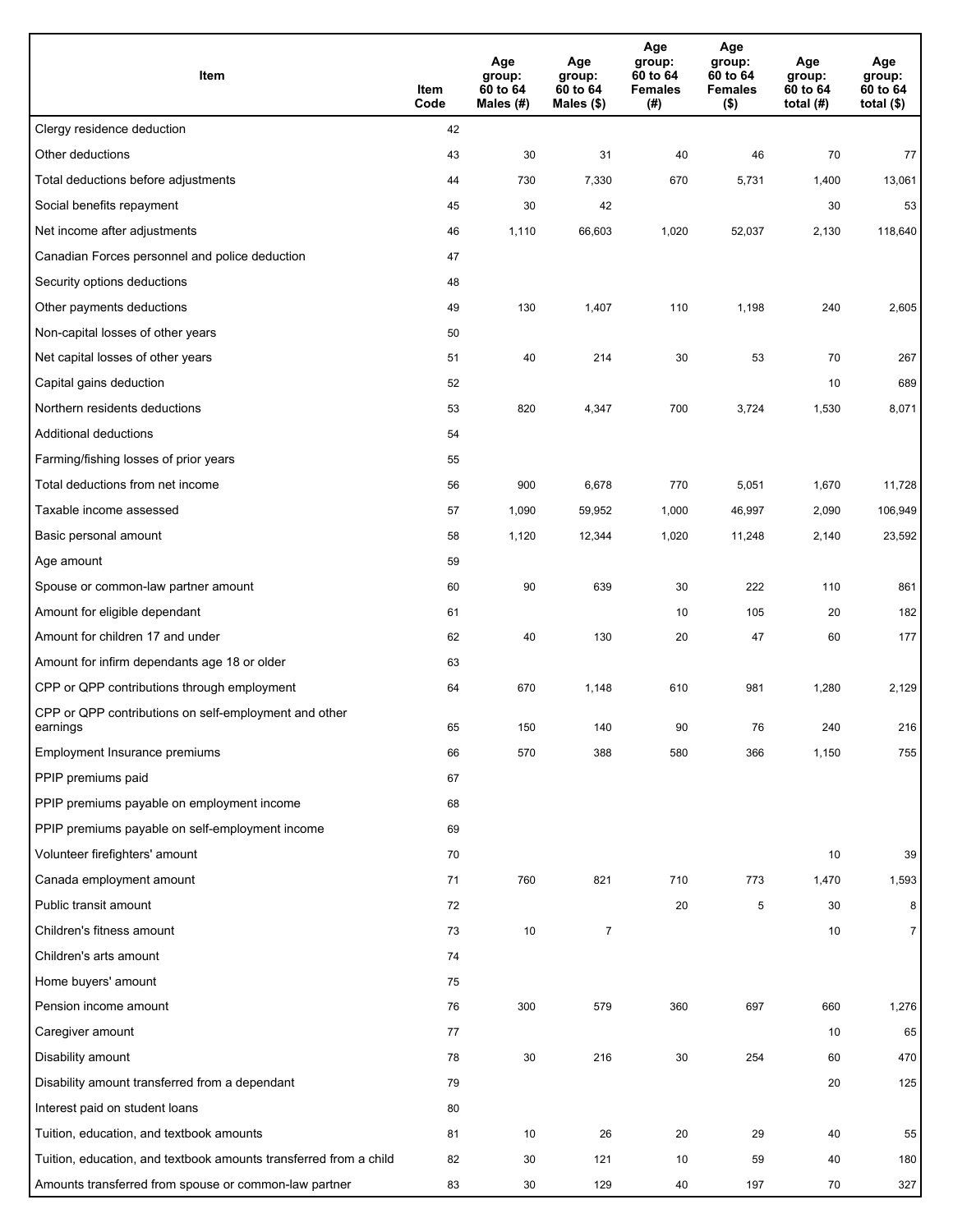| Item                                                | <b>Item</b><br>Code | Age<br>group:<br>60 to 64<br>Males (#) | Age<br>group:<br>60 to 64<br>Males $(\$)$ | Age<br>group:<br>60 to 64<br><b>Females</b><br>(# ) | Age<br>group:<br>60 to 64<br><b>Females</b><br>$($ \$) | Age<br>group:<br>60 to 64<br>total $(H)$ | Age<br>group:<br>60 to 64<br>total $($)$ |
|-----------------------------------------------------|---------------------|----------------------------------------|-------------------------------------------|-----------------------------------------------------|--------------------------------------------------------|------------------------------------------|------------------------------------------|
| Medical expenses                                    | 84                  | 110                                    | 326                                       | 140                                                 | 281                                                    | 240                                      | 607                                      |
| Total tax credits on personal amounts               | 85                  | 1,120                                  | 2,587                                     | 1,020                                               | 2,315                                                  | 2,140                                    | 4,902                                    |
| Allowable charitable donations and government gifts | 86                  | 290                                    | 470                                       | 320                                                 | 585                                                    | 600                                      | 1,054                                    |
| Eligible cultural and ecological gifts              | 87                  |                                        |                                           |                                                     |                                                        |                                          |                                          |
| Total tax credit on donations and gifts             | 88                  | 290                                    | 130                                       | 320                                                 | 162                                                    | 600                                      | 292                                      |
| Total federal non-refundable tax credits            | 89                  | 1,120                                  | 2,717                                     | 1,020                                               | 2,478                                                  | 2,140                                    | 5,194                                    |
| Federal dividend tax credit                         | 90                  | 310                                    | 960                                       | 280                                                 | 580                                                    | 580                                      | 1,540                                    |
| Overseas employment tax credit                      | 91                  |                                        |                                           |                                                     |                                                        |                                          |                                          |
| Minimum tax carryover                               | 92                  |                                        |                                           |                                                     |                                                        |                                          |                                          |
| Basic federal tax                                   | 93                  | 880                                    | 7,802                                     | 810                                                 | 5,549                                                  | 1,680                                    | 13,351                                   |
| Federal Foreign Tax Credit                          | 94                  | 90                                     | 34                                        | 90                                                  | 28                                                     | 180                                      | 62                                       |
| Federal Political contribution tax credit           | 95                  | 40                                     | 9                                         | 30                                                  | 4                                                      | 70                                       | 13                                       |
| <b>Investment Tax Credit</b>                        | 96                  |                                        |                                           |                                                     |                                                        |                                          |                                          |
| Labour-sponsored funds tax credit                   | 97                  |                                        |                                           |                                                     |                                                        |                                          |                                          |
| Alternative minimum tax payable                     | 98                  |                                        |                                           |                                                     |                                                        |                                          |                                          |
| Net federal tax                                     | 99                  | 870                                    | 7,757                                     | 800                                                 | 5,516                                                  | 1,670                                    | 13,274                                   |
| CPP contributions on self-employment                | 100                 | 150                                    | 280                                       | 90                                                  | 153                                                    | 240                                      | 433                                      |
| Social Benefits repayment                           | 101                 | 30                                     | 42                                        |                                                     |                                                        | 30                                       | 53                                       |
| <b>Net Provincial Tax</b>                           | 102                 | 860                                    | 3,489                                     | 800                                                 | 2,413                                                  | 1,660                                    | 5,902                                    |
| Total tax payable                                   | 103                 | 910                                    | 11,910                                    | 830                                                 | 8,485                                                  | 1,740                                    | 20,394                                   |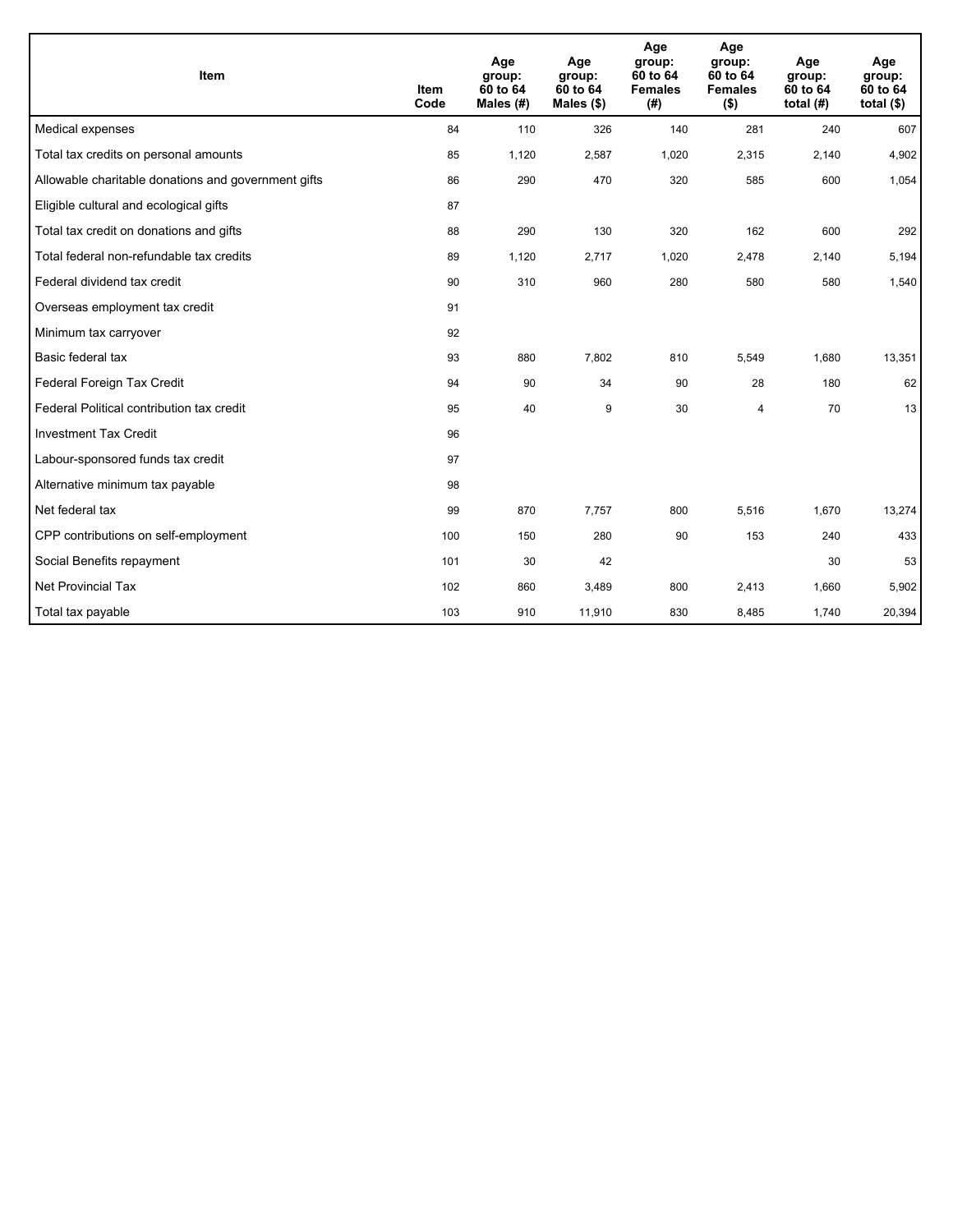| <b>Item</b>                                                                                    | Item<br>Code            | Age<br>group:<br>65 to 69<br>Males (#) | Age<br>group:<br>65 to 69<br>Males (\$) | Age<br>group:<br>65 to 69<br><b>Females</b><br>(#) | Age<br>group:<br>65 to 69<br><b>Females</b><br>$($ \$) | Age<br>group:<br>65 to 69<br>total $(H)$ | Age<br>group:<br>65 to 69<br>total $($)$ |
|------------------------------------------------------------------------------------------------|-------------------------|----------------------------------------|-----------------------------------------|----------------------------------------------------|--------------------------------------------------------|------------------------------------------|------------------------------------------|
| Number of taxable returns                                                                      | $\mathbf{1}$            | 620                                    |                                         | 490                                                |                                                        | 1,100                                    |                                          |
| Number of non-taxable returns                                                                  | $\overline{\mathbf{c}}$ | 290                                    |                                         | 250                                                |                                                        | 540                                      |                                          |
| Total number of returns                                                                        | 3                       | 900                                    |                                         | 730                                                |                                                        | 1,640                                    |                                          |
| Employment income                                                                              | 4                       | 430                                    | 17,224                                  | 340                                                | 10,357                                                 | 770                                      | 27,581                                   |
| Commissions (from employment)                                                                  | 5                       |                                        |                                         |                                                    |                                                        |                                          |                                          |
| Other employment income                                                                        | 6                       | 50                                     | 109                                     | 40                                                 | 84                                                     | 90                                       | 193                                      |
| Old Age Security pension (OASP)                                                                | $\overline{7}$          | 890                                    | 4,736                                   | 730                                                | 3,948                                                  | 1,620                                    | 8,684                                    |
| CPP or QPP benefits                                                                            | 8                       | 830                                    | 6,044                                   | 680                                                | 4,729                                                  | 1,510                                    | 10,774                                   |
| Other pensions or superannuation                                                               | 9                       | 380                                    | 8,040                                   | 330                                                | 6,471                                                  | 710                                      | 14,511                                   |
| Elected split-pension amount                                                                   | 10                      | 50                                     | 383                                     | 110                                                | 1,287                                                  | 160                                      | 1,670                                    |
| Universal Child Care Benefit (UCCB)                                                            | 11                      |                                        |                                         |                                                    |                                                        |                                          |                                          |
| Employment Insurance and other benefits                                                        | 12                      | 80                                     | 833                                     | 40                                                 | 308                                                    | 120                                      | 1,141                                    |
| Taxable amount of dividends from taxable Canadian corporations                                 | 13                      | 240                                    | 3,484                                   | 220                                                | 2,214                                                  | 450                                      | 5,699                                    |
| Interest and other investment income                                                           | 14                      | 280                                    | 606                                     | 290                                                | 491                                                    | 570                                      | 1,097                                    |
| Net partnership income (Limited or non-active partners only)                                   | 15                      |                                        |                                         |                                                    |                                                        |                                          |                                          |
| Net rental income                                                                              | 16                      | 70                                     | 1,006                                   | 60                                                 | 549                                                    | 130                                      | 1,554                                    |
| Taxable capital gains                                                                          | 17                      | 110                                    | 1,261                                   | 120                                                | 445                                                    | 230                                      | 1,706                                    |
| Registered retirement savings plan income (RRSP)                                               | 18                      | 100                                    | 1,528                                   | 100                                                | 905                                                    | 190                                      | 2,433                                    |
| Other income                                                                                   | 19                      | 190                                    | 1,327                                   | 180                                                | 883                                                    | 370                                      | 2,210                                    |
| Net business income                                                                            | 20                      | 150                                    | 1,771                                   | 80                                                 | 542                                                    | 230                                      | 2,313                                    |
| Net professional income                                                                        | 21                      | 20                                     | 751                                     |                                                    |                                                        | 30                                       | 790                                      |
| Net commission income                                                                          | 22                      |                                        |                                         |                                                    |                                                        |                                          |                                          |
| Net farming income                                                                             | 23                      | 10                                     | $-69$                                   |                                                    |                                                        | 20                                       | $-113$                                   |
| Net fishing income                                                                             | 24                      |                                        |                                         |                                                    |                                                        |                                          |                                          |
| Workers' compensation benefits                                                                 | 25                      | 30                                     | 287                                     | 20                                                 | 185                                                    | 50                                       | 472                                      |
| Social assistance payments                                                                     | 26                      | 110                                    | 364                                     | 70                                                 | 301                                                    | 180                                      | 665                                      |
| Net federal supplements                                                                        | 27                      | 160                                    | 877                                     | 140                                                | 621                                                    | 300                                      | 1,498                                    |
| Total income assessed                                                                          | 28                      | 900                                    | 51,058                                  | 730                                                | 34,432                                                 | 1,640                                    | 85,490                                   |
| Registered pension plan contributions (RPP)                                                    | 29                      | 110                                    | 502                                     | 120                                                | 354                                                    | 230                                      | 856                                      |
| RRSP deduction                                                                                 | 30                      | 160                                    | 1,664                                   | 140                                                | 1,183                                                  | 300                                      | 2,847                                    |
| Deduction for elected split-pension amount                                                     | 31                      | 150                                    | 1,844                                   | 60                                                 | 474                                                    | 210                                      | 2,318                                    |
| Annual union, professional, or like dues                                                       | 32                      | 110                                    | 67                                      | 110                                                | 55                                                     | 220                                      | 122                                      |
| Child care expenses                                                                            | 33                      |                                        |                                         |                                                    |                                                        |                                          |                                          |
| <b>Business investment loss</b>                                                                | 34                      |                                        |                                         |                                                    |                                                        |                                          |                                          |
| Moving expenses                                                                                | 35                      |                                        |                                         |                                                    |                                                        |                                          |                                          |
| Support payments made                                                                          | 36                      |                                        |                                         |                                                    |                                                        |                                          |                                          |
| Carrying charges and interest expenses                                                         | 37                      | 160                                    | 283                                     | 130                                                | 151                                                    | 300                                      | 433                                      |
| Deductions for CPP/QPP contributions on self-employment and other<br>earnings                  | 38                      | 70                                     | 53                                      | 30                                                 | 13                                                     | 100                                      | 66                                       |
| Deductions for provincial parental insurance plan (PPIP) premiums on<br>self-employment income | 39                      |                                        |                                         |                                                    |                                                        |                                          |                                          |
| Exploration and development expenses                                                           | 40                      |                                        |                                         |                                                    |                                                        |                                          |                                          |
| Other employment expenses                                                                      | 41                      | 20                                     | 62                                      |                                                    |                                                        | 30                                       | 87                                       |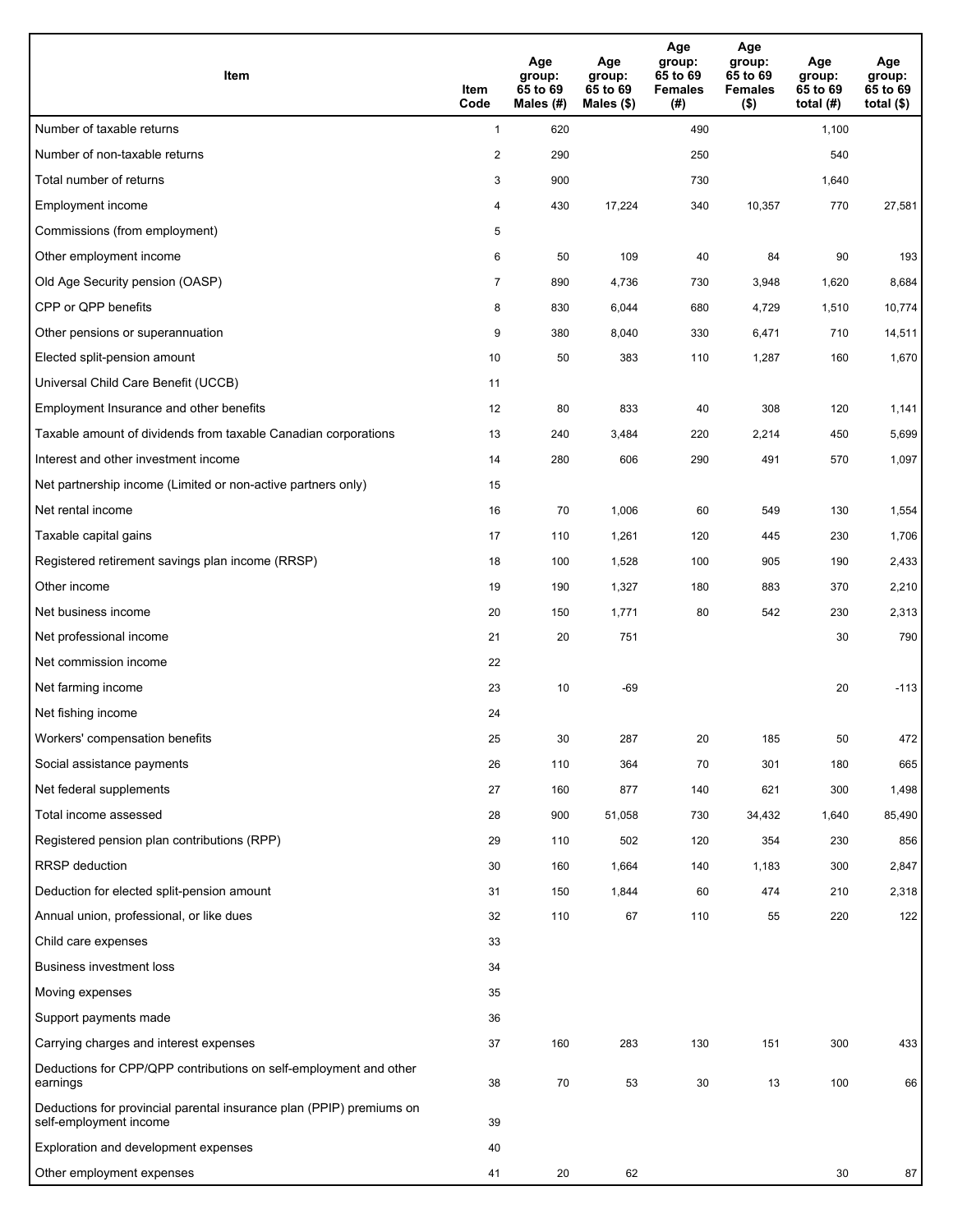| Item                                                              | Item<br>Code | Age<br>group:<br>65 to 69<br>Males (#) | Age<br>group:<br>65 to 69<br>Males (\$) | Age<br>group:<br>65 to 69<br><b>Females</b><br>(#) | Age<br>group:<br>65 to 69<br><b>Females</b><br>$($ \$) | Age<br>group:<br>65 to 69<br>total $(#)$ | Age<br>group:<br>65 to 69<br>total $($)$ |
|-------------------------------------------------------------------|--------------|----------------------------------------|-----------------------------------------|----------------------------------------------------|--------------------------------------------------------|------------------------------------------|------------------------------------------|
| Clergy residence deduction                                        | 42           |                                        |                                         |                                                    |                                                        |                                          |                                          |
| Other deductions                                                  | 43           | 40                                     | 52                                      | 20                                                 | 39                                                     | 60                                       | 91                                       |
| Total deductions before adjustments                               | 44           | 490                                    | 4,789                                   | 380                                                | 2,297                                                  | 870                                      | 7,087                                    |
| Social benefits repayment                                         | 45           | 120                                    | 422                                     | 80                                                 | 224                                                    | 200                                      | 646                                      |
| Net income after adjustments                                      | 46           | 900                                    | 45,997                                  | 730                                                | 31,915                                                 | 1,630                                    | 77,911                                   |
| Canadian Forces personnel and police deduction                    | 47           |                                        |                                         |                                                    |                                                        |                                          |                                          |
| Security options deductions                                       | 48           |                                        |                                         |                                                    |                                                        |                                          |                                          |
| Other payments deductions                                         | 49           | 200                                    | 1,528                                   | 160                                                | 1,107                                                  | 360                                      | 2,634                                    |
| Non-capital losses of other years                                 | 50           |                                        |                                         |                                                    |                                                        |                                          |                                          |
| Net capital losses of other years                                 | 51           | 30                                     | 37                                      | 40                                                 | 65                                                     | 70                                       | 103                                      |
| Capital gains deduction                                           | 52           |                                        |                                         |                                                    |                                                        |                                          |                                          |
| Northern residents deductions                                     | 53           | 610                                    | 3,109                                   | 470                                                | 2,334                                                  | 1,080                                    | 5,443                                    |
| Additional deductions                                             | 54           |                                        |                                         | 20                                                 | 9                                                      | 20                                       | 21                                       |
| Farming/fishing losses of prior years                             | 55           |                                        |                                         |                                                    |                                                        |                                          |                                          |
| Total deductions from net income                                  | 56           | 730                                    | 4,956                                   | 580                                                | 3,578                                                  | 1,310                                    | 8,535                                    |
| Taxable income assessed                                           | 57           | 900                                    | 41,043                                  | 730                                                | 28,337                                                 | 1,630                                    | 69,380                                   |
| Basic personal amount                                             | 58           | 900                                    | 9,978                                   | 730                                                | 8,080                                                  | 1,640                                    | 18,058                                   |
| Age amount                                                        | 59           | 780                                    | 4,295                                   | 670                                                | 3,680                                                  | 1,450                                    | 7,975                                    |
| Spouse or common-law partner amount                               | 60           | 50                                     | 321                                     | 20                                                 | 126                                                    | 60                                       | 447                                      |
| Amount for eligible dependant                                     | 61           |                                        |                                         |                                                    |                                                        | 10                                       | 93                                       |
| Amount for children 17 and under                                  | 62           | 10                                     | 42                                      |                                                    |                                                        | 20                                       | 76                                       |
| Amount for infirm dependants age 18 or older                      | 63           |                                        |                                         |                                                    |                                                        |                                          |                                          |
| CPP or QPP contributions through employment                       | 64           | 270                                    | 376                                     | 220                                                | 260                                                    | 490                                      | 636                                      |
| CPP or QPP contributions on self-employment and other<br>earnings | 65           | 70                                     | 53                                      | 30                                                 | 13                                                     | 100                                      | 66                                       |
| Employment Insurance premiums                                     | 66           | 320                                    | 174                                     | 260                                                | 127                                                    | 570                                      | 301                                      |
| PPIP premiums paid                                                | 67           |                                        |                                         |                                                    |                                                        |                                          |                                          |
| PPIP premiums payable on employment income                        | 68           |                                        |                                         |                                                    |                                                        |                                          |                                          |
| PPIP premiums payable on self-employment income                   | 69           |                                        |                                         |                                                    |                                                        |                                          |                                          |
| Volunteer firefighters' amount                                    | 70           |                                        |                                         |                                                    |                                                        |                                          |                                          |
| Canada employment amount                                          | 71           | 460                                    | 486                                     | 360                                                | 372                                                    | 810                                      | 858                                      |
| Public transit amount                                             | 72           | 10                                     | 3                                       | 20                                                 | 4                                                      | 30                                       | $\overline{7}$                           |
| Children's fitness amount                                         | 73           |                                        |                                         |                                                    |                                                        |                                          |                                          |
| Children's arts amount                                            | 74           |                                        |                                         |                                                    |                                                        |                                          |                                          |
| Home buyers' amount                                               | 75           |                                        |                                         |                                                    |                                                        |                                          |                                          |
| Pension income amount                                             | 76           | 410                                    | 784                                     | 380                                                | 740                                                    | 790                                      | 1,524                                    |
| Caregiver amount                                                  | 77           |                                        |                                         |                                                    |                                                        |                                          |                                          |
| Disability amount                                                 | 78           | 10                                     | 108                                     | 30                                                 | 200                                                    | 40                                       | 308                                      |
| Disability amount transferred from a dependant                    | 79           |                                        |                                         |                                                    |                                                        |                                          |                                          |
| Interest paid on student loans                                    | 80           |                                        |                                         |                                                    |                                                        |                                          |                                          |
| Tuition, education, and textbook amounts                          | 81           |                                        |                                         |                                                    |                                                        |                                          |                                          |
| Tuition, education, and textbook amounts transferred from a child | 82           |                                        |                                         |                                                    |                                                        |                                          |                                          |
| Amounts transferred from spouse or common-law partner             | 83           | 50                                     | 234                                     | 50                                                 | 268                                                    | 100                                      | 501                                      |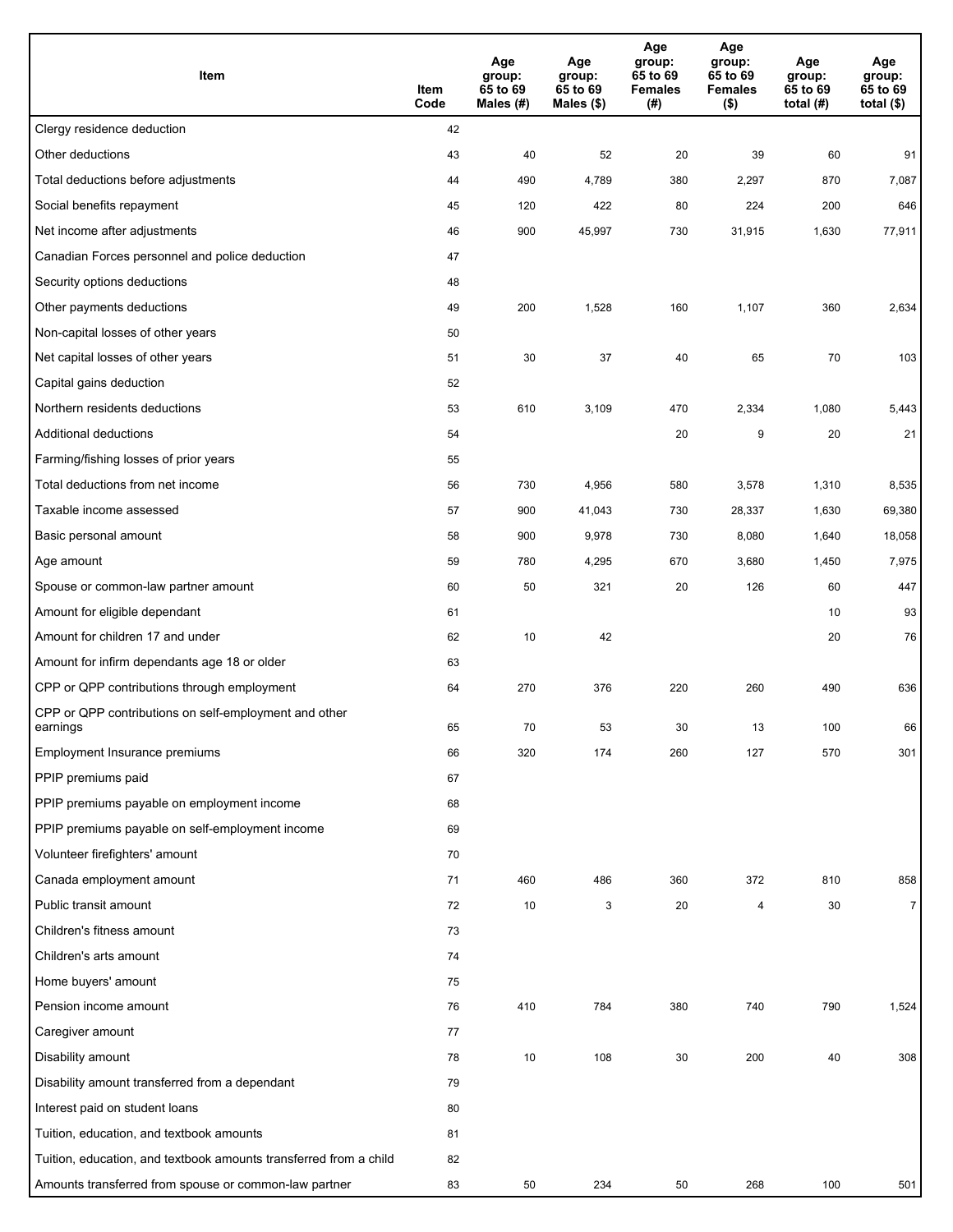| Item                                                | <b>Item</b><br>Code | Age<br>group:<br>65 to 69<br>Males (#) | Age<br>group:<br>65 to 69<br>Males $(\$)$ | Age<br>group:<br>65 to 69<br><b>Females</b><br>(#) | Age<br>group:<br>65 to 69<br><b>Females</b><br>$($ \$) | Age<br>group:<br>65 to 69<br>total $(H)$ | Age<br>group:<br>65 to 69<br>total $($)$ |
|-----------------------------------------------------|---------------------|----------------------------------------|-------------------------------------------|----------------------------------------------------|--------------------------------------------------------|------------------------------------------|------------------------------------------|
| Medical expenses                                    | 84                  | 70                                     | 258                                       | 70                                                 | 149                                                    | 140                                      | 407                                      |
| Total tax credits on personal amounts               | 85                  | 900                                    | 2,590                                     | 730                                                | 2,126                                                  | 1,640                                    | 4,716                                    |
| Allowable charitable donations and government gifts | 86                  | 190                                    | 476                                       | 210                                                | 310                                                    | 400                                      | 786                                      |
| Eligible cultural and ecological gifts              | 87                  |                                        |                                           |                                                    |                                                        |                                          |                                          |
| Total tax credit on donations and gifts             | 88                  | 190                                    | 134                                       | 210                                                | 85                                                     | 400                                      | 219                                      |
| Total federal non-refundable tax credits            | 89                  | 900                                    | 2,723                                     | 730                                                | 2,211                                                  | 1,640                                    | 4,934                                    |
| Federal dividend tax credit                         | 90                  | 220                                    | 465                                       | 190                                                | 297                                                    | 410                                      | 762                                      |
| Overseas employment tax credit                      | 91                  |                                        |                                           |                                                    |                                                        |                                          |                                          |
| Minimum tax carryover                               | 92                  |                                        |                                           |                                                    |                                                        |                                          |                                          |
| Basic federal tax                                   | 93                  | 600                                    | 4,671                                     | 480                                                | 2,618                                                  | 1,080                                    | 7,289                                    |
| Federal Foreign Tax Credit                          | 94                  | 60                                     | 13                                        | 70                                                 | 5                                                      | 130                                      | 19                                       |
| Federal Political contribution tax credit           | 95                  | 30                                     | 11                                        | 20                                                 | 3                                                      | 60                                       | 14                                       |
| <b>Investment Tax Credit</b>                        | 96                  |                                        |                                           |                                                    |                                                        |                                          |                                          |
| Labour-sponsored funds tax credit                   | 97                  |                                        |                                           |                                                    |                                                        |                                          |                                          |
| Alternative minimum tax payable                     | 98                  |                                        |                                           |                                                    |                                                        |                                          |                                          |
| Net federal tax                                     | 99                  | 600                                    | 4,649                                     | 480                                                | 2,609                                                  | 1,070                                    | 7,258                                    |
| CPP contributions on self-employment                | 100                 | 70                                     | 105                                       | 30                                                 | 26                                                     | 100                                      | 131                                      |
| Social Benefits repayment                           | 101                 | 120                                    | 422                                       | 80                                                 | 224                                                    | 200                                      | 646                                      |
| Net Provincial Tax                                  | 102                 | 590                                    | 2,087                                     | 470                                                | 1,175                                                  | 1,050                                    | 3,263                                    |
| Total tax payable                                   | 103                 | 620                                    | 7,414                                     | 490                                                | 4,125                                                  | 1,100                                    | 11,540                                   |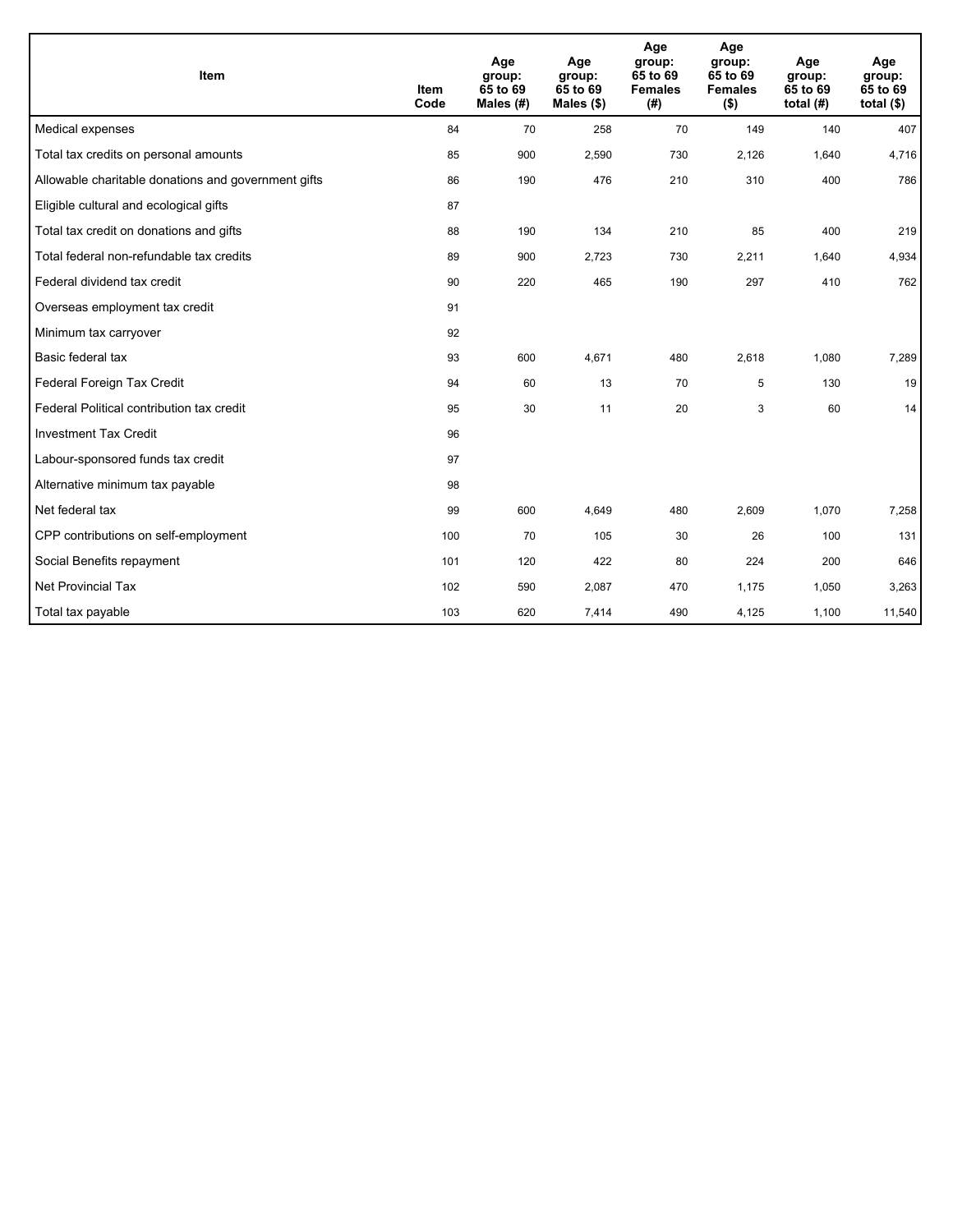| Item                                                                                           | Item<br>Code   | Age<br>group:<br>70 to 74<br>Males (#) | Age<br>group:<br>70 to 74<br>Males (\$) | Age<br>group:<br>70 to 74<br><b>Females</b><br>(# ) | Age<br>group:<br>70 to 74<br><b>Females</b><br>$($ \$) | Age<br>group:<br>70 to 74<br>total $(H)$ | Age<br>group:<br>70 to 74<br>total $($ |
|------------------------------------------------------------------------------------------------|----------------|----------------------------------------|-----------------------------------------|-----------------------------------------------------|--------------------------------------------------------|------------------------------------------|----------------------------------------|
| Number of taxable returns                                                                      | $\mathbf{1}$   | 310                                    |                                         | 220                                                 |                                                        | 540                                      |                                        |
| Number of non-taxable returns                                                                  | $\sqrt{2}$     | 210                                    |                                         | 170                                                 |                                                        | 370                                      |                                        |
| Total number of returns                                                                        | 3              | 520                                    |                                         | 390                                                 |                                                        | 910                                      |                                        |
| Employment income                                                                              | 4              | 160                                    | 3,913                                   | 90                                                  | 2,262                                                  | 250                                      | 6,175                                  |
| Commissions (from employment)                                                                  | 5              |                                        |                                         |                                                     |                                                        |                                          |                                        |
| Other employment income                                                                        | 6              |                                        |                                         |                                                     |                                                        | 40                                       | 54                                     |
| Old Age Security pension (OASP)                                                                | $\overline{7}$ | 520                                    | 3,271                                   | 390                                                 | 2,495                                                  | 910                                      | 5,766                                  |
| CPP or QPP benefits                                                                            | 8              | 510                                    | 3,993                                   | 380                                                 | 2,729                                                  | 890                                      | 6,722                                  |
| Other pensions or superannuation                                                               | 9              | 290                                    | 6,147                                   | 250                                                 | 4,089                                                  | 540                                      | 10,235                                 |
| Elected split-pension amount                                                                   | 10             | 30                                     | 288                                     | 60                                                  | 693                                                    | 90                                       | 981                                    |
| Universal Child Care Benefit (UCCB)                                                            | 11             |                                        |                                         |                                                     |                                                        |                                          |                                        |
| Employment Insurance and other benefits                                                        | 12             | 30                                     | 244                                     |                                                     |                                                        | 30                                       | 306                                    |
| Taxable amount of dividends from taxable Canadian corporations                                 | 13             | 140                                    | 2,331                                   | 130                                                 | 834                                                    | 260                                      | 3,165                                  |
| Interest and other investment income                                                           | 14             | 170                                    | 434                                     | 160                                                 | 336                                                    | 330                                      | 770                                    |
| Net partnership income (Limited or non-active partners only)                                   | 15             |                                        |                                         |                                                     |                                                        |                                          |                                        |
| Net rental income                                                                              | 16             | 40                                     | 40                                      |                                                     |                                                        | 60                                       | 55                                     |
| Taxable capital gains                                                                          | 17             | 70                                     | 253                                     | 70                                                  | 279                                                    | 140                                      | 532                                    |
| Registered retirement savings plan income (RRSP)                                               | 18             | 40                                     | 480                                     | 30                                                  | 149                                                    | 70                                       | 630                                    |
| Other income                                                                                   | 19             | 120                                    | 511                                     | 120                                                 | 275                                                    | 240                                      | 785                                    |
| Net business income                                                                            | 20             | 70                                     | 643                                     | 30                                                  | 171                                                    | 100                                      | 814                                    |
| Net professional income                                                                        | 21             |                                        |                                         |                                                     |                                                        | 10                                       | 104                                    |
| Net commission income                                                                          | 22             |                                        |                                         |                                                     |                                                        |                                          |                                        |
| Net farming income                                                                             | 23             | 10                                     | $-67$                                   |                                                     |                                                        | 10                                       | $-71$                                  |
| Net fishing income                                                                             | 24             |                                        |                                         |                                                     |                                                        |                                          |                                        |
| Workers' compensation benefits                                                                 | 25             | 20                                     | 125                                     |                                                     |                                                        | 20                                       | 172                                    |
| Social assistance payments                                                                     | 26             | 80                                     | 154                                     | 60                                                  | 115                                                    | 140                                      | 270                                    |
| Net federal supplements                                                                        | 27             |                                        |                                         | 100                                                 | 498                                                    | 240                                      | 1,130                                  |
| Total income assessed                                                                          | 28             | 520                                    | 23,569                                  | 390                                                 | 15,063                                                 | 910                                      | 38,632                                 |
| Registered pension plan contributions (RPP)                                                    | 29             | 30                                     | 99                                      | 30                                                  | 88                                                     | 60                                       | 187                                    |
| <b>RRSP</b> deduction                                                                          | 30             | 30                                     | 331                                     | 20                                                  | 103                                                    | 50                                       | 434                                    |
| Deduction for elected split-pension amount                                                     | 31             | 100                                    | 980                                     | 20                                                  | 191                                                    | 130                                      | 1,171                                  |
| Annual union, professional, or like dues                                                       | 32             | 40                                     | 15                                      | 30                                                  | 12                                                     | 60                                       | 27                                     |
| Child care expenses                                                                            | 33             |                                        |                                         |                                                     |                                                        |                                          |                                        |
| Business investment loss                                                                       | 34             |                                        |                                         |                                                     |                                                        |                                          |                                        |
| Moving expenses                                                                                | 35             |                                        |                                         |                                                     |                                                        |                                          |                                        |
| Support payments made                                                                          | 36             |                                        |                                         |                                                     |                                                        |                                          |                                        |
| Carrying charges and interest expenses                                                         | 37             | 110                                    | 101                                     | 80                                                  | 58                                                     | 190                                      | 160                                    |
| Deductions for CPP/QPP contributions on self-employment and other<br>earnings                  | 38             |                                        |                                         |                                                     |                                                        |                                          |                                        |
| Deductions for provincial parental insurance plan (PPIP) premiums on<br>self-employment income | 39             |                                        |                                         |                                                     |                                                        |                                          |                                        |
| Exploration and development expenses                                                           | 40             |                                        |                                         |                                                     |                                                        |                                          |                                        |
| Other employment expenses                                                                      | 41             |                                        |                                         |                                                     |                                                        |                                          |                                        |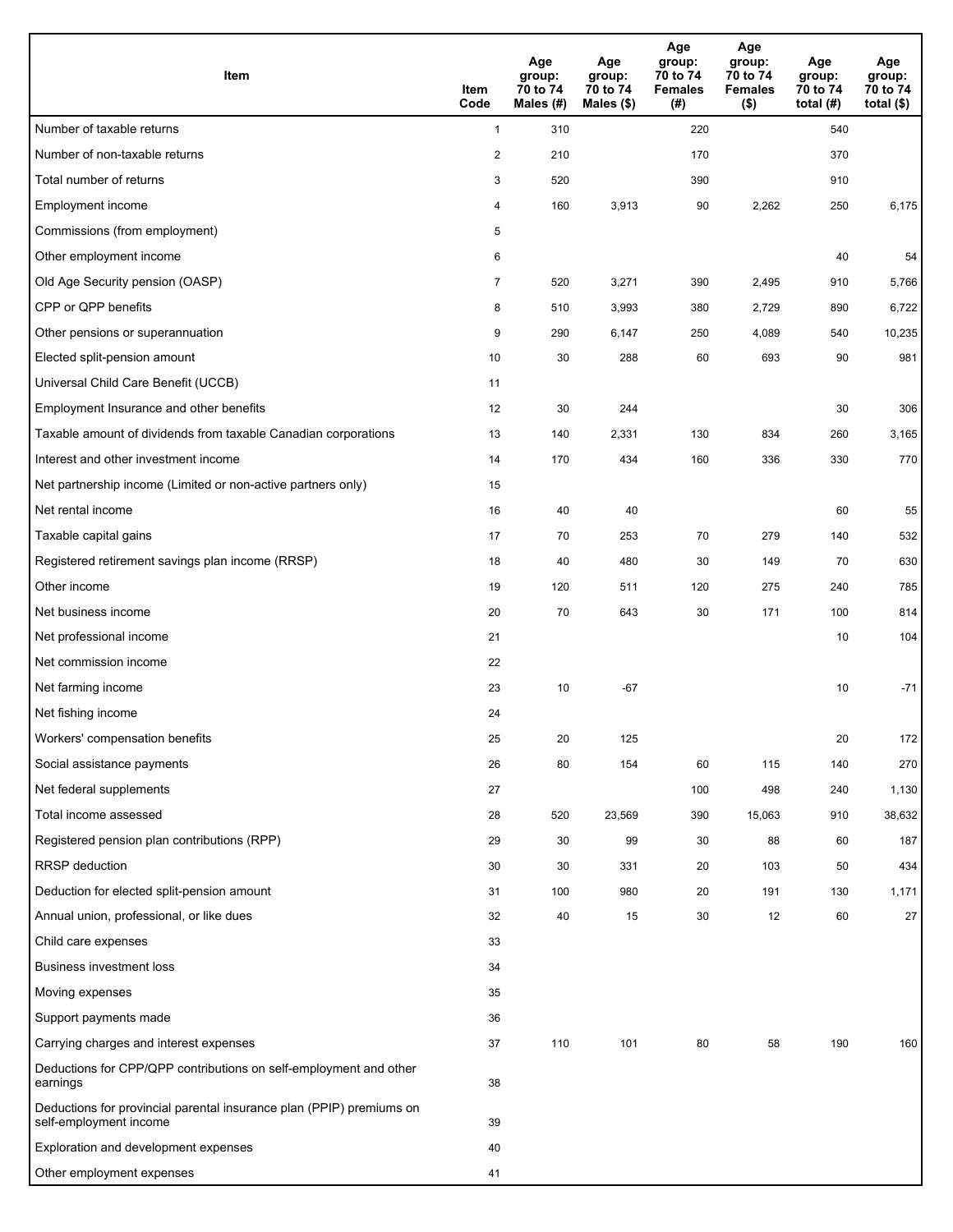| Item                                                              | Item<br>Code | Age<br>group:<br>70 to 74<br>Males (#) | Age<br>group:<br>70 to 74<br>Males (\$) | Age<br>group:<br>70 to 74<br><b>Females</b><br>(# ) | Age<br>group:<br>70 to 74<br><b>Females</b><br>$($ \$) | Age<br>group:<br>70 to 74<br>total $(H)$ | Age<br>group:<br>70 to 74<br>total $($)$ |
|-------------------------------------------------------------------|--------------|----------------------------------------|-----------------------------------------|-----------------------------------------------------|--------------------------------------------------------|------------------------------------------|------------------------------------------|
| Clergy residence deduction                                        | 42           |                                        |                                         |                                                     |                                                        |                                          |                                          |
| Other deductions                                                  | 43           |                                        |                                         |                                                     |                                                        |                                          |                                          |
| Total deductions before adjustments                               | 44           | 230                                    | 1,557                                   | 140                                                 | 551                                                    | 360                                      | 2,108                                    |
| Social benefits repayment                                         | 45           | 60                                     | 186                                     | 40                                                  | 103                                                    | 100                                      | 290                                      |
| Net income after adjustments                                      | 46           | 520                                    | 21,956                                  | 390                                                 | 14,409                                                 | 910                                      | 36,365                                   |
| Canadian Forces personnel and police deduction                    | 47           |                                        |                                         |                                                     |                                                        |                                          |                                          |
| Security options deductions                                       | 48           |                                        |                                         |                                                     |                                                        |                                          |                                          |
| Other payments deductions                                         | 49           | 160                                    | 912                                     | 110                                                 | 660                                                    | 260                                      | 1,572                                    |
| Non-capital losses of other years                                 | 50           |                                        |                                         |                                                     |                                                        |                                          |                                          |
| Net capital losses of other years                                 | 51           | 20                                     | 43                                      |                                                     |                                                        | 30                                       | 70                                       |
| Capital gains deduction                                           | 52           |                                        |                                         |                                                     |                                                        |                                          |                                          |
| Northern residents deductions                                     | 53           | 340                                    | 1,578                                   | 240                                                 | 1,119                                                  | 570                                      | 2,697                                    |
| Additional deductions                                             | 54           | 20                                     | 38                                      | 20                                                  | 23                                                     | 40                                       | 61                                       |
| Farming/fishing losses of prior years                             | 55           |                                        |                                         |                                                     |                                                        |                                          |                                          |
| Total deductions from net income                                  | 56           | 430                                    | 2,600                                   | 310                                                 | 1,954                                                  | 750                                      | 4,554                                    |
| Taxable income assessed                                           | 57           | 520                                    | 19,356                                  | 390                                                 | 12,457                                                 | 910                                      | 31,813                                   |
| Basic personal amount                                             | 58           | 520                                    | 5,729                                   | 390                                                 | 4,316                                                  | 910                                      | 10,045                                   |
| Age amount                                                        | 59           | 480                                    | 2,738                                   | 370                                                 | 2,175                                                  | 850                                      | 4,913                                    |
| Spouse or common-law partner amount                               | 60           | 30                                     | 145                                     |                                                     |                                                        | 30                                       | 169                                      |
| Amount for eligible dependant                                     | 61           |                                        |                                         |                                                     |                                                        |                                          |                                          |
| Amount for children 17 and under                                  | 62           |                                        |                                         |                                                     |                                                        |                                          |                                          |
| Amount for infirm dependants age 18 or older                      | 63           |                                        |                                         |                                                     |                                                        |                                          |                                          |
| CPP or QPP contributions through employment                       | 64           | 20                                     | 14                                      |                                                     |                                                        |                                          |                                          |
| CPP or QPP contributions on self-employment and other<br>earnings | 65           |                                        |                                         |                                                     |                                                        |                                          |                                          |
| Employment Insurance premiums                                     | 66           | 100                                    | 47                                      | 60                                                  | 28                                                     | 160                                      | 75                                       |
| PPIP premiums paid                                                | 67           |                                        |                                         |                                                     |                                                        |                                          |                                          |
| PPIP premiums payable on employment income                        | 68           |                                        |                                         |                                                     |                                                        |                                          |                                          |
| PPIP premiums payable on self-employment income                   | 69           |                                        |                                         |                                                     |                                                        |                                          |                                          |
| Volunteer firefighters' amount                                    | 70           |                                        |                                         |                                                     |                                                        |                                          |                                          |
| Canada employment amount                                          | 71           | 170                                    | 171                                     | 100                                                 | 99                                                     | 270                                      | 269                                      |
| Public transit amount                                             | 72           |                                        |                                         |                                                     |                                                        |                                          |                                          |
| Children's fitness amount                                         | 73           |                                        |                                         |                                                     |                                                        |                                          |                                          |
| Children's arts amount                                            | 74           |                                        |                                         |                                                     |                                                        |                                          |                                          |
| Home buyers' amount                                               | 75           |                                        |                                         |                                                     |                                                        |                                          |                                          |
| Pension income amount                                             | 76           | 310                                    | 599                                     | 260                                                 | 509                                                    | 580                                      | 1,108                                    |
| Caregiver amount                                                  | 77           |                                        |                                         |                                                     |                                                        |                                          |                                          |
| Disability amount                                                 | 78           | 20                                     | 123                                     | 10                                                  | 77                                                     | 30                                       | 200                                      |
| Disability amount transferred from a dependant                    | 79           |                                        |                                         |                                                     |                                                        |                                          |                                          |
| Interest paid on student loans                                    | 80           |                                        |                                         |                                                     |                                                        |                                          |                                          |
| Tuition, education, and textbook amounts                          | 81           |                                        |                                         |                                                     |                                                        |                                          |                                          |
| Tuition, education, and textbook amounts transferred from a child | 82           |                                        |                                         |                                                     |                                                        |                                          |                                          |
| Amounts transferred from spouse or common-law partner             | 83           | 50                                     | 261                                     | 30                                                  | 149                                                    | 80                                       | 411                                      |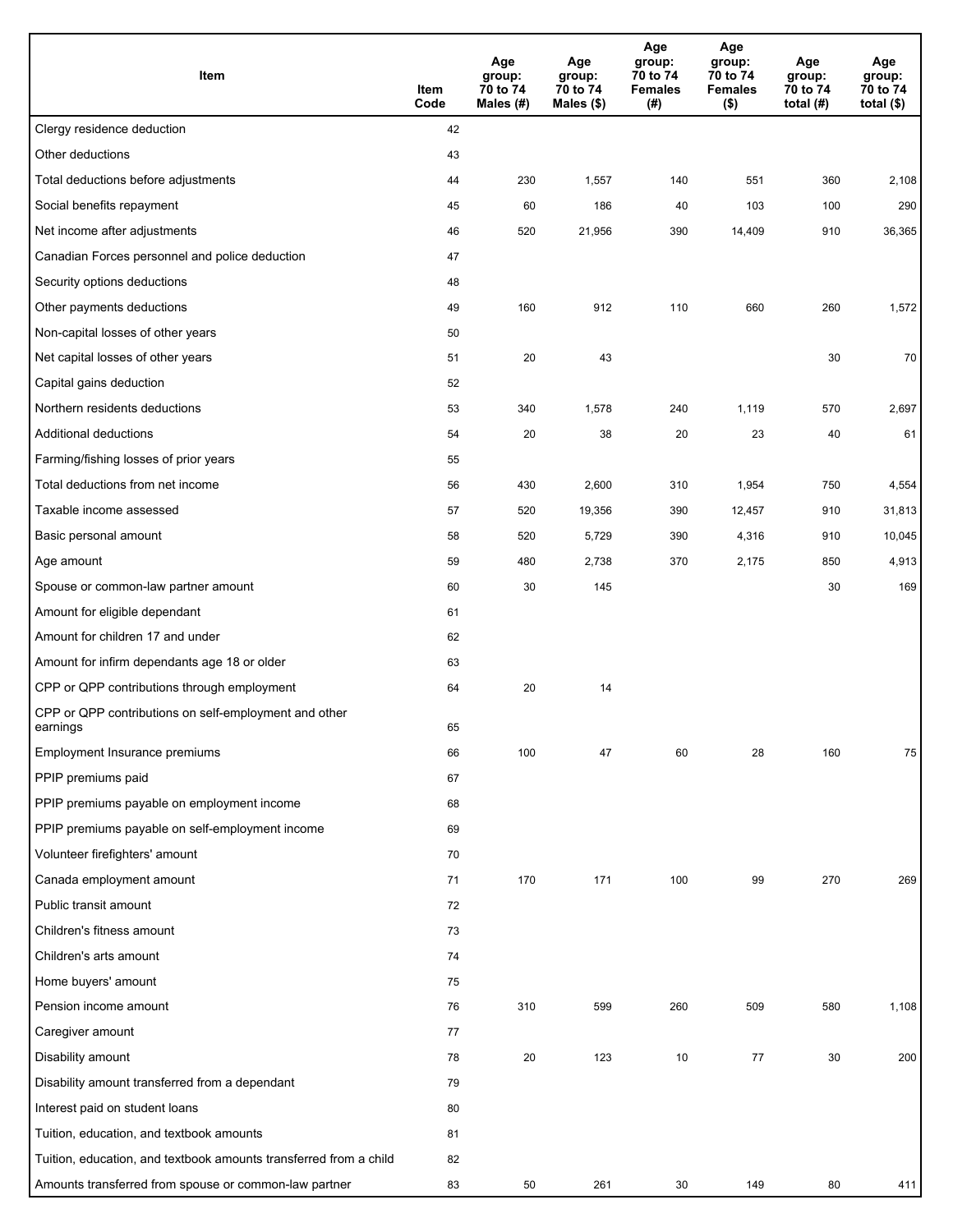| <b>Item</b>                                         | <b>Item</b><br>Code | Age<br>group:<br>70 to 74<br>Males (#) | Age<br>group:<br>70 to 74<br>Males $(\$)$ | Age<br>group:<br>70 to 74<br><b>Females</b><br>(# ) | Age<br>group:<br>70 to 74<br><b>Females</b><br>$($ \$) | Age<br>group:<br>70 to 74<br>total $(H)$ | Age<br>group:<br>70 to 74<br>total $($)$ |
|-----------------------------------------------------|---------------------|----------------------------------------|-------------------------------------------|-----------------------------------------------------|--------------------------------------------------------|------------------------------------------|------------------------------------------|
| Medical expenses                                    | 84                  | 40                                     | 92                                        | 30                                                  | 76                                                     | 70                                       | 167                                      |
| Total tax credits on personal amounts               | 85                  | 520                                    | 1,494                                     | 390                                                 | 1.128                                                  | 910                                      | 2,622                                    |
| Allowable charitable donations and government gifts | 86                  | 110                                    | 232                                       | 110                                                 | 237                                                    | 220                                      | 468                                      |
| Eligible cultural and ecological gifts              | 87                  |                                        |                                           |                                                     |                                                        |                                          |                                          |
| Total tax credit on donations and gifts             | 88                  | 110                                    | 65                                        | 110                                                 | 66                                                     | 220                                      | 131                                      |
| Total federal non-refundable tax credits            | 89                  | 520                                    | 1,559                                     | 390                                                 | 1,194                                                  | 910                                      | 2,753                                    |
| Federal dividend tax credit                         | 90                  | 130                                    | 313                                       | 110                                                 | 113                                                    | 230                                      | 425                                      |
| Overseas employment tax credit                      | 91                  |                                        |                                           |                                                     |                                                        |                                          |                                          |
| Minimum tax carryover                               | 92                  |                                        |                                           |                                                     |                                                        |                                          |                                          |
| Basic federal tax                                   | 93                  | 310                                    | 1,656                                     | 220                                                 | 880                                                    | 530                                      | 2,536                                    |
| Federal Foreign Tax Credit                          | 94                  |                                        |                                           | 30                                                  | $\overline{2}$                                         |                                          |                                          |
| Federal Political contribution tax credit           | 95                  | 30                                     | $\overline{7}$                            | 10                                                  | $\overline{2}$                                         | 40                                       | 9                                        |
| <b>Investment Tax Credit</b>                        | 96                  |                                        |                                           |                                                     |                                                        |                                          |                                          |
| Labour-sponsored funds tax credit                   | 97                  |                                        |                                           |                                                     |                                                        |                                          |                                          |
| Alternative minimum tax payable                     | 98                  |                                        |                                           |                                                     |                                                        |                                          |                                          |
| Net federal tax                                     | 99                  | 310                                    | 1,618                                     | 220                                                 | 878                                                    | 530                                      | 2,495                                    |
| CPP contributions on self-employment                | 100                 |                                        |                                           |                                                     |                                                        |                                          |                                          |
| Social Benefits repayment                           | 101                 | 60                                     | 186                                       | 40                                                  | 103                                                    | 100                                      | 290                                      |
| Net Provincial Tax                                  | 102                 | 310                                    | 745                                       | 220                                                 | 388                                                    | 520                                      | 1,133                                    |
| Total tax payable                                   | 103                 | 310                                    | 2,603                                     | 220                                                 | 1,396                                                  | 540                                      | 3,998                                    |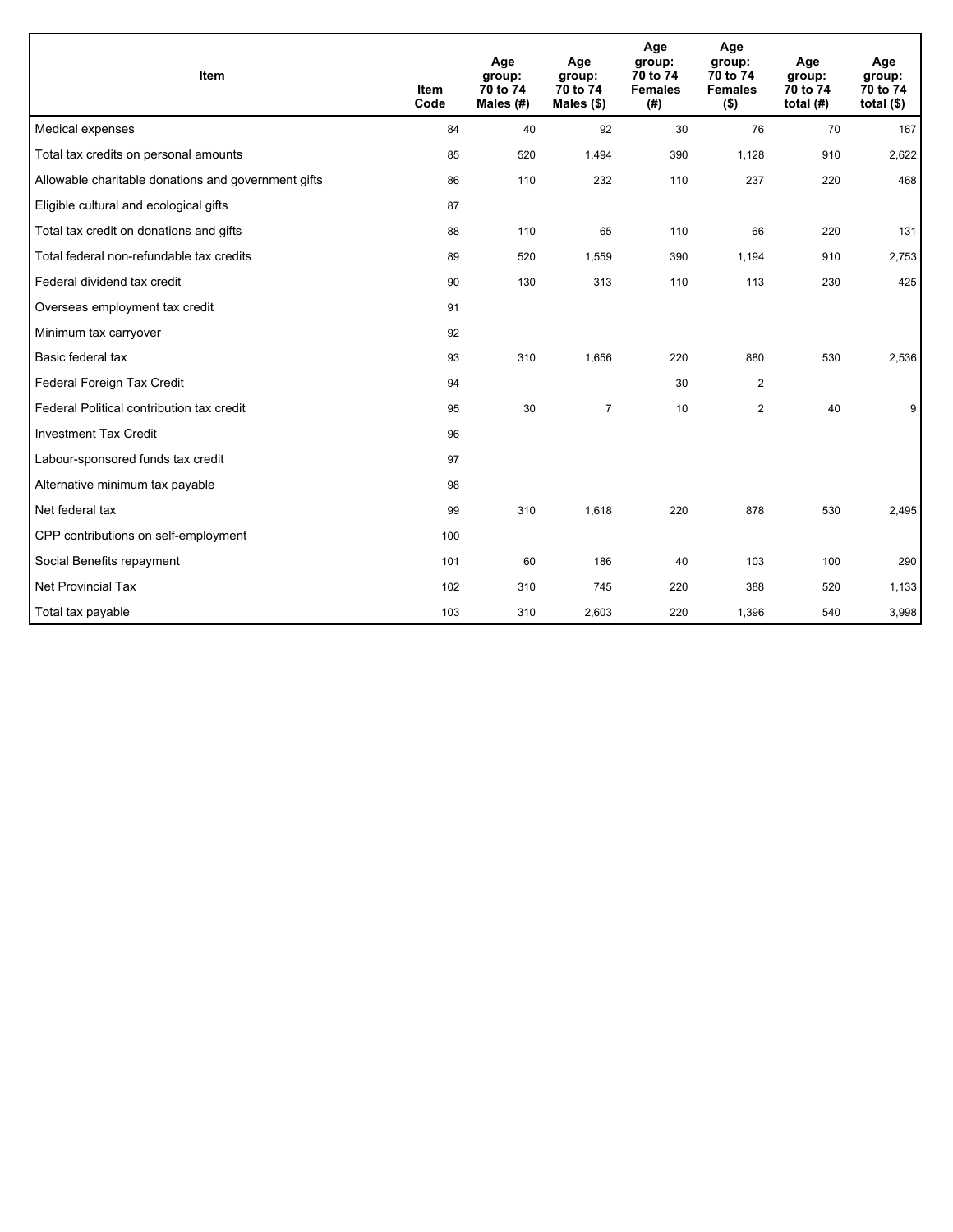| Item                                                                                           | Item<br>Code   | Age<br>group:<br>75 and<br>over<br>Males $(H)$ | Age<br>group:<br>75 and<br>over<br>Males $($)$ | Age<br>group:<br>75 and<br>over<br><b>Females</b><br>(#) | Age<br>group:<br>75 and<br>over<br><b>Females</b><br>$($ \$) | Age<br>group:<br>75 and<br>over total<br>(#) | Age<br>group:<br>75 and<br>over total<br>$($ \$) |
|------------------------------------------------------------------------------------------------|----------------|------------------------------------------------|------------------------------------------------|----------------------------------------------------------|--------------------------------------------------------------|----------------------------------------------|--------------------------------------------------|
| Number of taxable returns                                                                      | $\mathbf{1}$   | 250                                            |                                                | 240                                                      |                                                              | 480                                          |                                                  |
| Number of non-taxable returns                                                                  | $\overline{2}$ | 320                                            |                                                | 370                                                      |                                                              | 690                                          |                                                  |
| Total number of returns                                                                        | 3              | 570                                            |                                                | 600                                                      |                                                              | 1,170                                        |                                                  |
| Employment income                                                                              | 4              | 100                                            | 3,915                                          | 90                                                       | 757                                                          | 190                                          | 4,672                                            |
| Commissions (from employment)                                                                  | 5              |                                                |                                                |                                                          |                                                              |                                              |                                                  |
| Other employment income                                                                        | 6              | 30                                             | 80                                             |                                                          |                                                              | 40                                           | 99                                               |
| Old Age Security pension (OASP)                                                                | $\overline{7}$ | 570                                            | 3,536                                          | 600                                                      | 3,697                                                        | 1,170                                        | 7,233                                            |
| CPP or QPP benefits                                                                            | 8              | 560                                            | 4,336                                          | 560                                                      | 3,914                                                        | 1,120                                        | 8,250                                            |
| Other pensions or superannuation                                                               | 9              | 330                                            | 5,870                                          | 350                                                      | 4,941                                                        | 680                                          | 10,812                                           |
| Elected split-pension amount                                                                   | 10             | 30                                             | 198                                            | 40                                                       | 394                                                          | 70                                           | 592                                              |
| Universal Child Care Benefit (UCCB)                                                            | 11             |                                                |                                                |                                                          |                                                              |                                              |                                                  |
| Employment Insurance and other benefits                                                        | 12             |                                                |                                                |                                                          |                                                              |                                              |                                                  |
| Taxable amount of dividends from taxable Canadian corporations                                 | 13             |                                                |                                                | 160                                                      | 1,323                                                        | 300                                          | 10,051                                           |
| Interest and other investment income                                                           | 14             | 230                                            | 541                                            | 260                                                      | 709                                                          | 480                                          | 1,250                                            |
| Net partnership income (Limited or non-active partners only)                                   | 15             |                                                |                                                |                                                          |                                                              |                                              |                                                  |
| Net rental income                                                                              | 16             | 30                                             | 333                                            | 20                                                       | 102                                                          | 50                                           | 435                                              |
| Taxable capital gains                                                                          | 17             |                                                |                                                | 80                                                       | 780                                                          | 140                                          | 1,503                                            |
| Registered retirement savings plan income (RRSP)                                               | 18             | 20                                             | 74                                             | 20                                                       | 61                                                           | 40                                           | 135                                              |
| Other income                                                                                   | 19             | 120                                            | 335                                            | 180                                                      | 801                                                          | 300                                          | 1,136                                            |
| Net business income                                                                            | 20             | 50                                             | 219                                            | 20                                                       | 45                                                           | 80                                           | 264                                              |
| Net professional income                                                                        | 21             |                                                |                                                |                                                          |                                                              |                                              |                                                  |
| Net commission income                                                                          | 22             |                                                |                                                |                                                          |                                                              |                                              |                                                  |
| Net farming income                                                                             | 23             |                                                |                                                |                                                          |                                                              |                                              |                                                  |
| Net fishing income                                                                             | 24             |                                                |                                                |                                                          |                                                              |                                              |                                                  |
| Workers' compensation benefits                                                                 | 25             | 20                                             | 240                                            |                                                          |                                                              | 20                                           | 339                                              |
| Social assistance payments                                                                     | 26             | 120                                            | 233                                            | 130                                                      | 249                                                          | 250                                          | 482                                              |
| Net federal supplements                                                                        | 27             | 200                                            | 830                                            | 240                                                      | 1,228                                                        | 450                                          | 2,058                                            |
| Total income assessed                                                                          | 28             | 570                                            | 30,280                                         | 600                                                      | 19,187                                                       | 1,170                                        | 49,466                                           |
| Registered pension plan contributions (RPP)                                                    | 29             |                                                |                                                |                                                          |                                                              | 20                                           | 36                                               |
| <b>RRSP</b> deduction                                                                          | 30             |                                                |                                                |                                                          |                                                              |                                              |                                                  |
| Deduction for elected split-pension amount                                                     | 31             | 80                                             | 745                                            | 10                                                       | 108                                                          | 90                                           | 854                                              |
| Annual union, professional, or like dues                                                       | 32             | 20                                             | 4                                              | 10                                                       | 3                                                            | 30                                           | $\overline{7}$                                   |
| Child care expenses                                                                            | 33             |                                                |                                                |                                                          |                                                              |                                              |                                                  |
| <b>Business investment loss</b>                                                                | 34             |                                                |                                                |                                                          |                                                              |                                              |                                                  |
| Moving expenses                                                                                | 35             |                                                |                                                |                                                          |                                                              |                                              |                                                  |
| Support payments made                                                                          | 36             |                                                |                                                |                                                          |                                                              |                                              |                                                  |
| Carrying charges and interest expenses                                                         | 37             | 110                                            | 181                                            | 120                                                      | 103                                                          | 230                                          | 284                                              |
| Deductions for CPP/QPP contributions on self-employment and other<br>earnings                  | 38             |                                                |                                                |                                                          |                                                              |                                              |                                                  |
| Deductions for provincial parental insurance plan (PPIP) premiums on<br>self-employment income | 39             |                                                |                                                |                                                          |                                                              |                                              |                                                  |
| Exploration and development expenses                                                           | 40             |                                                |                                                |                                                          |                                                              |                                              |                                                  |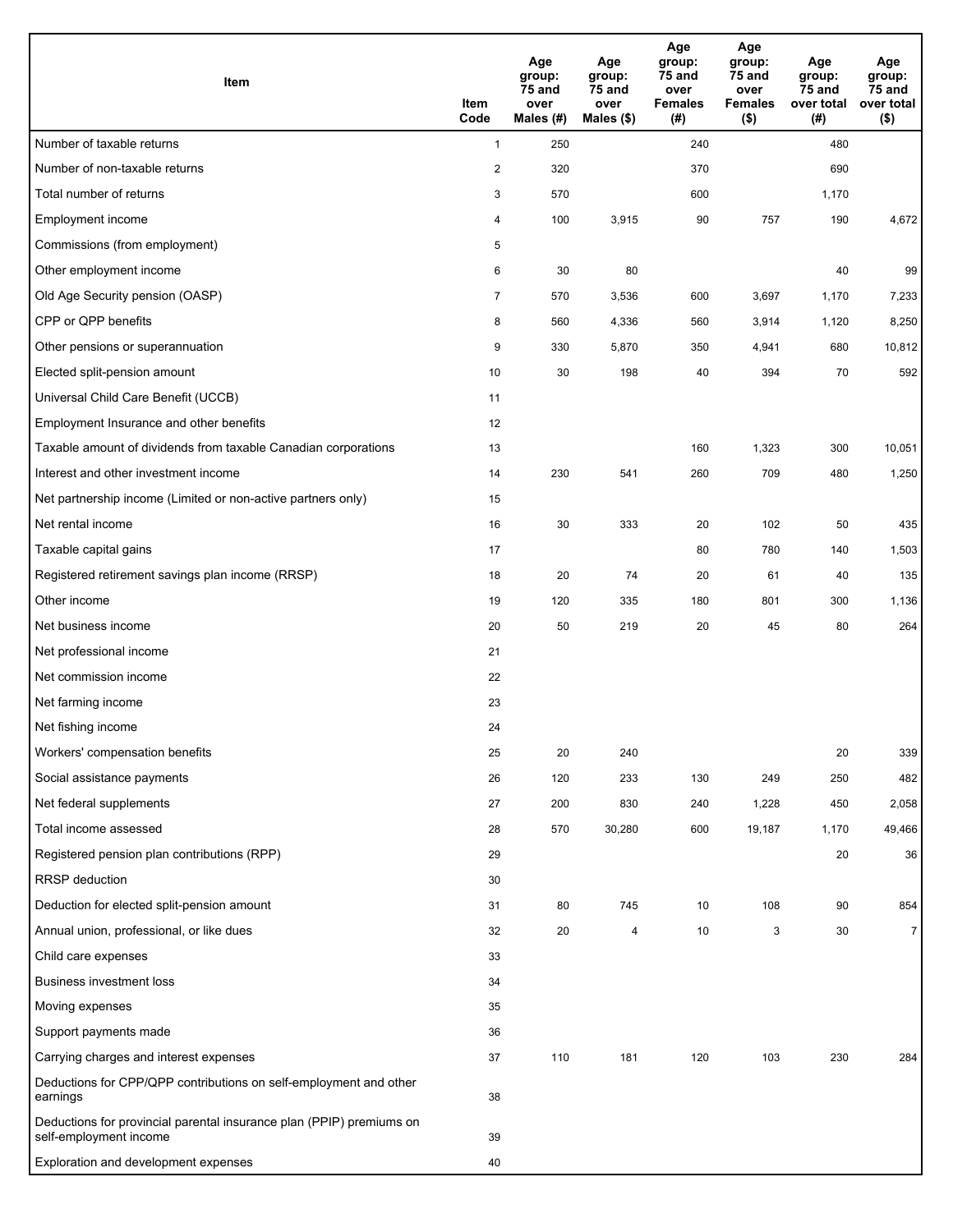| Item                                                              | Item<br>Code | Age<br>group:<br>75 and<br>over Males<br>(#) | Age<br>group:<br>75 and<br>over Males<br>$($ \$) | Age<br>group:<br>75 and<br>over<br><b>Females</b><br>(#) | Age<br>group:<br>$75$ and<br>over<br><b>Females</b><br>$($ \$) | Age<br>group:<br>75 and<br>over total<br>(#) | Age<br>group:<br><b>75 and</b><br>over total<br>$($ \$) |
|-------------------------------------------------------------------|--------------|----------------------------------------------|--------------------------------------------------|----------------------------------------------------------|----------------------------------------------------------------|----------------------------------------------|---------------------------------------------------------|
| Other employment expenses                                         | 41           |                                              |                                                  |                                                          |                                                                |                                              |                                                         |
| Clergy residence deduction                                        | 42           |                                              |                                                  |                                                          |                                                                |                                              |                                                         |
| Other deductions                                                  | 43           |                                              |                                                  |                                                          |                                                                |                                              |                                                         |
| Total deductions before adjustments                               | 44           | 180                                          | 1,052                                            | 140                                                      | 326                                                            | 320                                          | 1,379                                                   |
| Social benefits repayment                                         | 45           | 40                                           | 130                                              | 30                                                       | 97                                                             | 70                                           | 227                                                     |
| Net income after adjustments                                      | 46           | 570                                          | 29,098                                           | 600                                                      | 18,764                                                         | 1,170                                        | 47,861                                                  |
| Canadian Forces personnel and police deduction                    | 47           |                                              |                                                  |                                                          |                                                                |                                              |                                                         |
| Security options deductions                                       | 48           |                                              |                                                  |                                                          |                                                                |                                              |                                                         |
| Other payments deductions                                         | 49           | 220                                          | 1,303                                            | 250                                                      | 1,576                                                          | 470                                          | 2,879                                                   |
| Non-capital losses of other years                                 | 50           |                                              |                                                  |                                                          |                                                                |                                              |                                                         |
| Net capital losses of other years                                 | 51           | 10                                           | 18                                               | 20                                                       | 35                                                             | 30                                           | 53                                                      |
| Capital gains deduction                                           | 52           |                                              |                                                  |                                                          |                                                                |                                              |                                                         |
| Northern residents deductions                                     | 53           | 340                                          | 1,508                                            | 360                                                      | 1,591                                                          | 690                                          | 3,100                                                   |
| Additional deductions                                             | 54           | 20                                           | 80                                               | 20                                                       | 62                                                             | 30                                           | 142                                                     |
| Farming/fishing losses of prior years                             | 55           |                                              |                                                  |                                                          |                                                                |                                              |                                                         |
| Total deductions from net income                                  | 56           | 480                                          | 2,937                                            | 510                                                      | 3,265                                                          | 990                                          | 6,202                                                   |
| Taxable income assessed                                           | 57           | 570                                          | 26,167                                           | 600                                                      | 15,510                                                         | 1,170                                        | 41,677                                                  |
| Basic personal amount                                             | 58           | 570                                          | 6,303                                            | 600                                                      | 6,611                                                          | 1,170                                        | 12,913                                                  |
| Age amount                                                        | 59           | 540                                          | 3,364                                            | 580                                                      | 3,663                                                          | 1,120                                        | 7,027                                                   |
| Spouse or common-law partner amount                               | 60           |                                              |                                                  |                                                          |                                                                |                                              |                                                         |
| Amount for eligible dependant                                     | 61           |                                              |                                                  |                                                          |                                                                |                                              |                                                         |
| Amount for children 17 and under                                  | 62           |                                              |                                                  |                                                          |                                                                |                                              |                                                         |
| Amount for infirm dependants age 18 or older                      | 63           |                                              |                                                  |                                                          |                                                                |                                              |                                                         |
| CPP or QPP contributions through employment                       | 64           |                                              |                                                  |                                                          |                                                                |                                              |                                                         |
| CPP or QPP contributions on self-employment and other<br>earnings | 65           |                                              |                                                  |                                                          |                                                                |                                              |                                                         |
| Employment Insurance premiums                                     | 66           | 30                                           | 12                                               | 30                                                       | $\overline{7}$                                                 | 60                                           | 19                                                      |
| PPIP premiums paid                                                | 67           |                                              |                                                  |                                                          |                                                                |                                              |                                                         |
| PPIP premiums payable on employment income                        | 68           |                                              |                                                  |                                                          |                                                                |                                              |                                                         |
| PPIP premiums payable on self-employment income                   | 69           |                                              |                                                  |                                                          |                                                                |                                              |                                                         |
| Volunteer firefighters' amount                                    | 70           |                                              |                                                  |                                                          |                                                                |                                              |                                                         |
| Canada employment amount                                          | 71           | 120                                          | 114                                              | 100                                                      | 95                                                             | 220                                          | 209                                                     |
| Public transit amount                                             | 72           |                                              |                                                  |                                                          |                                                                |                                              |                                                         |
| Children's fitness amount                                         | 73           |                                              |                                                  |                                                          |                                                                |                                              |                                                         |
| Children's arts amount                                            | 74           |                                              |                                                  |                                                          |                                                                |                                              |                                                         |
| Home buyers' amount                                               | 75           |                                              |                                                  |                                                          |                                                                |                                              |                                                         |
| Pension income amount                                             | 76           | 350                                          | 653                                              | 360                                                      | 690                                                            | 710                                          | 1,343                                                   |
| Caregiver amount                                                  | 77           |                                              |                                                  |                                                          |                                                                |                                              |                                                         |
| Disability amount                                                 | 78           | 40                                           | 285                                              | 50                                                       | 385                                                            | $90\,$                                       | 670                                                     |
| Disability amount transferred from a dependant                    | 79           |                                              |                                                  |                                                          |                                                                |                                              |                                                         |
| Interest paid on student loans                                    | 80           |                                              |                                                  |                                                          |                                                                |                                              |                                                         |
| Tuition, education, and textbook amounts                          | 81           |                                              |                                                  |                                                          |                                                                |                                              |                                                         |